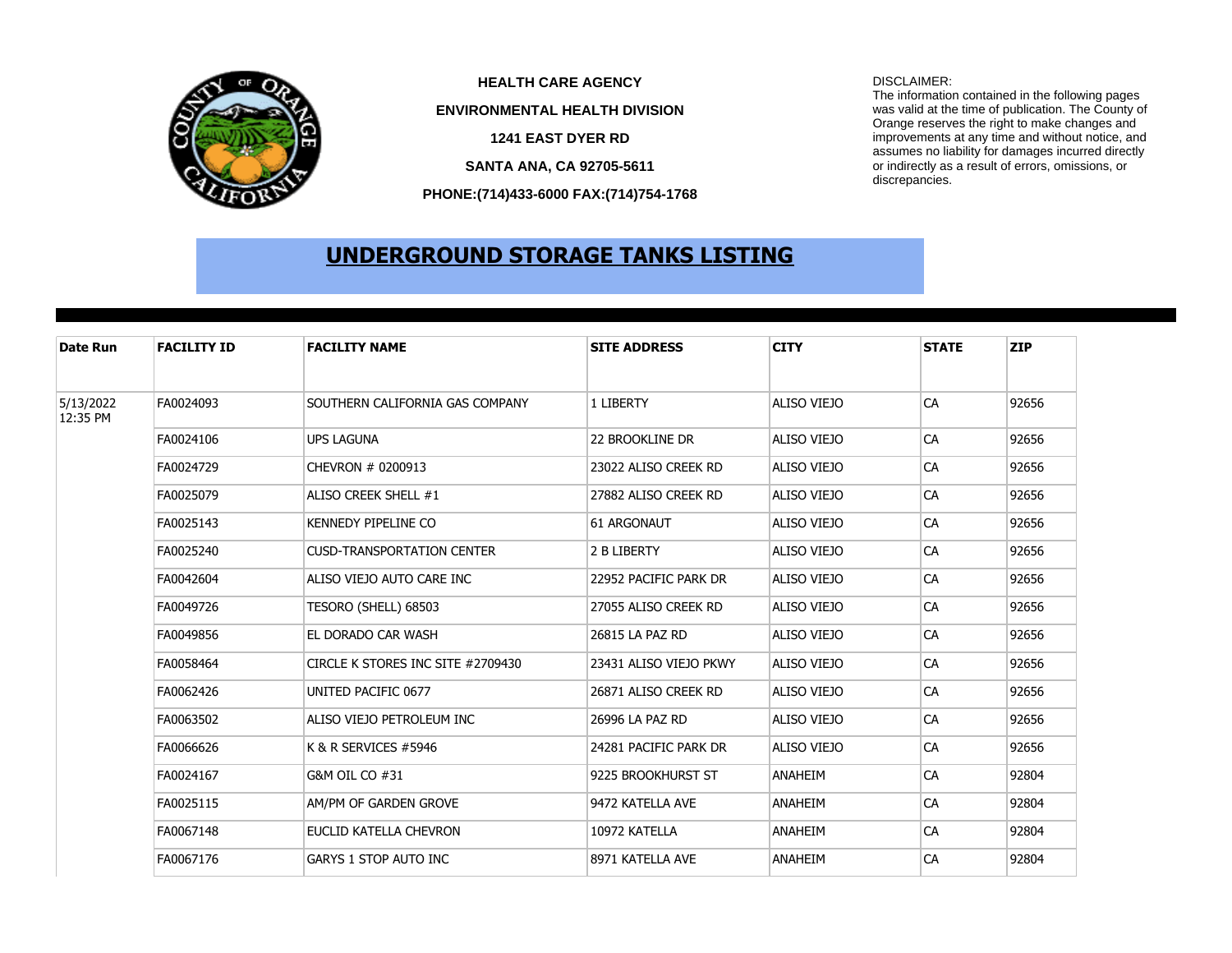Total rows: 741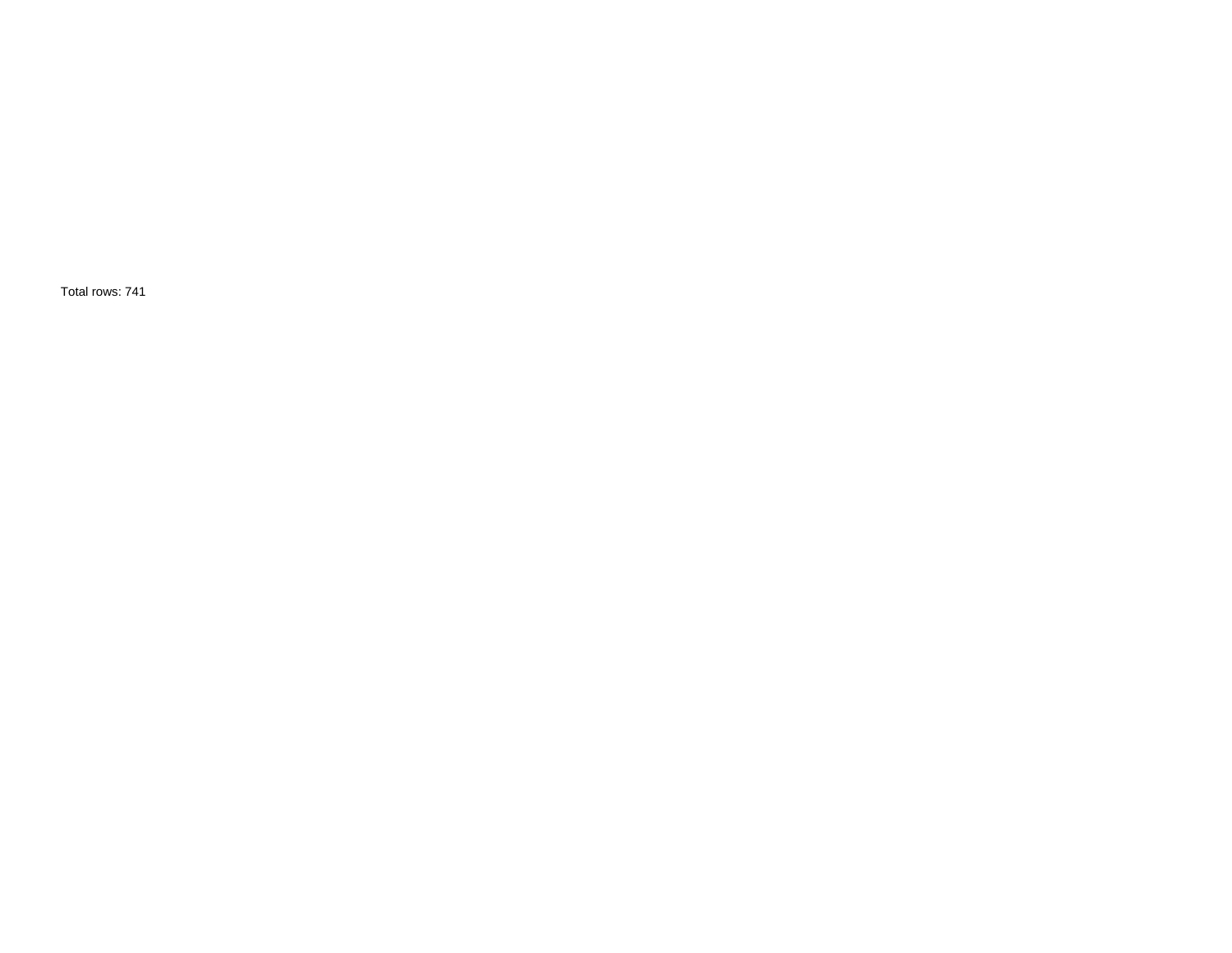| Date Run  | <b>FACILITY ID</b> | <b>FACILITY NAME</b>                  | <b>SITE ADDRESS</b>        | CITY              | <b>STATE</b> | <b>ZIP</b> |
|-----------|--------------------|---------------------------------------|----------------------------|-------------------|--------------|------------|
| 5/13/2022 | FA0024036          | <b>GOLD COAST TOUR</b>                | 105 GEMINI AVE             | <b>BREA</b>       | CA           | 92821      |
| 12:35 PM  | FA0024068          | CHEVRON STATION # 90786               | 700 E IMPERIAL HWY         | Brea              | <b>CA</b>    | 92821      |
|           | FA0024069          | UNITED #009                           | 798 N BREA BLVD            | Brea              | CA           | 92821      |
|           | FA0024206          | CITY OF BREA                          | 1 CIVIC CENTER CIR FL      | BREA              | <b>CA</b>    | 92821      |
|           | FA0024489          | MERCURY INSURANCE GROUP               | 1698 GREENBRIAR LN         | Brea              | CA           | 92821      |
|           | FA0024496          | MERCURY INSURANCE GROUP               | 1700 GREENBRIAR LN STE 101 | <b>BREA</b>       | <b>CA</b>    | 92821      |
|           | FA0024614          | AT&T CALIFORNIA - CB157               | 245 S ORANGE AVE           | Brea              | CA           | 92821      |
|           | FA0024768          | ALRON OIL CO                          | 365 W CENTRAL AVE          | BREA              | <b>CA</b>    | 92821      |
|           | FA0024873          | LAMBERT GAS                           | 1203 W LAMBERT RD          | Brea              | CA           | 92821      |
|           | FA0024911          | PETERSON BROTHERS CONSTRUCTION        | 1560 W LAMBERT RD          | BREA              | <b>CA</b>    | 92821      |
|           | FA0024916          | MERCURY INSURANCE GROUP               | 555 W IMPERIAL HWY         | Brea              | CA           | 92821      |
|           | FA0024963          | BREA FIRE STATION #3                  | 2600 E SANTA FE RD         | BREA              | <b>CA</b>    | 92821      |
|           | FA0025155          | SO CA GAS CO - BREA BASE TRANSMISSION | 2191 E BIRCH ST            | Brea              | CA           | 92821      |
|           | FA0039295          | ECCU                                  | 950 MARINER                | BREA              | CA           | 92821      |
|           | FA0054524          | UNITED PACIFIC 0680                   | 2405 E IMPERIAL HWY        | Brea              | CA           | 92821      |
|           | FA0055344          | BREA C STORE AND GAS                  | 1200 E IMPERIAL HWY        | BREA              | CA           | 92821      |
|           | FA0057130          | BREA FUEL AND FOOD                    | 3300 E IMPERIAL HWY        | Brea              | CA           | 92821      |
|           | FA0059552          | SPEEDWAY 5086                         | 718 S BREA BLVD            | BREA              | CA           | 92821      |
|           | FA0059582          | SPEEDWAY 4054                         | 120 E IMPERIAL HWY         | Brea              | CA           | 92821      |
|           | FA0063168          | ALBERTSONS DISTRIBUTION CENTER #6758  | 200 N PUENTE               | BREA              | CA           | 92821      |
|           | FA0066788          | ECCU                                  | 915 W IMPERIAL HWY         | Brea              | CA           | 92821      |
|           | FA0066789          | ECCU                                  | 975 W IMPERIAL HWY         | Brea              | CA           | 92821      |
|           | FA0024060          | CHEVRON STATION #98873/1865           | 5241 BEACH BLVD            | <b>BUENA PARK</b> | СA           | 90621      |
|           | FA0024124          | KNOTTS BERRY FARM                     | 8039 BEACH BLVD            | <b>BUENA PARK</b> | <b>CA</b>    | 90620      |
|           | FA0024141          | <b>BEACH &amp; ARTESIA MOBIL</b>      | 5989 BEACH BLVD            | <b>BUENA PARK</b> | CA           | 90621      |
|           | FA0024150          | <b>BUENA PARK SCHOOL DISTRICT</b>     | 6885 ORANGETHORPE AVE      | <b>BUENA PARK</b> | <b>CA</b>    | 90620      |
|           | FA0024190          | H&S ENERGY PRODUCTS LLC #2007         | 7990 VALLEY VIEW ST        | <b>BUENA PARK</b> | CA           | 90620      |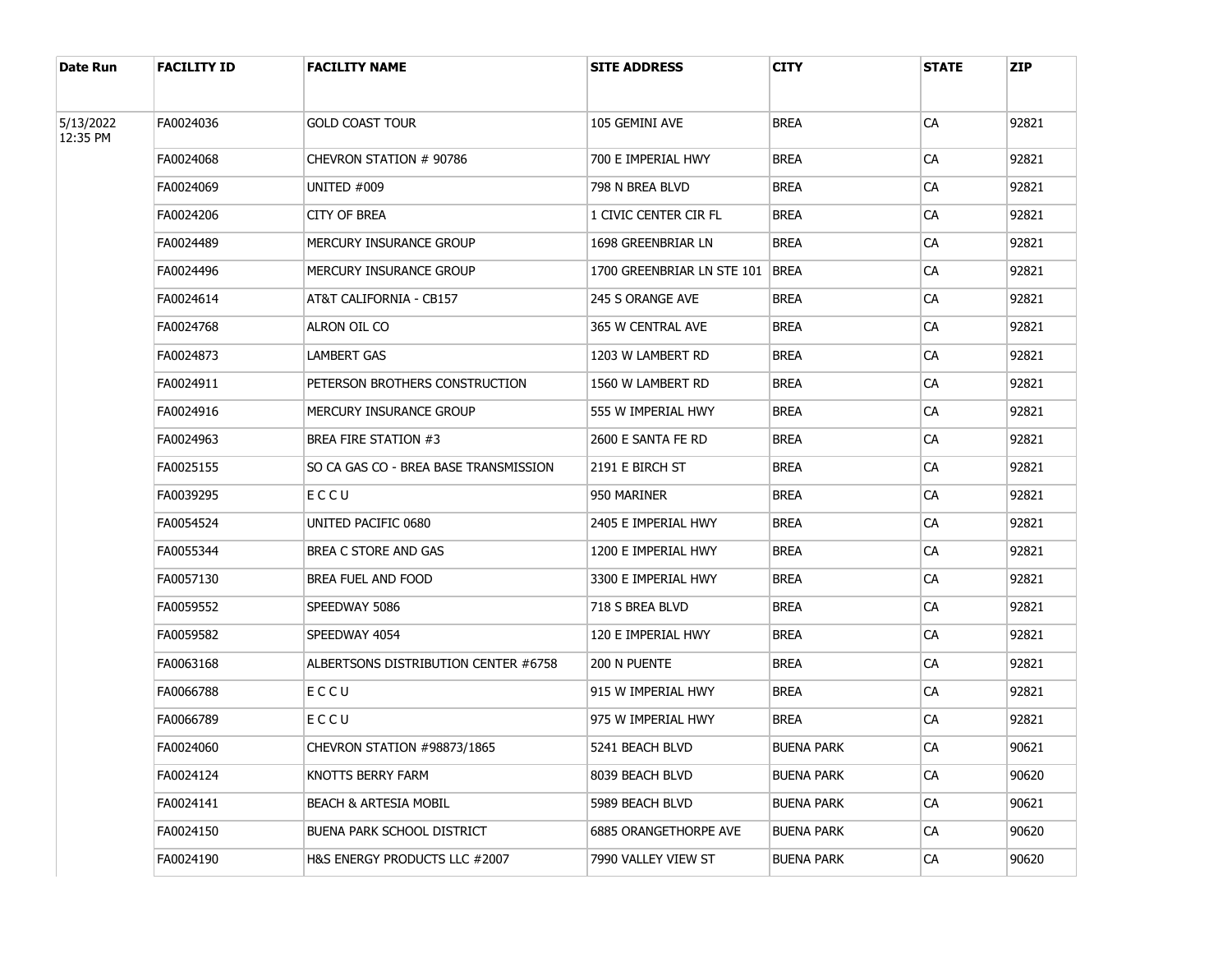| Date Run  | <b>FACILITY ID</b> | <b>FACILITY NAME</b>              | <b>SITE ADDRESS</b>       | CITY              | <b>STATE</b> | <b>ZIP</b> |
|-----------|--------------------|-----------------------------------|---------------------------|-------------------|--------------|------------|
| 5/13/2022 | FA0024612          | AT&T CALIFORNIA - CA106           | 7701 ARTESIA BLVD         | BUENA PARK        | СA           | 90621      |
| 12:35 PM  | FA0024684          | NEWMAN BACKHOE SERVICE            | 7381 WALNUT AVE           | <b>BUENA PARK</b> | CA           | 90620      |
|           | FA0024879          | PARK DISPOSAL INC                 | 6762 STANTON AVE          | BUENA PARK        | CA           | 90621      |
|           | FA0024981          | RELIABLE EQUIPMENT RENTAL         | 8331 COMMONWEALTH AVE     | BUENA PARK        | CA           | 90621      |
|           | FA0025028          | 7-ELEVEN INC #36983               | 8495 WESTERN AVE          | BUENA PARK        | CA           | 90620      |
|           | FA0042721          | CRESCENT FUEL INC                 | 7760 CRESCENT AVE         | BUENA PARK        | CA           | 90620      |
|           | FA0044122          | CARMAX #7129                      | 6100 AUTO CENTER DR       | BUENA PARK        | CA           | 90621      |
|           | FA0044123          | ARCO AM/PM                        | 7990 KNOTT AVE            | BUENA PARK        | CA           | 90620      |
|           | FA0044636          | <b>CHEVRON FOODMART</b>           | 6392 BEACH BLVD           | BUENA PARK        | CA           | 90621      |
|           | FA0046013          | <b>BUENA PARK OIL</b>             | 6971 BEACH BLVD           | BUENA PARK        | CA           | 90621      |
|           | FA0047348          | BEACH & LA MIRADA CAR WASH        | 5231 BEACH BLVD           | BUENA PARK        | CA           | 90621      |
|           | FA0048230          | <b>GALAXY ARTESIA</b>             | 7250 ARTESIA BLVD         | BUENA PARK        | СA           | 90621      |
|           | FA0051539          | UNITED OIL #38                    | 5262 BEACH BLVD           | BUENA PARK        | CA           | 90620      |
|           | FA0053357          | EZ GAS                            | 6000 ORANGETHORPE AVE     | BUENA PARK        | СA           | 90620      |
|           | FA0059624          | SPEEDWAY 5102                     | 7510 ORANGETHORPE AVE     | BUENA PARK        | CA           | 90621      |
|           | FA0063365          | MIKES ENTERPRISES INC             | 8991 ORANGETHORPE AVE     | BUENA PARK        | CA           | 90621      |
|           | FA0063462          | <b>B &amp; L FUEL MART</b>        | 8510 KNOTT AVE            | BUENA PARK        | CA           | 90620      |
|           | FA0066166          | UNITED PACIFIC 0620               | 6971 ORANGETHORPE AVE     | BUENA PARK        | CA           | 90620      |
|           | FA0024834          | DOHENY VILLAGE HAND CAR WASH      | 34241 Doheny Park RD      | CAPISTRANO BEACH  | CA           | 92624      |
|           | FA0025179          | <b>CUSD TRANSPORTATION CENTER</b> | 26126 VICTORIA BLVD       | CAPISTRANO BEACH  | CA           | 92624      |
|           | FA0055246          | APRO DISTRIBUTION #2196           | 34131 DOHENY PARK RD      | CAPISTRANO BEACH  | CA           | 92624      |
|           | FA0024050          | OC SHERIFFS HARBOR PATROL         | 1901 BAYSIDE DR           | Corona del Mar    | СA           | 92625      |
|           | FA0025174          | UNITED OIL #132                   | 3400 E COAST HWY          | CORONA DEL MAR    | CA           | 92625      |
|           | FA0042198          | CORONA DEL MAR 76 #253797         | 2201 E COAST HWY          | CORONA DEL MAR    | <b>CA</b>    | 92625      |
|           | FA0058129          | CIRCLE K STORES INC SITE #2211285 | 2500 SAN JOAQUIN HILLS RD | CORONA DEL MAR    | CA           | 92625      |
|           | FA0068307          | H&S ENERGY PRODUCTS LLC #2036     | 2546 E COAST HWY          | CORONA DEL MAR    | CA           | 92625      |
|           | FA0023995          | CHEVRON STATION # 98037/1949      | 2160 HARBOR BLVD          | <b>COSTA MESA</b> | CA           | 92627      |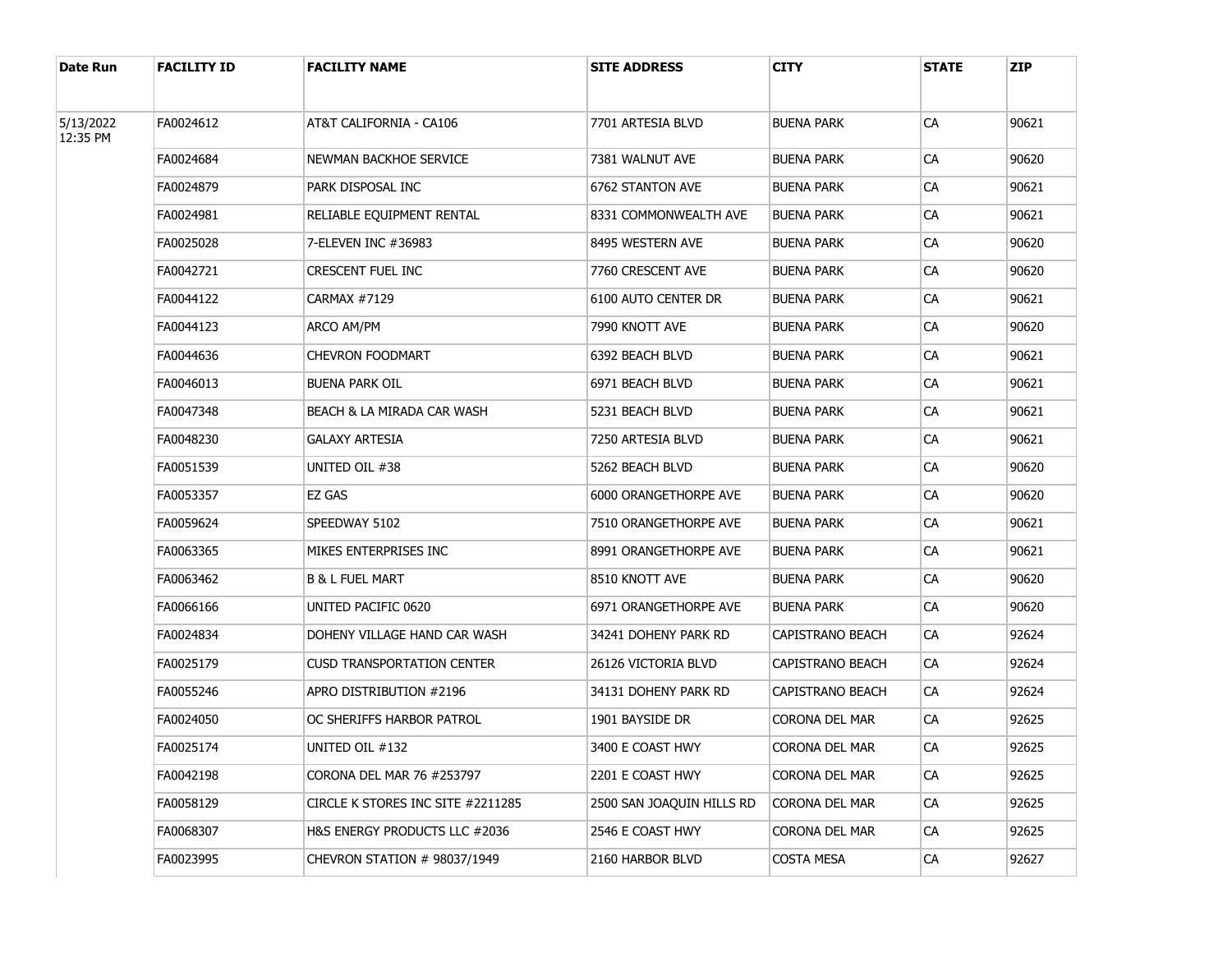| Date Run  | <b>FACILITY ID</b> | <b>FACILITY NAME</b>               | <b>SITE ADDRESS</b> | CITY              | <b>STATE</b> | <b>ZIP</b> |
|-----------|--------------------|------------------------------------|---------------------|-------------------|--------------|------------|
| 5/13/2022 | FA0024012          | CHEVRON PRODUCTS CO 94660          | 3190 HARBOR BLVD    | COSTA MESA        | CA           | 92626      |
| 12:35 PM  | FA0024021          | <b>CENTER TOWER</b>                | 650 TOWN CENTER DR  | COSTA MESA        | <b>CA</b>    | 92626      |
|           | FA0024040          | SNACK STOP                         | 2490 FAIRVIEW RD    | COSTA MESA        | CA           | 92626      |
|           | FA0024092          | 7 ELEVEN #32938                    | 204 E 17TH ST       | COSTA MESA        | <b>CA</b>    | 92627      |
|           | FA0024263          | AT&T CALIFORNIA - LE103            | 1786 ORANGE AVE     | COSTA MESA        | CA           | 92627      |
|           | FA0024271          | G&M OIL CO INC #43                 | 1740 NEWPORT BLVD   | COSTA MESA        | <b>CA</b>    | 92627      |
|           | FA0024282          | COSTA MESA CITY CORP YARD          | 2300 PLACENTIA AVE  | COSTA MESA        | CA           | 92627      |
|           | FA0024292          | COLLEGE HOSPITAL                   | 301 VICTORIA ST     | COSTA MESA        | <b>CA</b>    | 92627      |
|           | FA0024426          | MSP COSTA MESA LP                  | 500 ANTON BLVD      | COSTA MESA        | CA           | 92626      |
|           | FA0024541          | NEWPORT MESA UNIFIED SCH DIST      | 2985 BEAR ST STE B  | COSTA MESA        | <b>CA</b>    | 92626      |
|           | FA0024545          | COSTA MESA FIRE STATION #2         | 800 BAKER ST        | COSTA MESA        | CA           | 92626      |
|           | FA0024551          | CITY OF COSTA MESA (POLICE DP)     | 99 FAIR DR          | COSTA MESA        | CA           | 92626      |
|           | FA0024713          | SUPERIOR STATION INC               | 2050 HARBOR BLVD    | COSTA MESA        | CA           | 92627      |
|           | FA0024721          | G&M OIL CO #21                     | 2995 BRISTOL ST     | COSTA MESA        | CA           | 92626      |
|           | FA0024845          | AUTOMOBILE CLUB OF SO CALIFORNIA   | 3333 FAIRVIEW RD    | COSTA MESA        | CA           | 92626      |
|           | FA0024930          | METRO FIRE STATION #6              | 3350 SAKIOKA DR     | COSTA MESA        | CA           | 92626      |
|           | FA0024950          | WINALL OIL CO #11                  | 790 W 19TH ST       | COSTA MESA        | CA           | 92627      |
|           | FA0024952          | G&M OIL CO #52                     | 195 E 17TH ST       | COSTA MESA        | CA           | 92627      |
|           | FA0025153          | CHEVRON STATION # 99915/1869       | 3000 FAIRVIEW RD    | COSTA MESA        | CA           | 92626      |
|           | FA0040717          | <b>HARBOR FAIR STATION</b>         | 2502 HARBOR BLVD    | COSTA MESA        | CA           | 92626      |
|           | FA0042314          | CAL COAST INC                      | 3003 NEWPORT AVE    | <b>COSTA MESA</b> | CA           | 92626      |
|           | FA0044795          | COSTA MESA OIL COMPANY             | 2281 NEWPORT BLVD   | COSTA MESA        | CA           | 92627      |
|           | FA0047260          | SOUTH COAST SHELL                  | 1512 SE BRISTOL ST  | <b>COSTA MESA</b> | СA           | 92626      |
|           | FA0050488          | <b>SHELL 135202</b>                | 2249 HARBOR BLVD    | <b>COSTA MESA</b> | <b>CA</b>    | 92627      |
|           | FA0052521          | G&M OIL CO #157                    | 3048 BRISTOL ST     | <b>COSTA MESA</b> | CA           | 92626      |
|           | FA0053132          | NEWPORT CAR WASH AND C STORE LLC   | 1900 NEWPORT BLVD   | COSTA MESA        | <b>CA</b>    | 92627      |
|           | FA0053327          | WILDWATER EXPRESS CARWASH #9003/76 | 1195 BAKER ST       | <b>COSTA MESA</b> | CA           | 92626      |
|           |                    |                                    |                     |                   |              |            |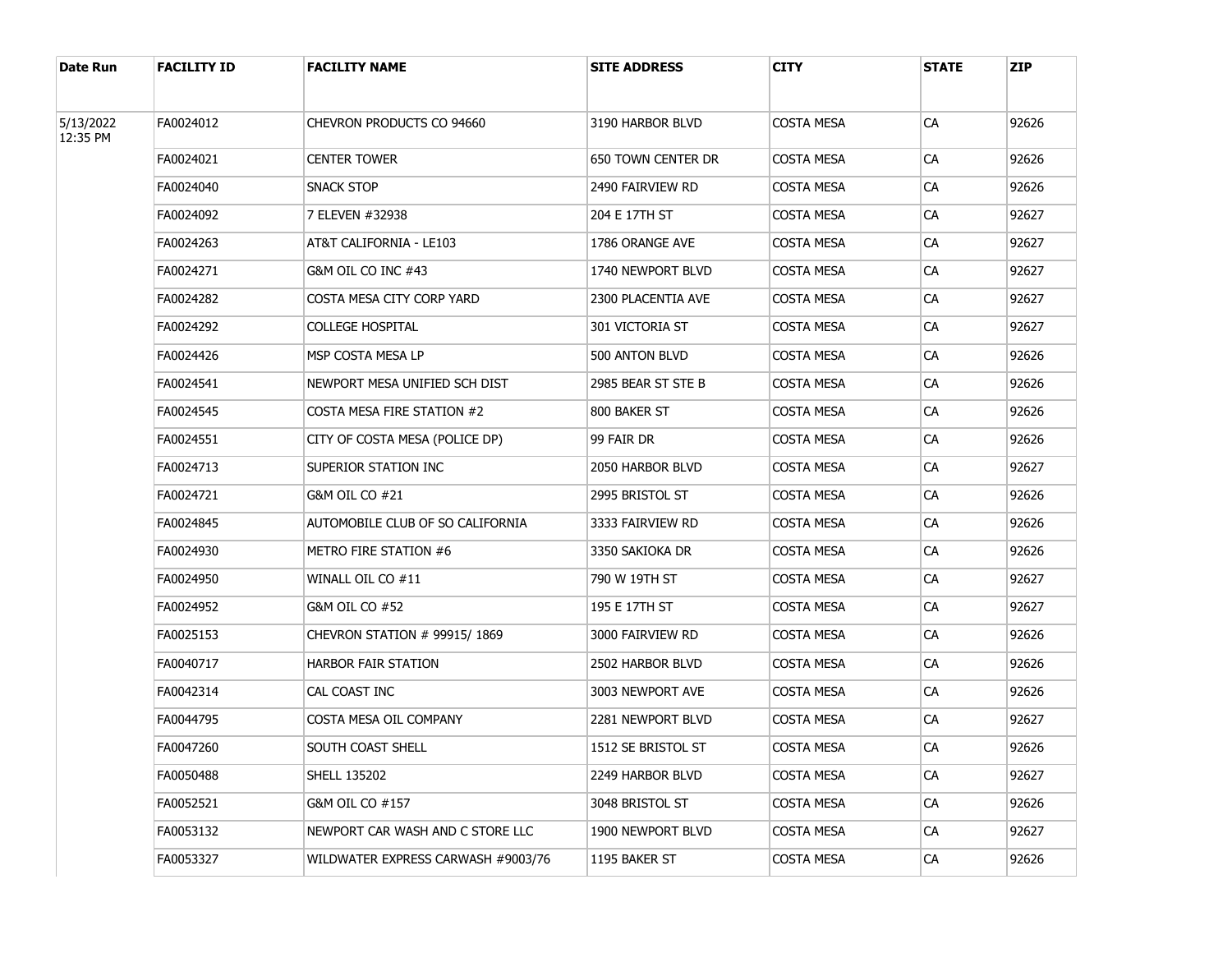| Date Run  | <b>FACILITY ID</b> | <b>FACILITY NAME</b>            | <b>SITE ADDRESS</b>   | CITY           | <b>STATE</b> | <b>ZIP</b> |
|-----------|--------------------|---------------------------------|-----------------------|----------------|--------------|------------|
| 5/13/2022 | FA0055143          | UNIVERSAL WASTE SYSTEM INC      | 2051 PLACENTIA AVE    | COSTA MESA     | CA           | 92627      |
| 12:35 PM  | FA0055227          | COSTA MESA FUEL INC             | 393 E 17TH ST         | COSTA MESA     | <b>CA</b>    | 92627      |
|           | FA0056049          | RJM VALLEJO MINI MART INC       | 2602 NEWPORT BLVD     | COSTA MESA     | CA           | 92627      |
|           | FA0056353          | TESORO (SHELL) 68914 (WRR 6170) | 1201 BAKER ST         | COSTA MESA     | <b>CA</b>    | 92626      |
|           | FA0058516          | CIRCLE K STORE #2709456         | 3006 HARBOR BLVD      | COSTA MESA     | CA           | 92626      |
|           | FA0058658          | CIRCLE K STORES INC #2709421    | 3470 FAIRVIEW RD      | COSTA MESA     | <b>CA</b>    | 92626      |
|           | FA0059685          | SPEEDWAY 2097                   | 751 BAKER ST STE A    | COSTA MESA     | CA           | 92626      |
|           | FA0059827          | SPEEDWAY 5131                   | 799 W 19TH ST         | COSTA MESA     | <b>CA</b>    | 92627      |
|           | FA0061910          | G&M OIL CO #158                 | 3067 BRISTOL ST       | COSTA MESA     | CA           | 92626      |
|           | FA0063231          | ARCO #42140                     | 2021 NEWPORT BLVD     | COSTA MESA     | <b>CA</b>    | 92627      |
|           | FA0063272          | ARCO #42076                     | 300 BRISTOL ST        | COSTA MESA     | CA           | 92626      |
|           | FA0063596          | KBS FUEL INC                    | 3201 HARBOR BLVD      | COSTA MESA     | CA           | 92626      |
|           | FA0063807          | MLINK ENTERPRISES LLC           | 1600 SUNFLOWER        | COSTA MESA     | CA           | 92626      |
|           | FA0024588          | WILLIAM LYON CLASSIC AUTO CORP  | 24331 COTO DE CAZA DR | COTO DE CAZA   | CA           | 92679      |
|           | FA0024586          | H&S ENERGY PRODUCTS LLC #2001   | 5999 CERRITOS AVE     | <b>CYPRESS</b> | CA           | 90630      |
|           | FA0039889          | <b>GALAXY CYPRESS</b>           | 4992 LINCOLN AVE      | <b>CYPRESS</b> | CA           | 90630      |
|           | FA0045719          | COSTCO WHOLESALE #748           | 10901 WALKER ST       | <b>CYPRESS</b> | CA           | 90630      |
|           | FA0046679          | H&S ENERGY PRODUCTS LLC #2003   | 9500 VALLEY VIEW ST   | <b>CYPRESS</b> | CA           | 90630      |
|           | FA0053005          | UNION GAS                       | 4002 BALL RD          | <b>CYPRESS</b> | CA           | 90630      |
|           | FA0056520          | CYPRESS GAS FOOD MART SMOG      | 4900 BALL RD          | <b>CYPRESS</b> | CA           | 90630      |
|           | FA0058309          | 7-ELEVEN STORE 39682A           | 9472 VALLEY VIEW ST   | <b>CYPRESS</b> | CA           | 90630      |
|           | FA0060498          | MALTY OF CYPRESS INC            | 5012 LINCOLN AVE      | <b>CYPRESS</b> | CA           | 90630      |
|           | FA0061185          | PEGASUS PETROLEUM               | 6011 BALL RD          | <b>CYPRESS</b> | СA           | 90630      |
|           | FA0062895          | ARCO 42074                      | 9511 VALLEY VIEW ST   | <b>CYPRESS</b> | <b>CA</b>    | 90630      |
|           | FA0063235          | cal fuel inc                    | 5972 LINCOLN AVE      | <b>CYPRESS</b> | CA           | 90630      |
|           | FA0023972          | DANA POINT FUEL DOCK            | 34661 PUERTO PL       | DANA POINT     | <b>CA</b>    | 92629      |
|           | FA0024580          | DANA POINT MARINA HARBOR PATROL | 25005 DANA DR         | DANA POINT     | CA           | 92629      |
|           |                    |                                 |                       |                |              |            |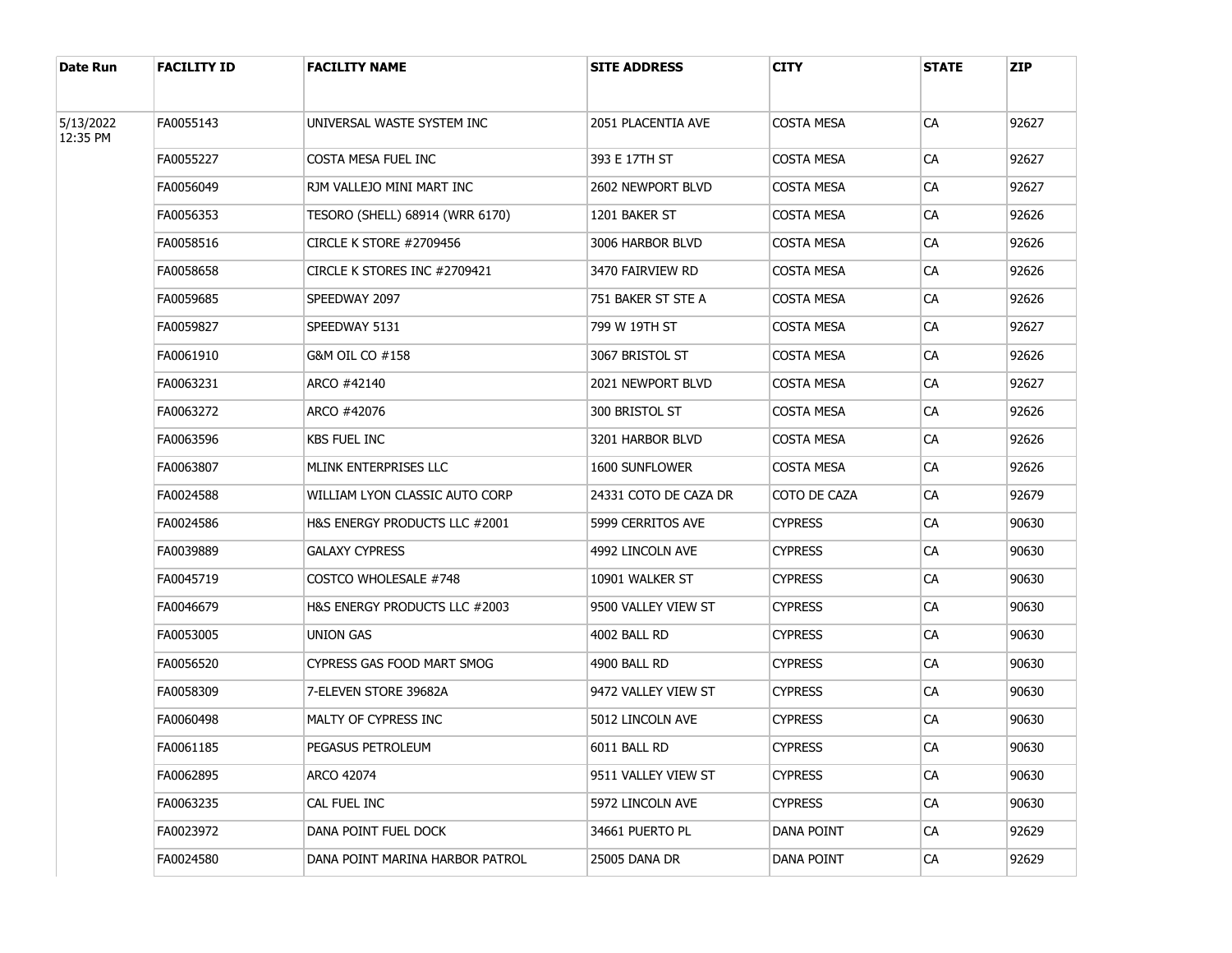| Date Run              | <b>FACILITY ID</b> | <b>FACILITY NAME</b>                          | <b>SITE ADDRESS</b>     | CITY                   | <b>STATE</b> | <b>ZIP</b> |
|-----------------------|--------------------|-----------------------------------------------|-------------------------|------------------------|--------------|------------|
| 5/13/2022<br>12:35 PM | FA0024908          | DANA POINT CHEVRON #97460                     | 34164 PACIFIC COAST HWY | DANA POINT             | CA           | 92629      |
|                       | FA0025177          | H&S ENERGY PRODUCTS LLC #2038                 | 32842 PACIFIC COAST HWY | DANA POINT             | CA           | 92629      |
|                       | FA0025218          | SOUTH COAST WATER DISTRICT LIFT STATION<br>#6 | 33101 PACIFIC COAST HWY | DANA POINT             | CA           | 92629      |
|                       | FA0054289          | UNITED OIL #5742                              | 32611 NIGUEL RD         | DANA POINT             | CA           | 92629      |
|                       | FA0057843          | CHEVRON #359500                               | 34306 PACIFIC COAST HWY | DANA POINT             | СA           | 92629      |
|                       | FA0058798          | CIRCLE K STORE #2709472                       | 33571 DEL OBISPO        | DANA POINT             | СA           | 92629      |
|                       | FA0067175          | DANA POINT ARCO                               | 34338 PACIFIC COAST HWY | DANA POINT             | СA           | 92629      |
|                       | FA0058660          | CIRCLE K STORES INC SITE #2709463             | 27252 PORTOLA PKWY      | FOOTHILL RANCH         | СA           | 92610      |
|                       | FA0059785          | FOOTHILL RANCH CARWASH                        | 19232 ALTON PKWY        | FOOTHILL RANCH         | СA           | 92610      |
|                       | FA0023939          | PURRFECT AUTO SERVICE                         | 16780 HARBOR BLVD       | FOUNTAIN VALLEY        | СA           | 92708      |
|                       | FA0024447          | FOUNTAIN VALLEY REGIONAL HOSPITAL             | 17100 EUCLID ST         | FOUNTAIN VALLEY        | СA           | 92708      |
|                       | FA0024650          | ORANGE COUNTY SANITATION DISTRICT             | 10844 ELLIS AVE         | <b>FOUNTAIN VALLEY</b> | СA           | 92708      |
|                       | FA0024837          | ORANGE COAST MEMORIAL HOSPITAL                | 9920 TALBERT AVE        | FOUNTAIN VALLEY        | СA           | 92708      |
|                       | FA0024964          | G&M OIL CO #82                                | 8980 WARNER AVE         | FOUNTAIN VALLEY        | СA           | 92708      |
|                       | FA0025013          | CHEVRON STATION #94360/1879                   | 10020 WARNER AVE        | FOUNTAIN VALLEY        | СA           | 92708      |
|                       | FA0025501          | COSTCO WHOLESALE #411                         | 17900 NEWHOPE ST        | FOUNTAIN VALLEY        | СA           | 92708      |
|                       | FA0044424          | N B OIL CO INC #1                             | 17966 Brookhurst St     | FOUNTAIN VALLEY        | СA           | 92708      |
|                       | FA0049724          | TESORO SHELL 68535                            | 16969 Brookhurst St     | FOUNTAIN VALLEY        | СA           | 92708      |
|                       | FA0051203          | N B OIL CO INC #2                             | 8520 WARNER AVE         | FOUNTAIN VALLEY        | CA           | 92708      |
|                       | FA0051235          | SAMS CLUB #6615                               | 9940 WARNER AVE         | FOUNTAIN VALLEY        | СA           | 92708      |
|                       | FA0051369          | DEL MAR PETROLEUM INC                         | 9020 EDINGER AVE        | FOUNTAIN VALLEY        | CA           | 92708      |
|                       | FA0052770          | FOUNTAIN VALLEY FUELS INC                     | 17971 BROOKHURST ST     | FOUNTAIN VALLEY        | СA           | 92708      |
|                       | FA0052903          | G&M OIL STN # 189                             | 17980 MAGNOLIA ST       | FOUNTAIN VALLEY        | ${\sf CA}$   | 92708      |
|                       | FA0059314          | EDINGER ARCO                                  | 10975 EDINGER AVE       | FOUNTAIN VALLEY        | <b>CA</b>    | 92708      |
|                       | FA0059510          | CIRCLE K STORES INC #2709501                  | 9024 WARNER AVE         | FOUNTAIN VALLEY        | <b>CA</b>    | 92708      |
|                       | FA0059621          | SPEEDWAY 4374                                 | 18520 BROOKHURST ST     | FOUNTAIN VALLEY        | CA           | 92708      |
|                       | FA0059644          | BIG DADDYS OIL #21                            | 17520 BROOKHURST ST     | FOUNTAIN VALLEY        | CA           | 92708      |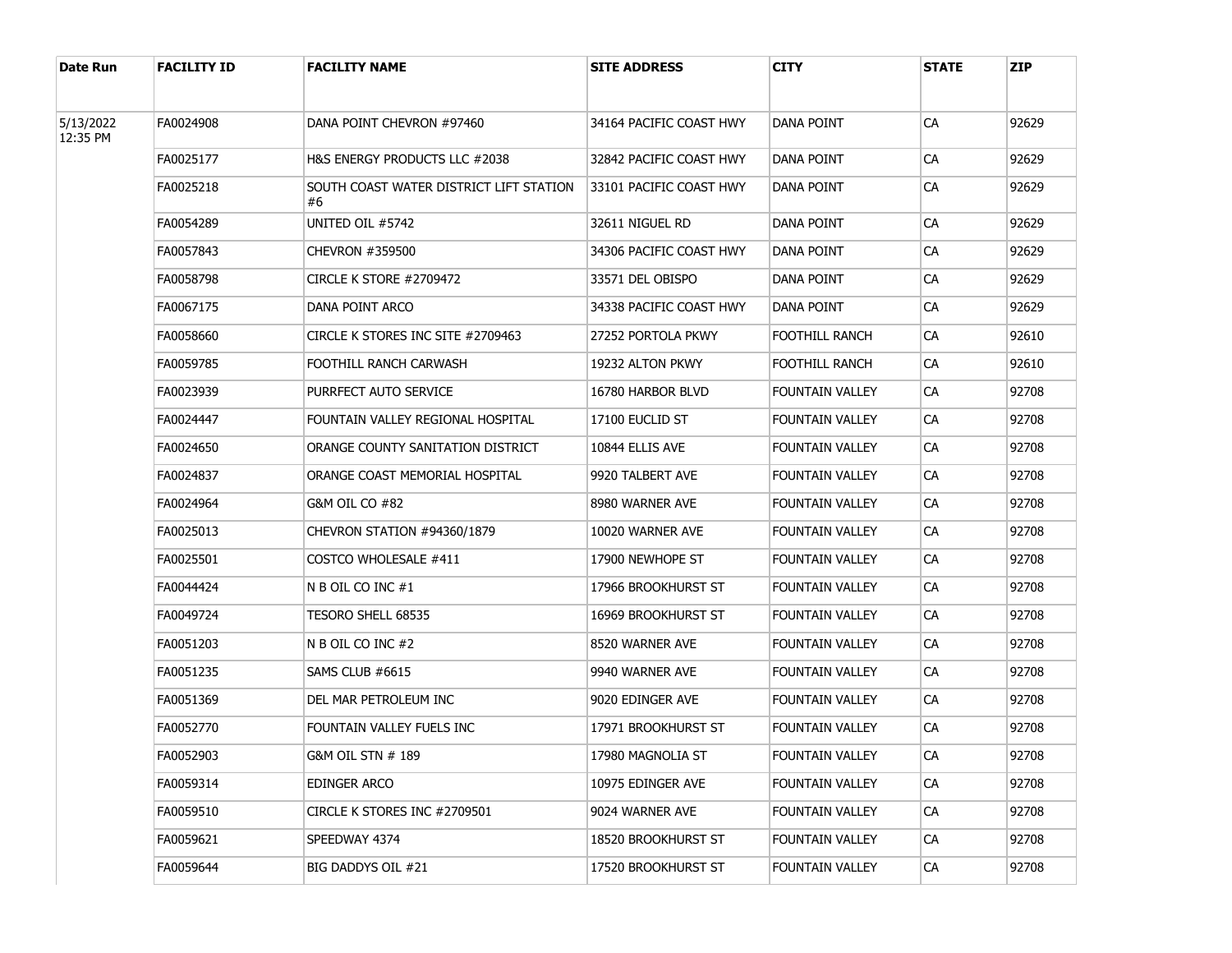| Date Run              | <b>FACILITY ID</b> | <b>FACILITY NAME</b>             | <b>SITE ADDRESS</b>                 | <b>CITY</b>            | <b>STATE</b> | <b>ZIP</b> |
|-----------------------|--------------------|----------------------------------|-------------------------------------|------------------------|--------------|------------|
|                       |                    |                                  |                                     |                        |              |            |
| 5/13/2022<br>12:35 PM | FA0059677          | SPEEDWAY 4435 SHELL              | 18975 MAGNOLIA ST                   | FOUNTAIN VALLEY        | CA           | 92708      |
|                       | FA0061173          | <b>HARBOR MOBIL</b>              | 16230 HARBOR BLVD                   | FOUNTAIN VALLEY        | <b>CA</b>    | 92708      |
|                       | FA0062548          | MK OIL INC                       | 18480 BROOKHURST ST                 | FOUNTAIN VALLEY        | CA           | 92708      |
|                       | FA0062894          | ARCO #42098                      | 17475 BROOKHURST ST                 | FOUNTAIN VALLEY        | CA           | 92708      |
|                       | FA0066149          | MAGTALBERT LLC                   | 18025 MAGNOLIA ST                   | <b>FOUNTAIN VALLEY</b> | CA           | 92708      |
|                       | FA0066999          | UNITED OIL #127                  | 11470 EDINGER AVE                   | FOUNTAIN VALLEY        | CA           | 92708      |
|                       | FA0024668          | <b>FULLERTON 76</b>              | 351 N PLACENTIA AVE                 | <b>FULLERTON</b>       | CA           | 92831      |
|                       | FA0024875          | <b>FULLERTON SCHOOL DISTRICT</b> | 1401 W VALENCIA DR                  | <b>FULLERTON</b>       | CA           | 92833      |
|                       | FA0024974          | <b>FULLERTON POLICE STATION</b>  | 237 W COMMONWEALTH AVE              | <b>FULLERTON</b>       | CA           | 92832      |
|                       | FA0024999          | <b>GENERAL AVIATION COMPANY</b>  | 3915 W COMMONWEALTH AVE   FULLERTON |                        | CA           | 92833      |
|                       | FA0035603          | AT&T CALIFORNIA CB107            | 143 E AMERIGE AVE                   | <b>FULLERTON</b>       | <b>CA</b>    | 92832      |
|                       | FA0035649          | COMMONWEALTH FUEL INC            | 2043 W COMMONWEALTH AVE FULLERTON   |                        | СA           | 92833      |
|                       | FA0035655          | AVIATION FACILITIES INC          | 4119 W COMMONWEALTH AVE FULLERTON   |                        | <b>CA</b>    | 92833      |
|                       | FA0035693          | ARCO OF FULLERTON                | 519 S HARBOR BLVD                   | <b>FULLERTON</b>       | СA           | 92832      |
|                       | FA0035726          | G&M OIL CO #10                   | 944 W ORANGETHORPE AVE              | <b>FULLERTON</b>       | <b>CA</b>    | 92832      |
|                       | FA0035727          | G&M OIL CO #5                    | 1201 E ORANGETHORPE AVE             | <b>FULLERTON</b>       | СA           | 92831      |
|                       | FA0035739          | ARCO 42122                       | 2351 E ORANGETHORPE AVE             | <b>FULLERTON</b>       | CA           | 92831      |
|                       | FA0035817          | COLLEGE PARK SERVICE INC         | 2601 E YORBA LINDA BLVD             | <b>FULLERTON</b>       | СA           | 92831      |
|                       | FA0041576          | WORLD OIL MARKETING COMPANY #107 | 901 N PLACENTIA AVE                 | <b>FULLERTON</b>       | CA           | 92831      |
|                       | FA0042319          | SUNNY HILLS CARWASH              | 100 W BASTANCHURY RD                | <b>FULLERTON</b>       | СA           | 92835      |
|                       | FA0046474          | SUNNY SIDE CAR CARE CENTER       | 2701 N BREA BLVD                    | <b>FULLERTON</b>       | СA           | 92835      |
|                       | FA0049143          | 7-ELEVEN INC #33257              | 1000 W ORANGETHORPE AVE             | <b>FULLERTON</b>       | СA           | 92833      |
|                       | FA0049287          | ST JUDE MEDICAL CENTER           | 101 E VALENCIA MESA DR              | <b>FULLERTON</b>       | СA           | 92835      |
|                       | FA0049860          | FULLERTON PETROLEUM AND MART INC | 1202 E ORANGETHORPE AVE             | <b>FULLERTON</b>       | CA           | 92831      |
|                       | FA0049874          | ARCO #82689 DBA: NIMEH INC       | 2840 E IMPERIAL HWY                 | <b>FULLERTON</b>       | CA           | 92835      |
|                       | FA0050420          | TESORO SHELL 68812               | 1625 S HARBOR BLVD                  | <b>FULLERTON</b>       | <b>CA</b>    | 92832      |
|                       | FA0050437          | TESORO SHELL #68536              | 1800 W ORANGETHORPE AVE             | <b>FULLERTON</b>       | CA           | 92833      |
|                       |                    |                                  |                                     |                        |              |            |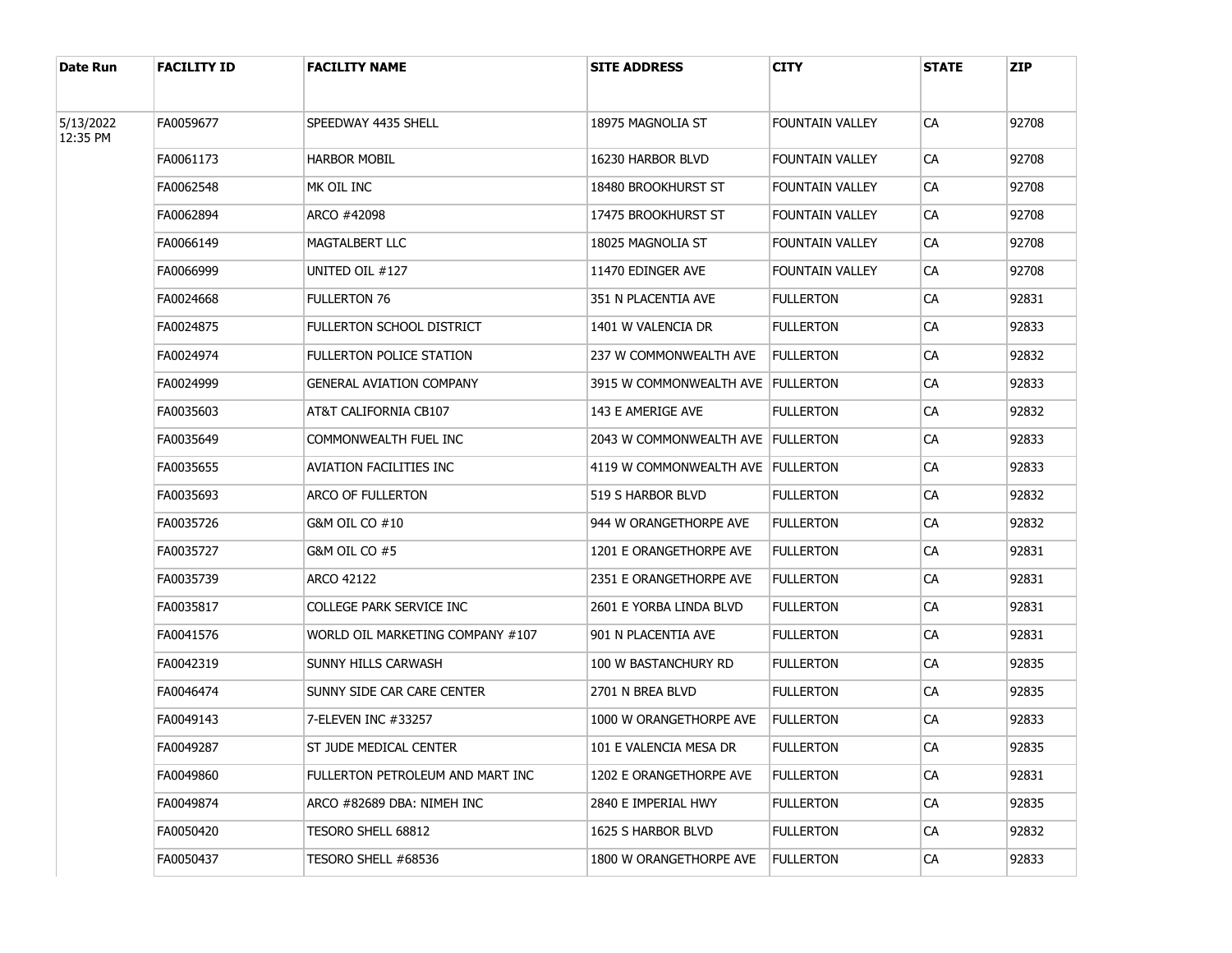| Date Run              | <b>FACILITY ID</b> | <b>FACILITY NAME</b>                     | <b>SITE ADDRESS</b>               | <b>CITY</b>      | <b>STATE</b> | <b>ZIP</b> |
|-----------------------|--------------------|------------------------------------------|-----------------------------------|------------------|--------------|------------|
| 5/13/2022<br>12:35 PM | FA0050475          | TFORCE FREIGHT FULLERTON                 | 650 S ACACIA AVE                  | <b>FULLERTON</b> | CA           | 92831      |
|                       | FA0050569          | <b>FULLERTON SERVICE STATION</b>         | 1000 N HARBOR BLVD                | FULLERTON        | <b>CA</b>    | 92832      |
|                       | FA0050794          | CHEVRON STATION #98976/1474              | 2961 YORBA LINDA BLVD             | FULLERTON        | CA           | 92831      |
|                       | FA0050796          | UNIVERSITY SHELL                         | 2960 YORBA LINDA BLVD             | Fullerton        | CA           | 92831      |
|                       | FA0051612          | UNION SERVICE CENTER                     | 3001 YORBA LINDA BLVD             | Fullerton        | <b>CA</b>    | 92831      |
|                       | FA0052496          | ST MICHAEL PETROLEUM INC                 | 1133 E COMMONWEALTH AVE           | <b>FULLERTON</b> | CA           | 92831      |
|                       | FA0052786          | SUPER 8 GAS CORP                         | 1101 W COMMONWEALTH AVE FULLERTON |                  | <b>CA</b>    | 92833      |
|                       | FA0058307          | CITY OF FULLERTON MAINT SVC DEPT         | 1580 W COMMONWEALTH AVE FULLERTON |                  | CA           | 92833      |
|                       | FA0058737          | <b>EDS MOBIL</b>                         | 2800 E IMPERIAL HWY               | FULLERTON        | <b>CA</b>    | 92835      |
|                       | FA0059604          | <b>H&amp;S ENERGY PRODUCTS LLC #2026</b> | 2950 E NUTWOOD                    | Fullerton        | CA           | 92831      |
|                       | FA0059818          | EMILES MART AND CAR WASH                 | 3950 N HARBOR BLVD                | Fullerton        | <b>CA</b>    | 92835      |
|                       | FA0059985          | PROPEL FUELS INC #208026                 | 1124 E CHAPMAN AVE STE B          | Fullerton        | <b>CA</b>    | 92831      |
|                       | FA0059992          | SPEEDWAY #3040 SHELL                     | 2211 W MALVERN AVE                | FULLERTON        | <b>CA</b>    | 92833      |
|                       | FA0060711          | CITY OF FULLERTON - CITY HALL            | 303 W COMMONWEALTH AVE            | <b>FULLERTON</b> | <b>CA</b>    | 92832      |
|                       | FA0062740          | RALPHS FUEL CENTER #072                  | 1001 N HARBOR BLVD                | FULLERTON        | <b>CA</b>    | 92832      |
|                       | FA0063424          | MOBIL BLUE INC                           | 506 N STATE COLLEGE BLVD          | Fullerton        | <b>CA</b>    | 92831      |
|                       | FA0063814          | SHORE DZ INC ARCO                        | 1000 W VALENCIA DR                | FULLERTON        | <b>CA</b>    | 92833      |
|                       | FA0064581          | COSTCO WHOLESALE #418 (Gas Station)      | 910 S HARBOR BLVD                 | Fullerton        | <b>CA</b>    | 92832      |
|                       | FA0065119          | AW CONVENIENCE                           | 401 N PLACENTIA AVE               | FULLERTON        | <b>CA</b>    | 92831      |
|                       | FA0066524          | CHAPMAN AVE SHELL                        | 1124 E CHAPMAN AVE STE A          | <b>FULLERTON</b> | CA           | 92831      |
|                       | FA0068176          | H&S ENERGY PRODUCTS LLC #2039            | 1730 W ORANGETHORPE AVE           | <b>FULLERTON</b> | <b>CA</b>    | 92833      |
|                       | FA0075234          | SAMS CLUB #6616 FUELING STATION          | 637 S PLACENTIA AVE               | Fullerton        | CA           | 92831      |
|                       | FA0023968          | <b>GARDEN GROVE SCHOOL DISTRICT</b>      | 10331 STANFORD AVE                | GARDEN GROVE     | СA           | 92840      |
|                       | FA0024020          | UNITED #200                              | 13501 HARBOR BLVD                 | GARDEN GROVE     | <b>CA</b>    | 92843      |
|                       | FA0024090          | CFS 162 GARDEN GROVE                     | 7190 BLADES AVE                   | GARDEN GROVE     | CA           | 92841      |
|                       | FA0024097          | FAMILY OIL CO                            | 12491 HASTER ST                   | GARDEN GROVE     | <b>CA</b>    | 92840      |
|                       | FA0024104          | H&S ENERGY PRODUCTS LLC #2004            | 11971 VALLEY VIEW ST              | GARDEN GROVE     | CA           | 92845      |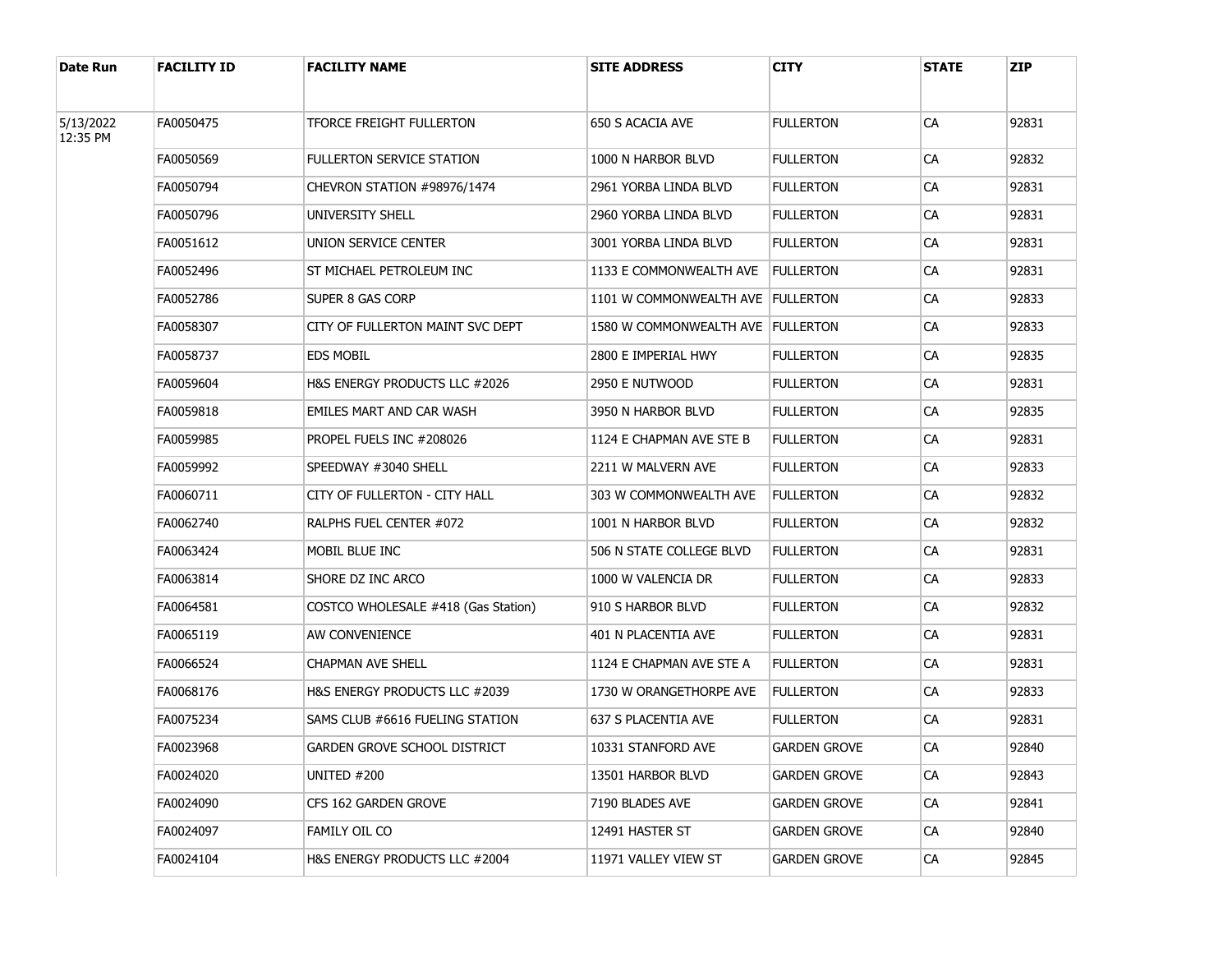| Date Run              | <b>FACILITY ID</b> | <b>FACILITY NAME</b>                 | <b>SITE ADDRESS</b>     | CITY                | <b>STATE</b> | <b>ZIP</b> |
|-----------------------|--------------------|--------------------------------------|-------------------------|---------------------|--------------|------------|
| 5/13/2022<br>12:35 PM | FA0024105          | MD CHEVRON GARDEN GROVE              | 10521 BOLSA AVE         | GARDEN GROVE        | CA           | 92843      |
|                       | FA0024115          | LINCOLN EDUCATION CENTER             | 11262 GARDEN GROVE BLVD | GARDEN GROVE        | CA           | 92843      |
|                       | FA0024162          | IMPERIAL STATIONS INC #1             | 8221 GARDEN GROVE BLVD  | GARDEN GROVE        | CA           | 92844      |
|                       | FA0024233          | UNITED PACIFIC 0681                  | 13002 CHAPMAN AVE       | GARDEN GROVE        | CA           | 92840      |
|                       | FA0024254          | GARDEN GROVE UNIFIED SCHOOL DISTRICT | 8211 LAMPSON AVE        | GARDEN GROVE        | CA           | 92841      |
|                       | FA0024486          | SOUTHERN CALIFORNIA GAS COMPANY      | 12631 MONARCH ST        | GARDEN GROVE        | CA           | 92841      |
|                       | FA0024613          | AT&T CALIFORNIA - CA111              | 13062 EUCLID ST         | GARDEN GROVE        | CA           | 92843      |
|                       | FA0024802          | <b>COSTCO WHOLESALE</b>              | 11000 GARDEN GROVE BLVD | GARDEN GROVE        | CA           | 92843      |
|                       | FA0024890          | OCTA GARDEN GROVE FACILITY           | 11790 CARDINAL CIR      | GARDEN GROVE        | CA           | 92843      |
|                       | FA0024919          | GARDEN GROVE MUNICIPAL SERVICE CENT  | 13802 NEWHOPE ST        | GARDEN GROVE        | CA           | 92843      |
|                       | FA0025012          | <b>CHEVRON OF GARDEN GROVE</b>       | 13681 MAGNOLIA ST       | GARDEN GROVE        | CA           | 92844      |
|                       | FA0025022          | SHARMA CHEVRON                       | 12012 BROOKHURST ST     | <b>GARDEN GROVE</b> | CA           | 92840      |
|                       | FA0025034          | CONTAINER SUPPLY COMPANY             | 12571 WESTERN AVE       | GARDEN GROVE        | CA           | 92841      |
|                       | FA0025254          | GARDEN GROVE POLICE & FIRE #1        | 11301 ACACIA AVE        | GARDEN GROVE        | CA           | 92840      |
|                       | FA0039021          | 7-ELEVEN #33168                      | 13472 EUCLID ST         | GARDEN GROVE        | CA           | 92843      |
|                       | FA0045721          | <b>GOLDEN OIL LLC</b>                | 10602 WESTMINSTER AVE   | GARDEN GROVE        | CA           | 92843      |
|                       | FA0045891          | <b>GARDEN GROVE SERVICE</b>          | 12931 GARDEN GROVE BLVD | GARDEN GROVE        | CA           | 92843      |
|                       | FA0046206          | G&M OIL COMPANY #140                 | 8032 GARDEN GROVE BLVD  | GARDEN GROVE        | CA           | 92844      |
|                       | FA0046906          | <b>GALAXY HARBOR</b>                 | 13321 HARBOR BLVD       | GARDEN GROVE        | CA           | 92843      |
|                       | FA0049679          | JD FUEL INC                          | 13152 GARDEN GROVE BLVD | GARDEN GROVE        | CA           | 92843      |
|                       | FA0052431          | <b>GARDEN GROVE HOSPITAL</b>         | 12601 GARDEN GROVE BLVD | GARDEN GROVE        | CA           | 92843      |
|                       | FA0052965          | <b>GAMMO CORPORATION</b>             | 13482 BROOKHURST ST     | GARDEN GROVE        | CA           | 92843      |
|                       | FA0053811          | S & J SHELL                          | 13642 EUCLID            | GARDEN GROVE        | CA           | 92843      |
|                       | FA0053814          | UNITED OIL #5217                     | 12512 KNOTT AVE         | GARDEN GROVE        | CA           | 92841      |
|                       | FA0054952          | <b>GARDEN GROVE 76</b>               | 13960 HARBOR BLVD       | <b>GARDEN GROVE</b> | CA           | 92843      |
|                       | FA0055194          | K & C PACIFIC RIM INC                | 12161 GARDEN GROVE BLVD | GARDEN GROVE        | CA           | 92843      |
|                       | FA0056039          | APRO DISTRIBUTION                    | 9011 WESTMINSTER AVE    | <b>GARDEN GROVE</b> | CA           | 92844      |
|                       |                    |                                      |                         |                     |              |            |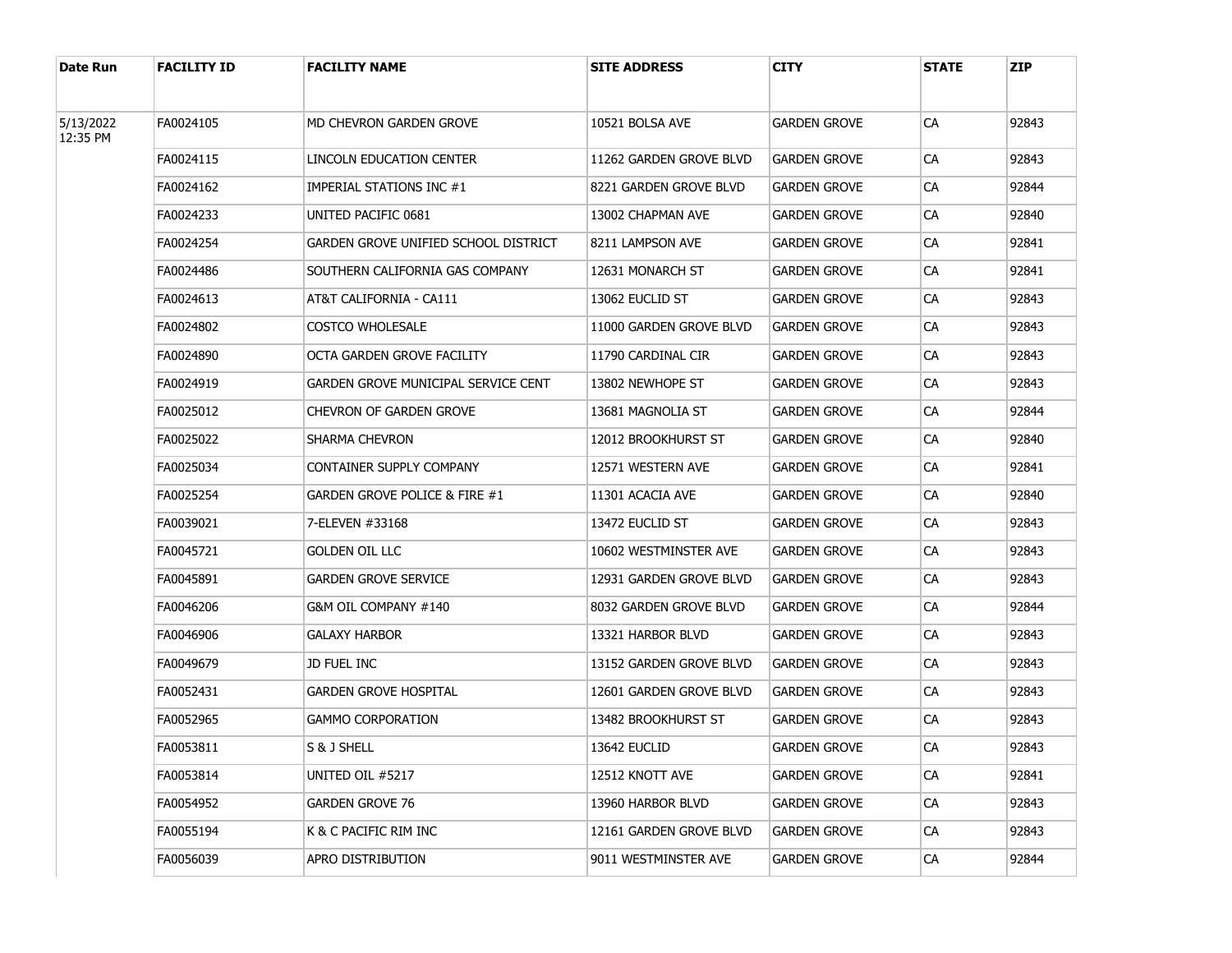| Date Run              | <b>FACILITY ID</b> | <b>FACILITY NAME</b>                     | <b>SITE ADDRESS</b>     | CITY             | <b>STATE</b> | <b>ZIP</b> |
|-----------------------|--------------------|------------------------------------------|-------------------------|------------------|--------------|------------|
| 5/13/2022<br>12:35 PM | FA0056205          | VALLEY VIEW 76                           | 12001 VALLEY VIEW ST    | GARDEN GROVE     | CA           | 92845      |
|                       | FA0057500          | <b>GARDEN GROVE SHELL</b>                | 13202 BROOKHURST ST     | GARDEN GROVE     | CA           | 92843      |
|                       | FA0058326          | <b>CIRCLE K STORES INC</b>               | 13031 MAGNOLIA ST       | GARDEN GROVE     | CA           | 92844      |
|                       | FA0059534          | GARDEN GROVE SHELL #1                    | 10971 CHAPMAN AVE       | GARDEN GROVE     | CA           | 92840      |
|                       | FA0059653          | SPEEDWAY 4110 SHELL                      | 13501 MAGNOLIA ST       | GARDEN GROVE     | CA           | 92844      |
|                       | FA0060790          | TESORO (SHELL) 68917                     | 12571 VALLEY VIEW ST    | GARDEN GROVE     | CA           | 92845      |
|                       | FA0063081          | DJ FOOD INC                              | 13331 EUCLID ST         | GARDEN GROVE     | CA           | 92843      |
|                       | FA0063241          | CAL FUEL INC                             | 12422 VALLEY VIEW ST    | GARDEN GROVE     | CA           | 92845      |
|                       | FA0063251          | RASHIDS INC                              | 11962 BROOKHURST ST     | GARDEN GROVE     | CA           | 92840      |
|                       | FA0064210          | ARCO #42138                              | 13511 EUCLID ST         | GARDEN GROVE     | CA           | 92843      |
|                       | FA0067375          | KHA INC                                  | 13361 HARBOR            | GARDEN GROVE     | CA           | 92843      |
|                       | FA0023944          | CITY OF HUNTINGTON BEACH - HELIPORT HBPD | 18401 GOTHARD ST        | HUNTINGTON BEACH | CA           | 92648      |
|                       | FA0023952          | <b>GOTHARD FIRE STATION</b>              | 18311 GOTHARD ST        | HUNTINGTON BEACH | CA           | 92648      |
|                       | FA0023953          | <b>WARNER FIRE STATION</b>               | 3831 WARNER AVE         | HUNTINGTON BEACH | CA           | 92649      |
|                       | FA0023955          | CITY OF HB HBFD LAKE STATION 5           | 530 LAKE ST             | HUNTINGTON BEACH | CA           | 92648      |
|                       | FA0023958          | CITY OF HUNTINGTON BEACH CORP YARD       | 17371 GOTHARD ST        | HUNTINGTON BEACH | CA           | 92647      |
|                       | FA0023960          | CITY OF HUNTINGTON BEACH UTILITIES YARD  | 19001 HUNTINGTON ST     | HUNTINGTON BEACH | CA           | 92648      |
|                       | FA0023962          | HUNTINGTON BEACH PARK MAINT              | 17581 GOTHARD ST        | HUNTINGTON BEACH | CA           | 92647      |
|                       | FA0023980          | HUNTINGTON BEACH ARCO #81451             | 6002 BOLSA AVE          | HUNTINGTON BEACH | CA           | 92647      |
|                       | FA0024169          | G&M OIL CO #4                            | 16990 BEACH BLVD        | HUNTINGTON BEACH | CA           | 92647      |
|                       | FA0024176          | G&M OIL CO #28                           | 19492 GOLDENWEST ST     | HUNTINGTON BEACH | CA           | 92648      |
|                       | FA0024235          | MAXUM PETROLEUM                          | 15922 PACIFIC COAST HWY | HUNTINGTON BEACH | CA           | 92649      |
|                       | FA0024265          | BEACH MAINTENANCE FACILITY               | 8669 EDISON AVE         | HUNTINGTON BEACH | CA           | 92646      |
|                       | FA0024452          | GRANI INSTALLATION                       | 5411 COMMERCIAL DR      | HUNTINGTON BEACH | CA           | 92649      |
|                       | FA0024508          | STATE LANDS COMMISSION                   | 1700 PACIFIC COAST HWY  | HUNTINGTON BEACH | CA           | 92648      |
|                       | FA0024564          | G&M OIL CO #34                           | 15971 GOLDENWEST ST     | HUNTINGTON BEACH | CA           | 92647      |
|                       | FA0024630          | HUNTINGTON BEACH HS DISTRICT             | 7180 YORKTOWN AVE       | HUNTINGTON BEACH | CA           | 92648      |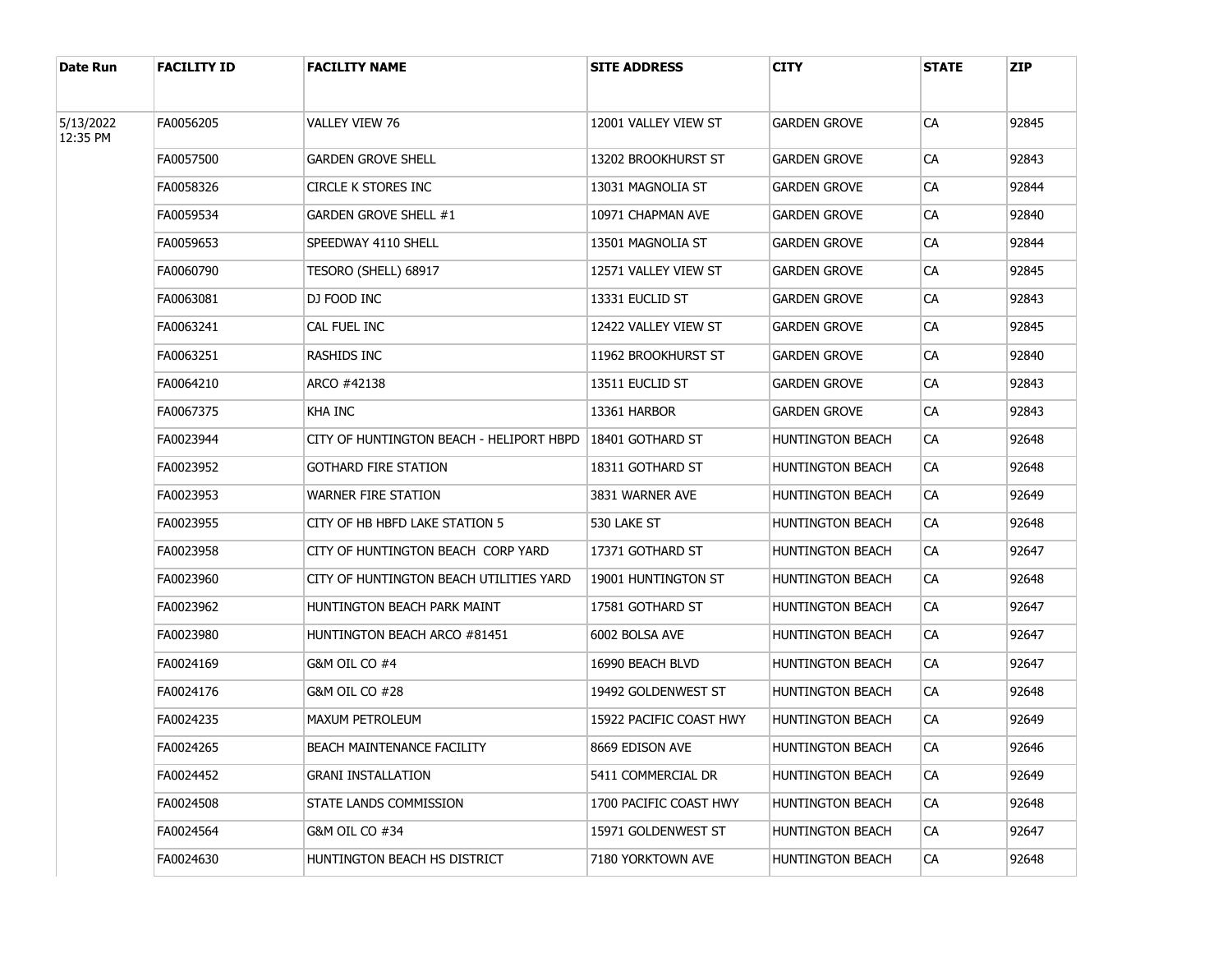| Date Run  | <b>FACILITY ID</b> | <b>FACILITY NAME</b>                          | <b>SITE ADDRESS</b>      | CITY                    | <b>STATE</b> | <b>ZIP</b> |
|-----------|--------------------|-----------------------------------------------|--------------------------|-------------------------|--------------|------------|
| 5/13/2022 | FA0024651          | FRONTIER CALIFORNIA INC                       | 19111 BUSHARD ST         | HUNTINGTON BEACH        | СA           | 92646      |
| 12:35 PM  | FA0024652          | ORANGE COUNTY SANITATION PLANT #2             | 22212 Brookhurst St      | HUNTINGTON BEACH        | CA           | 92646      |
|           | FA0024658          | VERIZON CALIFORNIA INC HUNTINGTON BEACH<br>CO | 1602 MAIN ST             | <b>HUNTINGTON BEACH</b> | CA           | 92648      |
|           | FA0024659          | FRONTIER CALIFORNIA INC WARNER CO             | 17111 BOLSA CHICA ST     | <b>HUNTINGTON BEACH</b> | <b>CA</b>    | 92649      |
|           | FA0024683          | WORLD OIL MARKETING COMPANY #68               | 8972 ADAMS AVE           | <b>HUNTINGTON BEACH</b> | CA           | 92646      |
|           | FA0024752          | FRONTIER CALIFORNIA INC SLATER CO             | 17551 GOTHARD ST         | <b>HUNTINGTON BEACH</b> | CA           | 92647      |
|           | FA0024868          | RELIABLE WHOLESALE LUMBER INC                 | 7600 REDONDO CIR         | <b>HUNTINGTON BEACH</b> | CA           | 92648      |
|           | FA0024895          | G&M OIL CO #70                                | 19472 BEACH BLVD         | <b>HUNTINGTON BEACH</b> | CA           | 92648      |
|           | FA0024900          | THOMAS CRANE AND TRUCKING COMPANY INC         | 18851 STEWART ST         | <b>HUNTINGTON BEACH</b> | CA           | 92648      |
|           | FA0024932          | SHARDA AM/PM                                  | 18972 BEACH BLVD         | <b>HUNTINGTON BEACH</b> | CA           | 92648      |
|           | FA0025055          | CAMBRO MANUFACTURING COMPANY                  | 7601 CLAY AVE            | <b>HUNTINGTON BEACH</b> | CA           | 92648      |
|           | FA0025216          | CIVIC CENTER POLICE DEPT                      | 2000 MAIN ST             | <b>HUNTINGTON BEACH</b> | CA           | 92648      |
|           | FA0040642          | G&M OIL CO #124                               | 17472 BEACH BLVD         | <b>HUNTINGTON BEACH</b> | CA           | 92647      |
|           | FA0042410          | LAIRD COATINGS CORPORATION                    | 15541 COMMERCE LN        | <b>HUNTINGTON BEACH</b> | CA           | 92649      |
|           | FA0043865          | HUNTINGTON BEACH CAR WASH                     | 18971 BEACH BLVD         | <b>HUNTINGTON BEACH</b> | CA           | 92648      |
|           | FA0048088          | G&M OIL CO #135                               | 8971 ADAMS AVE           | <b>HUNTINGTON BEACH</b> | CA           | 92646      |
|           | FA0048134          | <b>HB SHELL</b>                               | 6502 EDINGER AVE         | <b>HUNTINGTON BEACH</b> | CA           | 92647      |
|           | FA0049695          | HUNTINGTON BEACH HOSPITAL                     | 17772 BEACH BLVD         | <b>HUNTINGTON BEACH</b> | CA           | 92647      |
|           | FA0051452          | MAIN 76                                       | 18742 MAIN ST            | <b>HUNTINGTON BEACH</b> | CA           | 92648      |
|           | FA0051579          | ONNI HUNTINGTON BEACH LLC                     | 17011 BEACH BLVD STE 430 | <b>HUNTINGTON BEACH</b> | CA           | 92647      |
|           | FA0052748          | G&M OIL CO #183                               | 18501 BEACH BLVD         | <b>HUNTINGTON BEACH</b> | CA           | 92648      |
|           | FA0052779          | G&M OIL CO #182                               | 6972 WARNER AVE          | <b>HUNTINGTON BEACH</b> | CA           | 92647      |
|           | FA0054975          | JEEJ SERVICE STATION INC                      | 21471 BROOKHURST ST      | <b>HUNTINGTON BEACH</b> | CA           | 92646      |
|           | FA0056755          | 7-ELEVEN INC #34653                           | 706 PACIFIC COAST HWY    | HUNTINGTON BEACH        | <b>CA</b>    | 92648      |
|           | FA0057994          | SIS MINI MARKET CORP                          | 21452 BROOKHURST ST      | HUNTINGTON BEACH        | CA           | 92646      |
|           | FA0058011          | CIRCLE K STORE INC SITE #2211094              | 15001 GOLDENWEST ST      | HUNTINGTON BEACH        | CA           | 92647      |
|           | FA0058142          | COSTCO GAS STATION #1110                      | 7564 CENTER AVE          | HUNTINGTON BEACH        | <b>CA</b>    | 92647      |
|           |                    |                                               |                          |                         |              |            |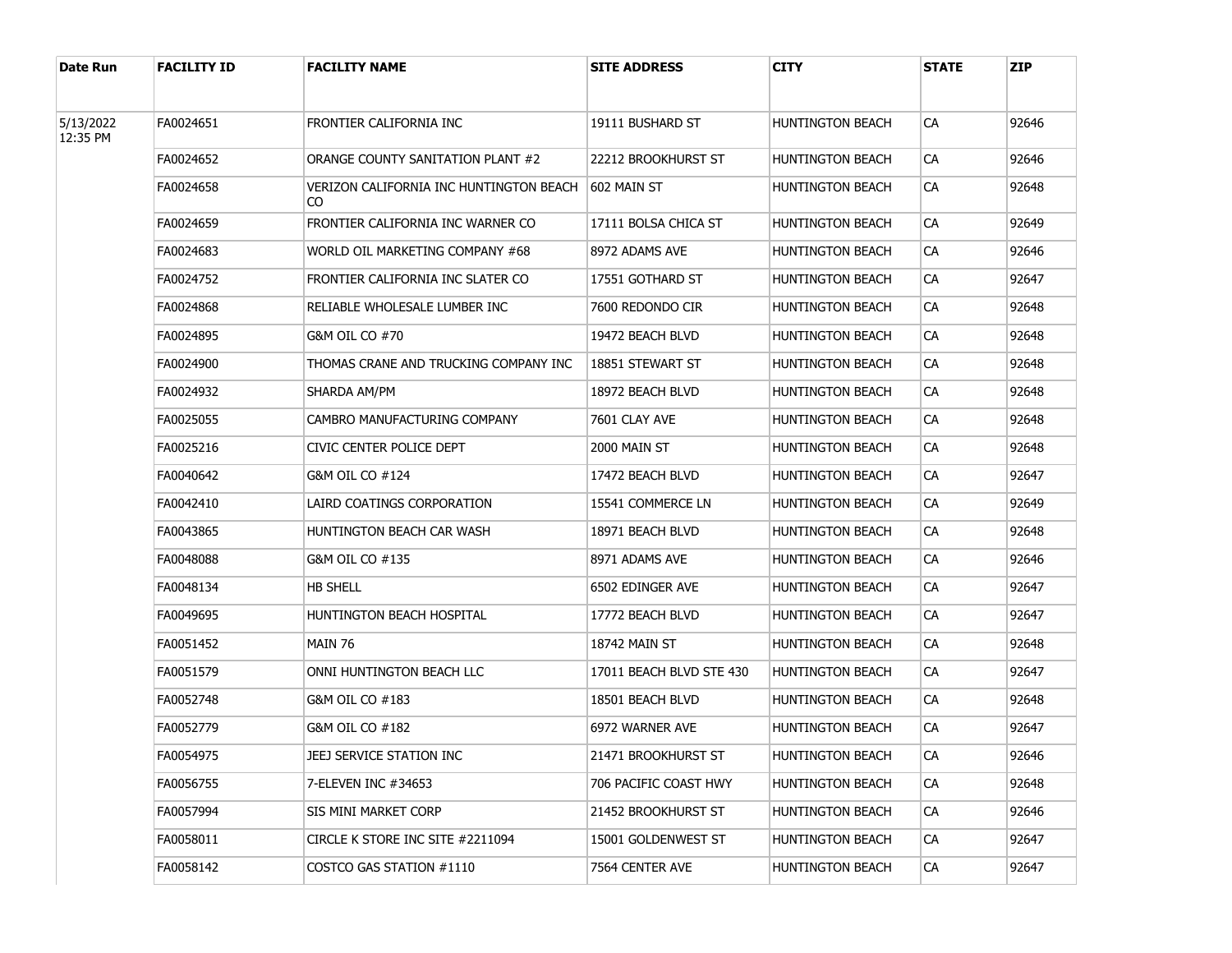| Date Run              | <b>FACILITY ID</b> | <b>FACILITY NAME</b>                                 | <b>SITE ADDRESS</b>      | <b>CITY</b>      | <b>STATE</b> | <b>ZIP</b> |
|-----------------------|--------------------|------------------------------------------------------|--------------------------|------------------|--------------|------------|
| 5/13/2022<br>12:35 PM | FA0058219          | 7-ELEVEN INC #35343                                  | 16971 GOLDENWEST ST      | HUNTINGTON BEACH | CA           | 92647      |
|                       | FA0058293          | PRIYANKAS CHEVRON                                    | 5002 EDINGER AVE         | HUNTINGTON BEACH | CA           | 92649      |
|                       | FA0058746          | CIRCLE K STORES INC SITE #2709462                    | 17222 PACIFIC COAST HWY  | HUNTINGTON BEACH | <b>CA</b>    | 92649      |
|                       | FA0058754          | CIRCLE K STORE INC SITE #2211332                     | 5972 WARNER AVE          | HUNTINGTON BEACH | <b>CA</b>    | 92649      |
|                       | FA0059319          | SPEEDWAY 4163 ARCO                                   | 15501 EDWARDS ST         | HUNTINGTON BEACH | <b>CA</b>    | 92647      |
|                       | FA0062468          | HUNTINGTON HARBOR CAR WASH                           | 16921 ALGONQUIN ST       | HUNTINGTON BEACH | <b>CA</b>    | 92649      |
|                       | FA0062512          | <b>HB GAS WORKS</b>                                  | 17502 GOLDENWEST ST      | HUNTINGTON BEACH | <b>CA</b>    | 92647      |
|                       | FA0062541          | UNITED PACIFIC #0673                                 | 9002 ADAMS AVE           | HUNTINGTON BEACH | <b>CA</b>    | 92646      |
|                       | FA0062750          | ARCO #42139                                          | 19971 BEACH BLVD         | HUNTINGTON BEACH | <b>CA</b>    | 92648      |
|                       | FA0062751          | ARCO #42035                                          | 16501 GOLDENWEST ST      | HUNTINGTON BEACH | <b>CA</b>    | 92647      |
|                       | FA0063262          | A & M MOBIL                                          | 9001 ADAMS AVE           | HUNTINGTON BEACH | <b>CA</b>    | 92646      |
|                       | FA0063268          | BEACH MOBIL INC                                      | 16001 BEACH BLVD         | HUNTINGTON BEACH | <b>CA</b>    | 92647      |
|                       | FA0063271          | PETROL USA CORP #2211256                             | 20002 BEACH BLVD         | HUNTINGTON BEACH | <b>CA</b>    | 92648      |
|                       | FA0065863          | WARNER GAS & SMOG                                    | 5981 WARNER AVE          | HUNTINGTON BEACH | <b>CA</b>    | 92649      |
|                       | FA0023950          | CHEVRON STATION #96698/1951                          | 18002 CULVER DR          | <b>IRVINE</b>    | <b>CA</b>    | 92612      |
|                       | FA0023971          | IRWD - MICHELSON WATER RECLAMATION<br><b>PLANT</b>   | 3512 MICHELSON DR        | <b>IRVINE</b>    | CA           | 92612      |
|                       | FA0023997          | WASTE MANAGEMENT OF ORANGE COUNTY -<br><b>IRVINE</b> | 16122 CONSTRUCTION CIR E | <b>IRVINE</b>    | CA           | 92606      |
|                       | FA0024009          | CHANNEL EQUIPMENT CO                                 | 16331 CONSTRUCTION CIR E | <b>IRVINE</b>    | CA           | 92606      |
|                       | FA0024013          | CHEVRON #201094                                      | 5425 ALTON PKWY          | <b>IRVINE</b>    | CA           | 92604      |
|                       | FA0024026          | GARY BALE REDI MIX CONCRETE INC                      | 16282 CONSTRUCTION CIR W | <b>IRVINE</b>    | CA           | 92606      |
|                       | FA0024045          | AT&T CALIFORNIA - LE584                              | 33 BUNSEN                | <b>IRVINE</b>    | CA           | 92618      |
|                       | FA0024194          | CHEVRON #20-5222                                     | 16221 LAKE FOREST DR     | <b>IRVINE</b>    | CA           | 92618      |
|                       | FA0024242          | CHEVRON STATION #96405/1821                          | 17561 MACARTHUR BLVD     | IRVINE           | CA           | 92614      |
|                       | FA0024262          | LAKESHORE TOWERS LTD                                 | 18101 VON KARMAN AVE     | <b>IRVINE</b>    | CA           | 92612      |
|                       | FA0024438          | WOODBRIDGE SERVICE STATION LP                        | 4550 BARRANCA PKWY       | <b>IRVINE</b>    | CA           | 92604      |
|                       | FA0024524          | <b>CHEVRON #9-5418</b>                               | 18692 MACARTHUR BLVD     | <b>IRVINE</b>    | CA           | 92612      |
|                       | FA0024621          | <b>IRVINE CIVIC CENTER</b>                           | 1 CIVIC CENTER PLZ       | <b>IRVINE</b>    | CA           | 92606      |
|                       |                    |                                                      |                          |                  |              |            |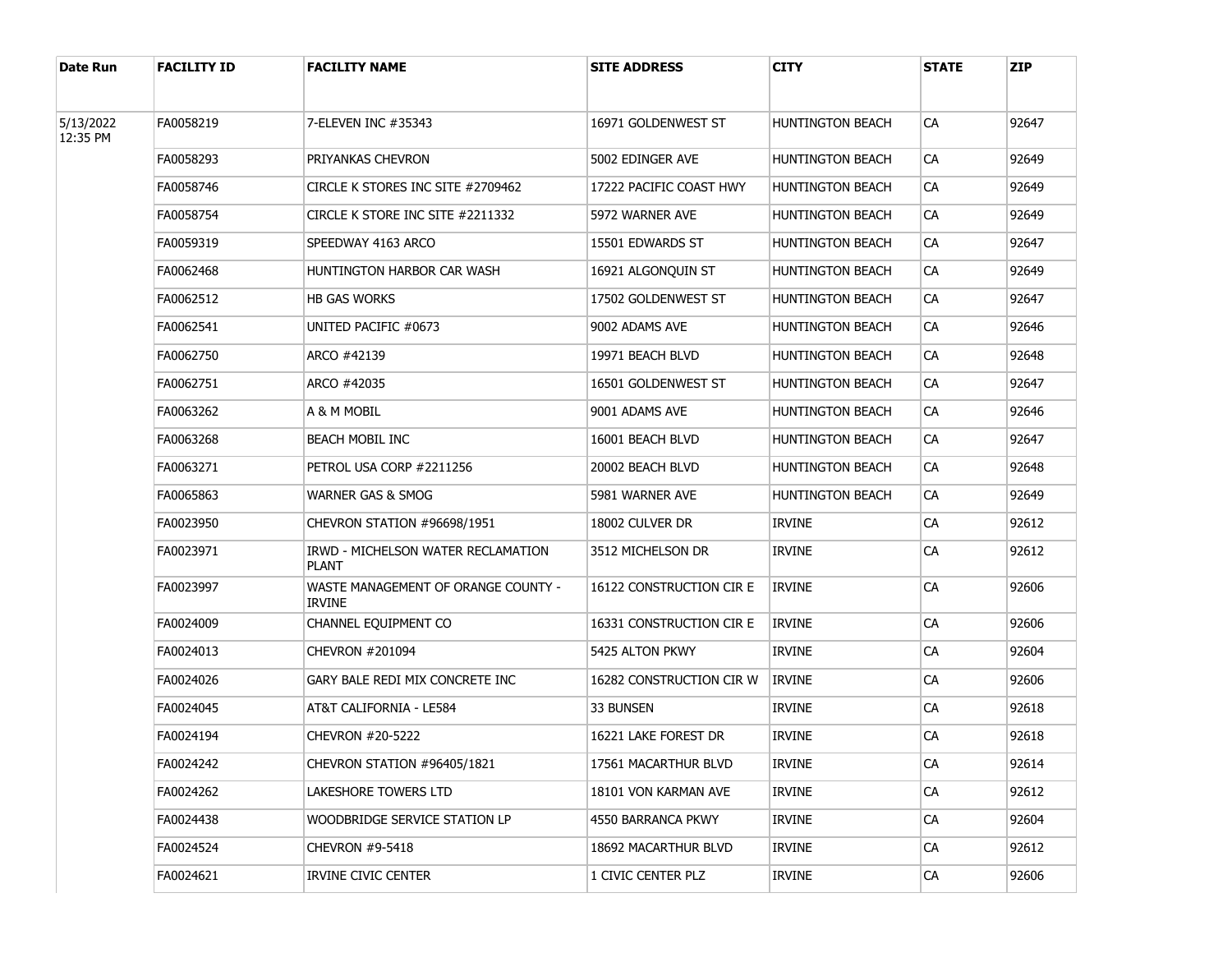| Date Run              | <b>FACILITY ID</b> | <b>FACILITY NAME</b>                      | <b>SITE ADDRESS</b>      | <b>CITY</b>   | <b>STATE</b> | <b>ZIP</b> |
|-----------------------|--------------------|-------------------------------------------|--------------------------|---------------|--------------|------------|
| 5/13/2022<br>12:35 PM | FA0024640          | ROBERTSONS READY MIX                      | 16081 CONSTRUCTION CIR W | <b>IRVINE</b> | CA           | 92606      |
|                       | FA0024672          | HERITAGE ECONOMY CHEVRON                  | 14446 CULVER DR          | IRVINE        | CA           | 92604      |
|                       | FA0024693          | COSTCO WHOLESALE #454                     | 115 TECHNOLOGY DR        | <b>IRVINE</b> | CA           | 92618      |
|                       | FA0024740          | OCSD MAIN ST PUMP STATION                 | 1499 MAIN ST             | <b>IRVINE</b> | CA           | 92614      |
|                       | FA0024852          | WOODBRIDGE VILLAGE ASSOCIATION            | 31 Creek RD              | <b>IRVINE</b> | CA           | 92604      |
|                       | FA0024862          | <b>HUNSAKER &amp; ASSOCIATES</b>          | 3 HUGHES                 | <b>IRVINE</b> | CA           | 92618      |
|                       | FA0024923          | IRVINE UNIFIED SCHOOL DISTRICT            | 100 NIGHTMIST AVE        | <b>IRVINE</b> | CA           | 92618      |
|                       | FA0024924          | <b>OCTA</b>                               | 14736 SAND CANYON AVE    | IRVINE        | CA           | 92618      |
|                       | FA0024926          | CHEVRON STATION #207139/1890              | 15425 CULVER DR          | <b>IRVINE</b> | CA           | 92604      |
|                       | FA0024936          | UCI CENTRAL PLANT                         | 902 W PELTASON DR        | IRVINE        | CA           | 92697      |
|                       | FA0025040          | CITY OF IRVINE OPERATION SUPPORT FACILITY | 6427 OAK CYN             | <b>IRVINE</b> | CA           | 92618      |
|                       | FA0025075          | AT&T CALIFORNIA - LC392                   | 2350 MAIN ST             | <b>IRVINE</b> | CA           | 92614      |
|                       | FA0025094          | ALL AMERICAN ASPHALT                      | 10671 JEFFREY RD         | <b>IRVINE</b> | CA           | 92602      |
|                       | FA0025149          | CHEVRON STATION #208060/1839              | 3921 IRVINE BLVD         | <b>IRVINE</b> | CA           | 92602      |
|                       | FA0025234          | CHEVRON STATION #201095/1482              | 80 CORPORATE PKWY        | <b>IRVINE</b> | CA           | 92606      |
|                       | FA0037548          | NATIONAL READY MIXED CONCRETE COMPANY     | 16282 CONSTRUCTION CIR E | <b>IRVINE</b> | CA           | 92606      |
|                       | FA0040377          | 7-ELEVEN INC #33252                       | 8693 IRVINE CENTER DR    | <b>IRVINE</b> | CA           | 92618      |
|                       | FA0044511          | CARMAX # 7195                             | 9501 RESEARCH DR         | <b>IRVINE</b> | CA           | 92618      |
|                       | FA0045223          | <b>CENTURY CENTRE</b>                     | 2601 MAIN ST STE 500     | <b>IRVINE</b> | CA           | 92614      |
|                       | FA0045800          | KAISER FOUNDATION HOSPITAL                | 6660 ALTON PKWY          | <b>IRVINE</b> | CA           | 92618      |
|                       | FA0046484          | <b>ARCO 82418</b>                         | 14111 JEFFREY RD         | <b>IRVINE</b> | CA           | 92620      |
|                       | FA0047574          | <b>QUAIL HILL ARCO</b>                    | 6501 OUAIL HILL PKWY     | <b>IRVINE</b> | CA           | 92603      |
|                       | FA0048282          | CIRCLE K STORE # 05786                    | 5793 ALTON PKWY          | <b>IRVINE</b> | CA           | 92618      |
|                       | FA0049031          | CHEVRON #30-6957                          | 6320 IRVINE BLVD         | IRVINE        | CA           | 92620      |
|                       | FA0049697          | TESORO (SHELL) #68143                     | 4601 CAMPUS DR           | IRVINE        | CA           | 92612      |
|                       | FA0049741          | SPEEDWAY NO 2099 SHELL                    | 3090 MAIN ST             | <b>IRVINE</b> | CA           | 92614      |
|                       | FA0049747          | JACKSONS FOOD STORES #217                 | 51 TECHNOLOGY            | IRVINE        | CA           | 92618      |
|                       |                    |                                           |                          |               |              |            |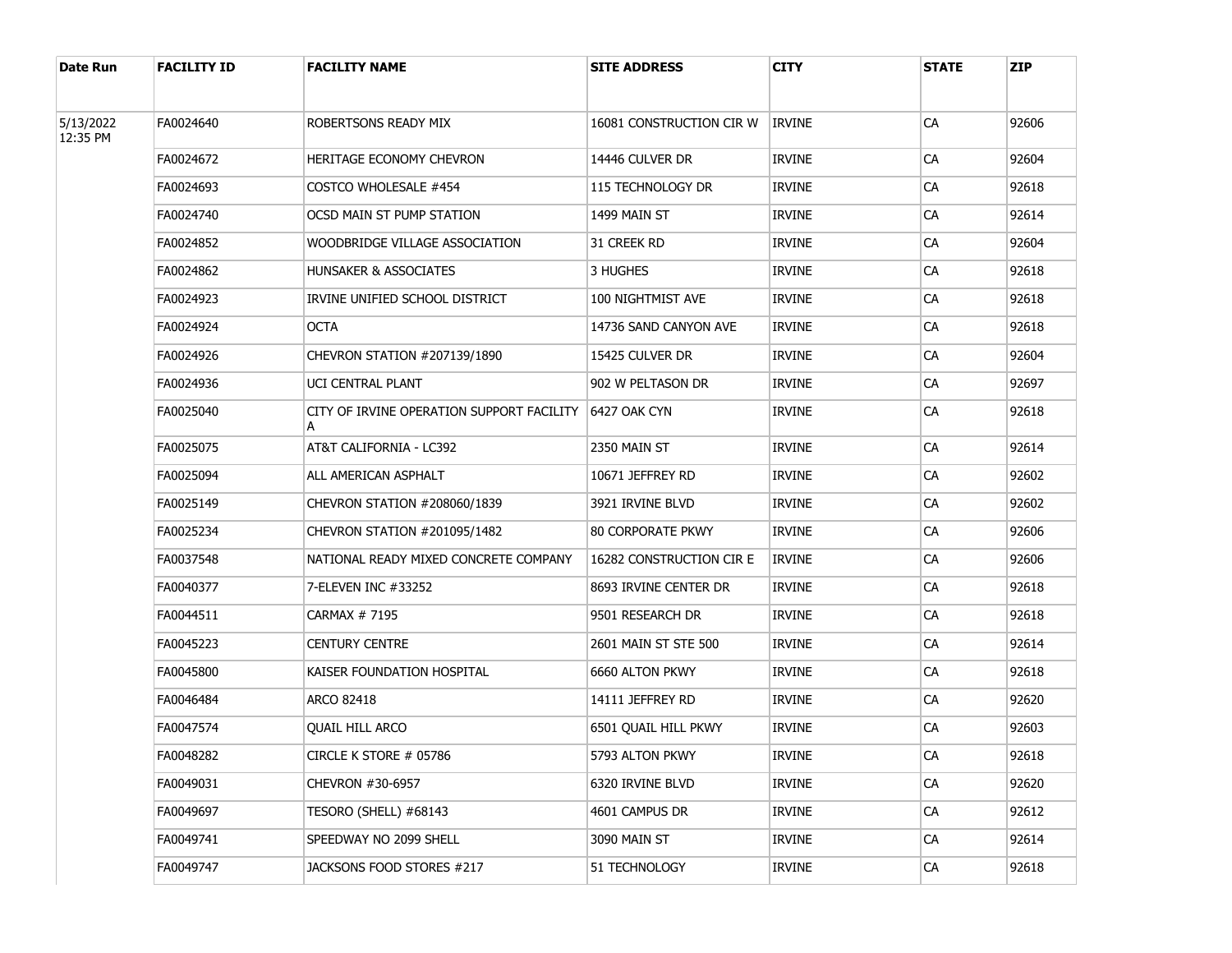| Date Run              | <b>FACILITY ID</b> | <b>FACILITY NAME</b>                                                | <b>SITE ADDRESS</b>              | <b>CITY</b>     | <b>STATE</b> | <b>ZIP</b> |
|-----------------------|--------------------|---------------------------------------------------------------------|----------------------------------|-----------------|--------------|------------|
| 5/13/2022<br>12:35 PM | FA0051266          | <b>CHEVRON 30-7682</b>                                              | 3801 PORTOLA                     | <b>IRVINE</b>   | CA           | 92602      |
|                       | FA0052058          | THE CAPITAL GROUP COMPANIES                                         | 6470 OAK CANYON                  | IRVINE          | CA           | 92618      |
|                       | FA0052244          | SAND CANYON SERVICE STATION                                         | 14886 SAND CANYON AVE            | IRVINE          | CA           | 92618      |
|                       | FA0052524          | CEMEX CONSTRUCTION MATERIALS PACIFIC LLC   16161 CONSTRUCTION CIR E |                                  | <b>IRVINE</b>   | CA           | 92606      |
|                       | FA0053101          | <b>HOAG HOSPITAL IRVINE</b>                                         | 16200 SAND CANYON AVE            | IRVINE          | CA           | 92618      |
|                       | FA0053789          | octa irvine                                                         | 16281 CONSTRUCTION CIR W         | <b>IRVINE</b>   | CA           | 92606      |
|                       | FA0053853          | UNITED OIL #5945                                                    | 4760 IRVINE BLVD                 | IRVINE          | CA           | 92620      |
|                       | FA0054887          | CULVER AUTO SPA                                                     | 18011 CULVER DR                  | IRVINE          | CA           | 92612      |
|                       | FA0054982          | <b>LBA PARK PLACE</b>                                               | 3337 MICHELSON DR                | IRVINE          | CA           | 92612      |
|                       | FA0055035          | TESORO (SHELL) #68889                                               | 4162 TRABUCO                     | IRVINE          | CA           | 92620      |
|                       | FA0056441          | TESORO (SHELL) #68638 (WRR 6167)                                    | 3720 BARRANCA PKWY               | <b>IRVINE</b>   | CA           | 92606      |
|                       | FA0056933          | QUINTANA OFFICE PROPERTY LLC                                        | 17875 VON KARMAN                 | IRVINE          | CA           | 92614      |
|                       | FA0057128          | ART OIL CORP                                                        | 17551 MACARTHUR BLVD             | <b>IRVINE</b>   | CA           | 92614      |
|                       | FA0058406          | PPC IRVINE CENTER INVESTMENT                                        | 7700 IRVINE CENTER DR STE<br>620 | <b>IRVINE</b>   | CA           | 92618      |
|                       | FA0058482          | CIRCLE K STORES INC #2709461                                        | 3765 ALTON PKWY                  | <b>IRVINE</b>   | CA           | 92606      |
|                       | FA0058490          | CIRCLE K STORES INC 2709466                                         | 14493 CULVER DR                  | <b>IRVINE</b>   | CA           | 92604      |
|                       | FA0058584          | SPEEDWAY NO 6812                                                    | 5333 UNIVERSITY DR               | <b>IRVINE</b>   | CA           | 92612      |
|                       | FA0063366          | ALBERTSONS DISTRIBUTION CENTER #8750                                | 9300 TOLEDO WAY                  | <b>IRVINE</b>   | CA           | 92618      |
|                       | FA0066771          | J & R MAIN STREET LLC                                               | 2525 MAIN ST                     | <b>IRVINE</b>   | CA           | 92614      |
|                       | FA0024065          | FRONTIER CALIFORNIA LA HABRA CO                                     | 900 N IDAHO ST                   | LA HABRA        | CA           | 90631      |
|                       | FA0024260          | G&M OIL CO #103                                                     | 101 E LAMBERT RD                 | LA HABRA        | CA           | 90631      |
|                       | FA0024557          | CITY OF LA HABRA PUBLIC WORKS                                       | 621 W LAMBERT RD                 | <b>LA HABRA</b> | CA           | 90631      |
|                       | FA0024620          | G&M OIL CO #71                                                      | 1150 W LA HABRA BLVD             | LA HABRA        | CA           | 90631      |
|                       | FA0024623          | G&M OIL CO #3                                                       | 110 S HARBOR BLVD                | LA HABRA        | CA           | 90631      |
|                       | FA0024625          | CHEVRON STATION #96496-1832                                         | 1950 W IMPERIAL HWY              | LA HABRA        | CA           | 90631      |
|                       | FA0024982          | IMPERIAL STATION INC #2                                             | 619 E LA HABRA BLVD              | LA HABRA        | CA           | 90631      |
|                       | FA0035228          | TRIPLE S ARCO                                                       | 501 W WHITTIER BLVD              | LA HABRA        | CA           | 90631      |
|                       |                    |                                                                     |                                  |                 |              |            |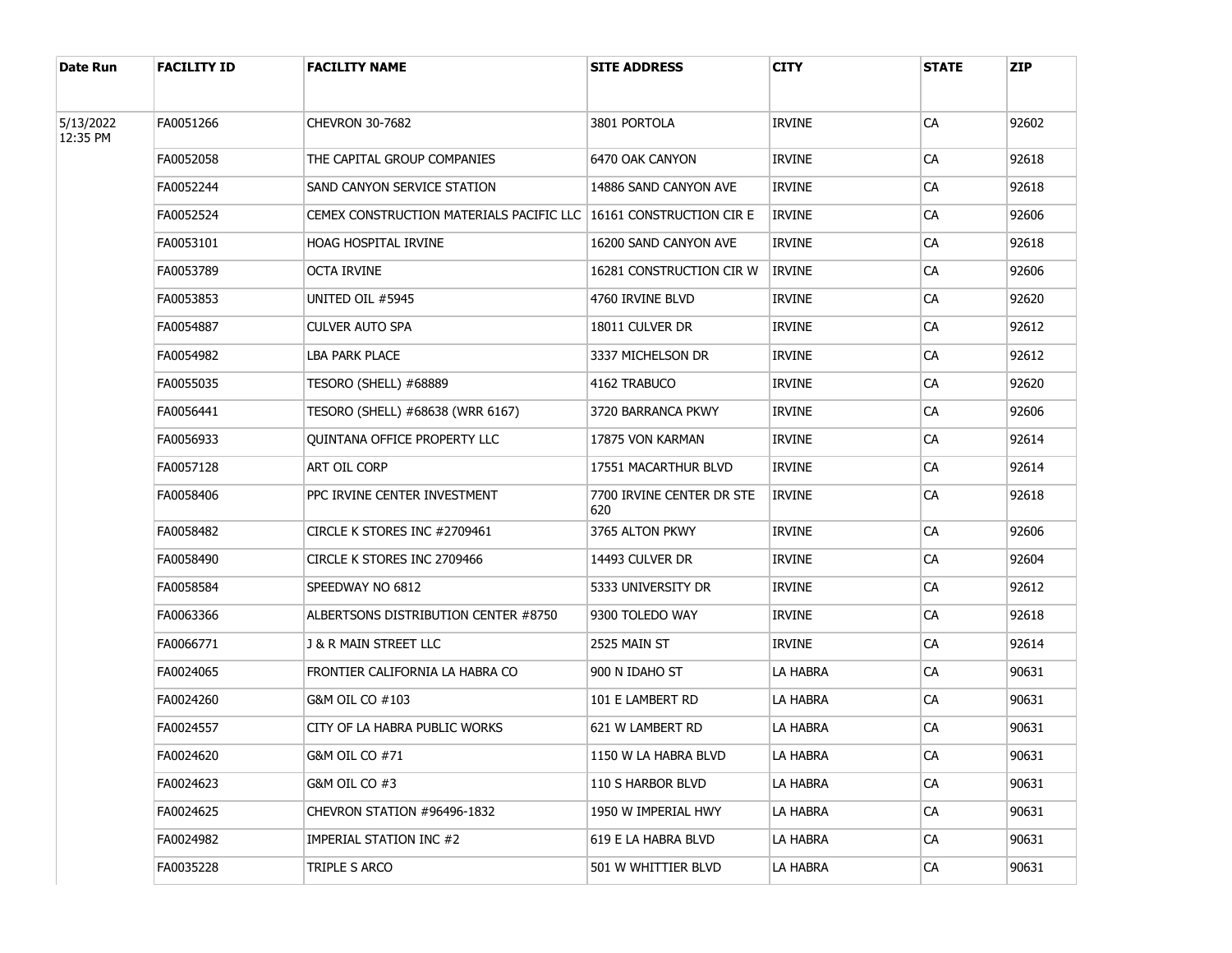| Date Run              | <b>FACILITY ID</b> | <b>FACILITY NAME</b>                                 | <b>SITE ADDRESS</b>              | <b>CITY</b>  | <b>STATE</b> | <b>ZIP</b> |
|-----------------------|--------------------|------------------------------------------------------|----------------------------------|--------------|--------------|------------|
| 5/13/2022<br>12:35 PM | FA0039281          | SAMS CLUB #4735                                      | 1390 S BEACH BLVD                | LA HABRA     | CA           | 90631      |
|                       | FA0047564          | CVS PHARMACY LA HABRA DISTRIBUTION<br><b>CENTER</b>  | 777 s Harbor BlVD                | LA HABRA     | CA           | 90631      |
|                       | FA0048160          | IMPERIAL STATIONS INC #6                             | 750 N HARBOR BLVD                | LA HABRA     | CA           | 90631      |
|                       | FA0056580          | TESORO SHELL 68928                                   | 101 E IMPERIAL HWY               | LA HABRA     | CA           | 90631      |
|                       | FA0059216          | SPEEDWAY NO 3527                                     | 1990 W WHITTIER BLVD             | LA HABRA     | CA           | 90631      |
|                       | FA0060611          | SPEEDWAY NO 3796                                     | 101 E WHITTIER BLVD              | LA HABRA     | CA           | 90631      |
|                       | FA0064832          | COSTCO WHOLESALE #777 GAS STATION                    | 103 N BEACH BLVD                 | LA HABRA     | CA           | 90631      |
|                       | FA0066786          | UNITED #125                                          | 601 W IMPERIAL HWY               | LA HABRA     | CA           | 90631      |
|                       | FA0067378          | FULLERTON JOINT UNION HIGH SCHOOL<br><b>DISTRICT</b> | 1050 S LESLIE ST                 | LA HABRA     | CA           | 90631      |
|                       | FA0079548          | <b>BEST 4 LESS</b>                                   | 101 S HARBOR BLVD                | LA HABRA     | CA           | 90631      |
|                       | FA0025148          | UNITED $#158$                                        | 5502 ORANGETHORPE AVE            | LA PALMA     | CA           | 90623      |
|                       | FA0048087          | LA PALMA 76                                          | 5482 LA PALMA AVE                | LA PALMA     | CA           | 90623      |
|                       | FA0048798          | LA PALMA INTERCOMMUNITY HOSPITAL                     | 7901 WALKER ST                   | LA PALMA     | CA           | 90623      |
|                       | FA0052866          | RJM VALLEJO MINI MARKET - ARCO                       | 5472 ORANGETHORPE AVE            | LA PALMA     | CA           | 90623      |
|                       | FA0054403          | <b>CRESCENT CARWASH LLC</b>                          | 8471 WALKER ST                   | LA PALMA     | CA           | 90623      |
|                       | FA0052743          | ARCO AM PM - LADERA RANCH                            | 27402 ANTONIO PKWY               | LADERA RANCH | CA           | 92694      |
|                       | FA0058479          | CIRCLE K STORES INC #2709486                         | 27702 CROWN VALLEY PKWY<br>STE H | LADERA RANCH | СA           | 92694      |
|                       | FA0024029          | SOUTH COAST WATER DISTRICT - WEST ADMIN              | <b>31592 WEST ST</b>             | LAGUNA BEACH | CA           | 92651      |
|                       | FA0024204          | OCSD EMERGENCY RADIO EQUIPMENT BLDG                  | 285 AGATE ST                     | LAGUNA BEACH | CA           | 92651      |
|                       | FA0024455          | 7-ELEVEN #25801                                      | 31702 COAST HWY                  | LAGUNA BEACH | CA           | 92651      |
|                       | FA0024662          | FRONTIER CALIFORNIA ALISO RSU                        | 31092 S COAST HWY                | LAGUNA BEACH | CA           | 92651      |
|                       | FA0024665          | CITY OF LAGUNA BEACH                                 | 505 FOREST AVE                   | LAGUNA BEACH | CA           | 92651      |
|                       | FA0024891          | LAGUNA BEACH COUNTY WATER DISTRICT                   | 306 THIRD ST                     | LAGUNA BEACH | CA           | 92651      |
|                       | FA0025049          | LAGUNA BEACH FIRE STATION #2                         | 285 AGATE ST                     | LAGUNA BEACH | CA           | 92651      |
|                       | FA0025083          | SOUTH COAST WATER DISTRICT LIFT STATION<br>#2        | 31104 S COAST HWY                | LAGUNA BEACH | CA           | 92651      |
|                       | FA0025087          | CITY OF LAGUNA BEACH BLUEBIRD LIFT<br>STATION        | 1509 GLENNEYRE ST                | LAGUNA BEACH | CA           | 92651      |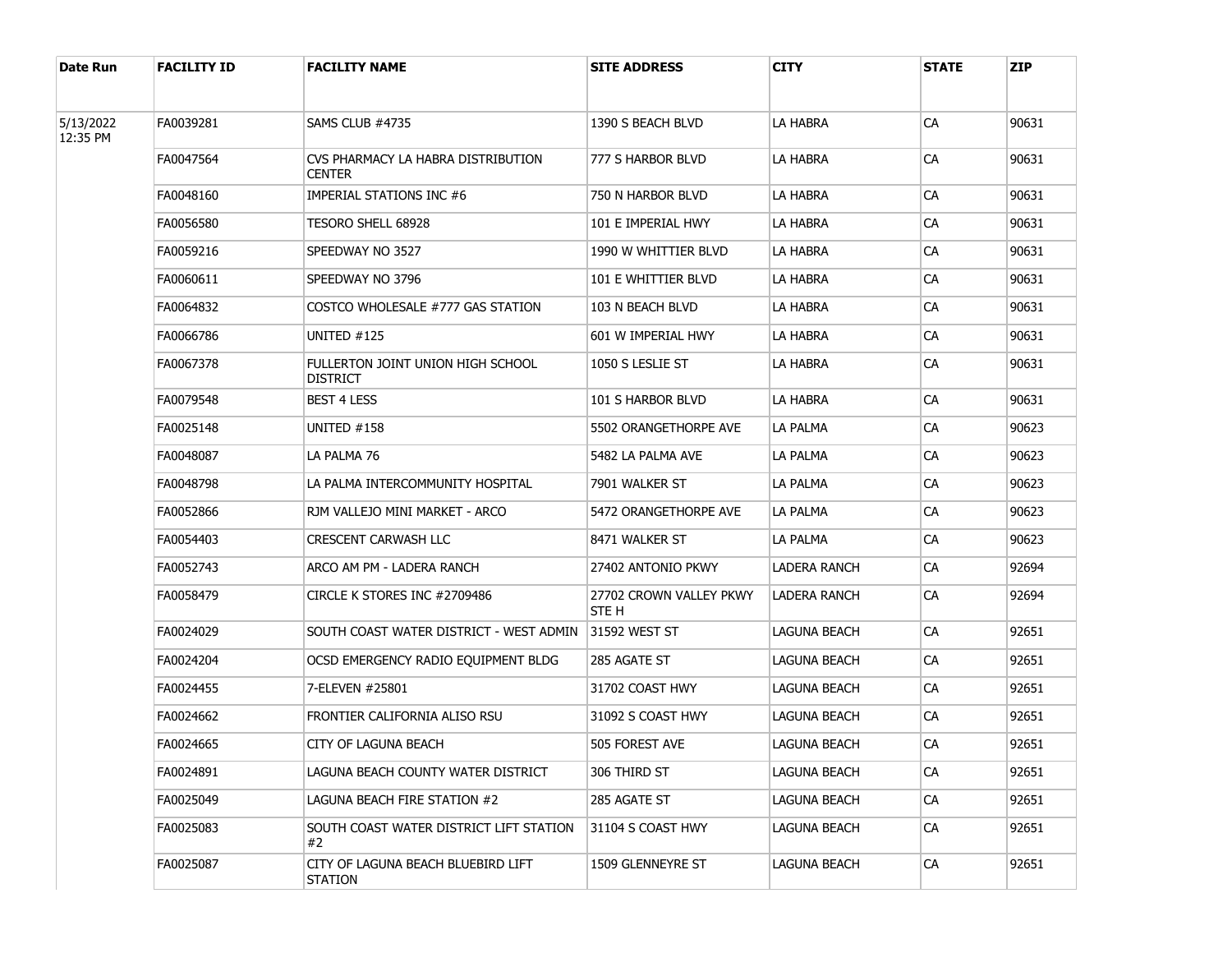| Date Run  | <b>FACILITY ID</b> | <b>FACILITY NAME</b>                                | <b>SITE ADDRESS</b>     | CITY                 | <b>STATE</b> | <b>ZIP</b> |
|-----------|--------------------|-----------------------------------------------------|-------------------------|----------------------|--------------|------------|
| 5/13/2022 | FA0039480          | THE VILLAGE MART & GAS                              | 120 S COAST HWY         | LAGUNA BEACH         | СA           | 92651      |
| 12:35 PM  |                    |                                                     |                         |                      |              |            |
|           | FA0044542          | NORTH LAGUNA SHELL                                  | 1342 N COAST HWY        | LAGUNA BEACH         | СA           | 92651      |
|           | FA0049043          | LAGUNA BEACH OIL                                    | 604 S COAST HWY         | LAGUNA BEACH         | СA           | 92651      |
|           | FA0050947          | CITY OF LAGUNA BEACH MAINTENANCE<br><b>FACILITY</b> | 1900 LAGUNA CANYON RD   | LAGUNA BEACH         | СA           | 92651      |
|           | FA0054616          | MISSION HOSPITAL LAGUNA BEACH                       | 31872 COAST HWY         | LAGUNA BEACH         | CA           | 92651      |
|           | FA0060117          | SPEEDWAY 4998 SHELL                                 | 590 S PACIFIC COAST HWY | LAGUNA BEACH         | СA           | 92651      |
|           | FA0063577          | LAGUNA OIL                                          | 104 N COAST HWY         | LAGUNA BEACH         | СA           | 92651      |
|           | FA0024216          | G&M OIL CO INC #40                                  | 23991 EL TORO RD        | <b>LAGUNA HILLS</b>  | СA           | 92653      |
|           | FA0024449          | SADDLEBACK MEMORIAL MEDICAL CENTER                  | 24451 HEALTH CENTER DR  | LAGUNA HILLS         | СA           | 92653      |
|           | FA0025059          | EL TORO WATER DISTRICT-WWTP                         | 23542 MOULTON PKWY      | LAGUNA HILLS         | СA           | 92653      |
|           | FA0025243          | MNWD FIELD OFFICES                                  | 26161 GORDON RD         | LAGUNA HILLS         | СA           | 92653      |
|           | FA0049740          | JACKSONS ENERGY #6833                               | 23038 LAKE FOREST DR    | LAGUNA HILLS         | СA           | 92653      |
|           | FA0059754          | UNITED PACIFIC 0676                                 | 25172 CABOT RD          | LAGUNA HILLS         | СA           | 92653      |
|           | FA0059755          | ALICIA AUTO SPA & DETAIL CENTER                     | 24795 ALICIA PKWY       | LAGUNA HILLS         | СA           | 92653      |
|           | FA0063515          | CIRCLE K STORES INC SITE #2704596                   | 25491 ALICIA PKWY       | LAGUNA HILLS         | CA           | 92653      |
|           | FA0065128          | UNITED PACIFIC 0674                                 | 24082 EL TORO RD        | LAGUNA HILLS         | СA           | 92653      |
|           | FA0023992          | CHET HOLIFIELD FEDERAL BLDG                         | 24000 AVILA RD STE 4100 | LAGUNA NIGUEL        | CA           | 92677      |
|           | FA0024608          | SEPULVEDA BLDG MATERIALS                            | 28092 FORBES RD         | LAGUNA NIGUEL        | СA           | 92677      |
|           | FA0025010          | H&S ENERGY PRODUCTS LLC #2037                       | 30072 CROWN VALLEY PKWY | LAGUNA NIGUEL        | CA           | 92677      |
|           | FA0025180          | AT&T CALIFORNIA - LE287                             | 24421 ALISO CREEK RD    | LAGUNA NIGUEL        | СA           | 92677      |
|           | FA0025710          | COSTCO WHOLESALE #28                                | 27972 CABOT RD          | LAGUNA NIGUEL        | CA           | 92677      |
|           | FA0038448          | COSTCO WHOLESALE #690                               | 27220 HEATHER RIDGE RD  | LAGUNA NIGUEL        | CA           | 92677      |
|           | FA0040291          | LAGUNA NIGUEL CAR WASH                              | 30081 CROWN VALLEY PKWY | LAGUNA NIGUEL        | ${\sf CA}$   | 92677      |
|           | FA0049729          | TESORO (SHELL) #68550                               | 30011 CROWN VALLEY PKWY | <b>LAGUNA NIGUEL</b> | CA           | 92677      |
|           | FA0050718          | LAGUNA NIGUEL SHELL                                 | 28922 GOLDEN LANTERN    | LAGUNA NIGUEL        | <b>CA</b>    | 92677      |
|           | FA0051541          | <b>AVERY ENERGY INC</b>                             | 28662 CAMINO CAPISTRANO | <b>LAGUNA NIGUEL</b> | CA           | 92677      |
|           | FA0053641          | ARCO LAGUNA NIGUEL CENTER                           | 27491 LA PAZ RD         | LAGUNA NIGUEL        | CA           | 92677      |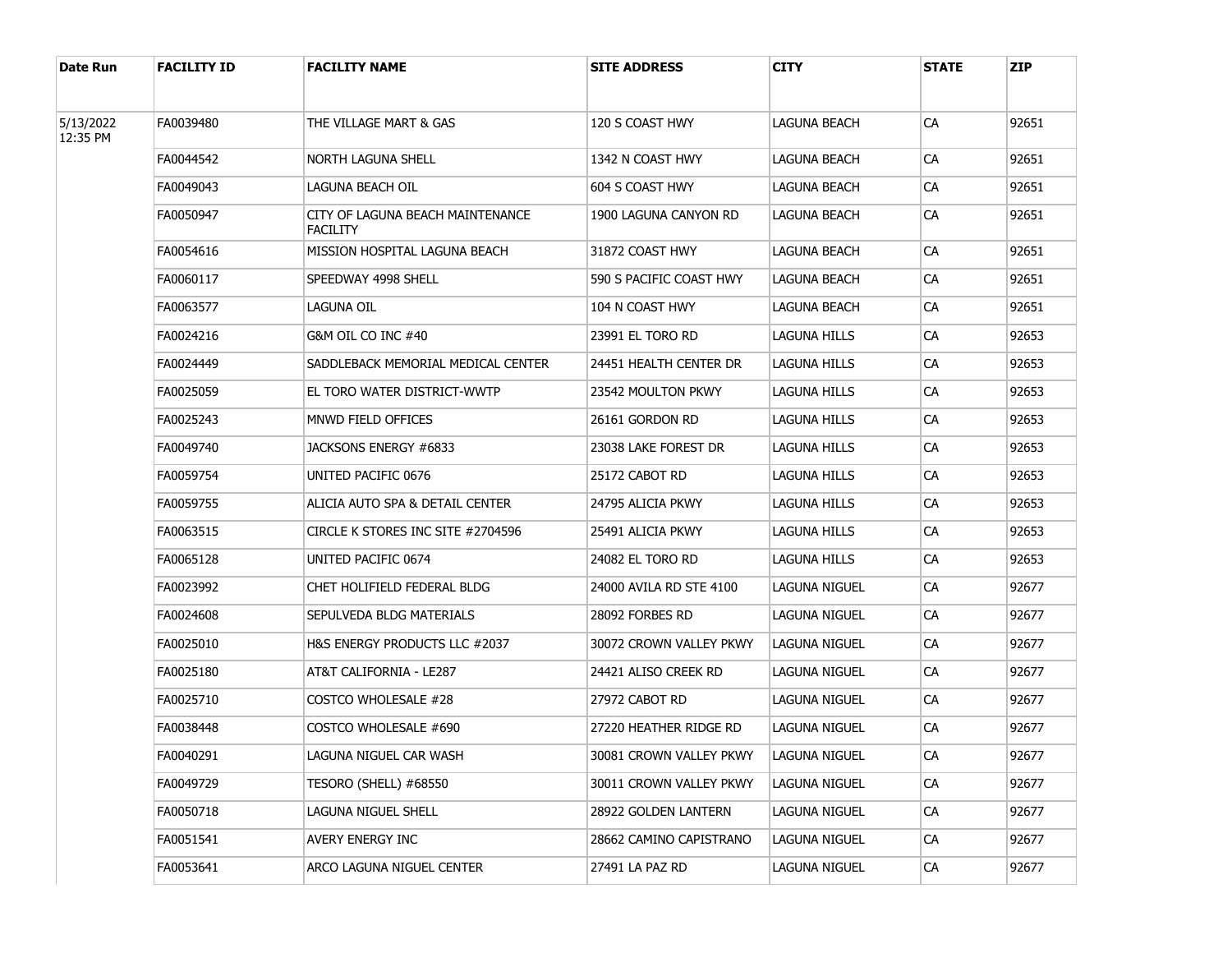| Date Run  | <b>FACILITY ID</b> | <b>FACILITY NAME</b>                                | <b>SITE ADDRESS</b>     | CITY               | <b>STATE</b> | <b>ZIP</b> |
|-----------|--------------------|-----------------------------------------------------|-------------------------|--------------------|--------------|------------|
| 5/13/2022 | FA0058804          | CIRCLE K STORE #2709473                             | 27430 ALICIA PKWY       | LAGUNA NIGUEL      | CA           | 92677      |
| 12:35 PM  | FA0059206          | <b>OCTA</b>                                         | 28692 CAMINO CAPISTRANO | LAGUNA NIGUEL      | CA           | 92677      |
|           | FA0059623          | CIRCLE K STORES INC #2211283                        | 30061 ALICIA PKWY       | LAGUNA NIGUEL      | CA           | 92677      |
|           | FA0063858          | H&S ENERGY PRODUCTS LLC 2032                        | 25991 CROWN VALLEY PKWY | LAGUNA NIGUEL      | CA           | 92677      |
|           | FA0052406          | LW SHELL INC                                        | 24202 MOULTON PKWY      | LAGUNA WOODS       | СA           | 92637      |
|           | FA0061225          | <b>MOULTON PROPERTY &amp; GAS</b>                   | 24181 MOULTON PKWY      | LAGUNA WOODS       | CA           | 92637      |
|           | FA0064892          | LEISURE WORLD SERVICE STATION                       | 24362 EL TORO RD        | LAGUNA WOODS       | СA           | 92637      |
|           | FA0024028          | RANCHO PARKWAY SHELL #07                            | 26721 RANCHO PKWY       | LAKE FOREST        | CA           | 92630      |
|           | FA0024234          | XPO LOGISTICS FREIGHT INC - UIV                     | 20697 PRISM PL          | LAKE FOREST        | СA           | 92630      |
|           | FA0024287          | ARB INC                                             | 20602 CIVIC CENTER      | LAKE FOREST        | CA           | 92630      |
|           | FA0024369          | ROBERTSONS READY MIX                                | 25931 TOWNE CENTRE DR   | <b>LAKE FOREST</b> | СA           | 92610      |
|           | FA0024470          | IRWD - LOS ALISOS WATER RECLAMATION<br><b>PLANT</b> | 22312 MUIRLANDS BLVD    | <b>LAKE FOREST</b> | СA           | 92630      |
|           | FA0024607          | LAKE FOREST EXPRESS WASH                            | 24571 TRABUCO RD        | LAKE FOREST        | CA           | 92630      |
|           | FA0024617          | AT&T CALIFORNIA (LE140)                             | 23011 EL TORO RD        | LAKE FOREST        | СA           | 92630      |
|           | FA0024654          | LAKE FOREST ARCO                                    | 20572 LAKE FOREST DR    | LAKE FOREST        | СA           | 92630      |
|           | FA0024755          | CHEVRON #9-0937                                     | 23631 ROCKFIELD BLVD    | LAKE FOREST        | СA           | 92630      |
|           | FA0024983          | EL TORO OIL CORP                                    | 23891 BRIDGER RD        | <b>LAKE FOREST</b> | СA           | 92630      |
|           | FA0025006          | ASSOCIATED READY MIX                                | 25901 TOWNE CENTRE DR   | <b>LAKE FOREST</b> | СA           | 92610      |
|           | FA0025101          | LAKE FOREST NURSING CENTER                          | 25652 OLD TRABUCO RD    | <b>LAKE FOREST</b> | СA           | 92630      |
|           | FA0025150          | G&M OIL CO #83                                      | 20731 LAKE FOREST DR    | <b>LAKE FOREST</b> | СA           | 92630      |
|           | FA0049698          | TESORO (SHELL) 68146                                | 23852 EL TORO RD        | <b>LAKE FOREST</b> | СA           | 92630      |
|           | FA0049702          | <b>TESORO 43121</b>                                 | 26731 PORTOLA PKWY      | <b>LAKE FOREST</b> | СA           | 92610      |
|           | FA0049737          | TRABUCO (SHELL) # 68551                             | 21762 LAKE FOREST DR    | <b>LAKE FOREST</b> | CA           | 92630      |
|           | FA0052183          | ROCKFIELD SHELL                                     | 23652 ROCKFIELD BLVD    | <b>LAKE FOREST</b> | CA           | 92630      |
|           | FA0052944          | SHAHKOT PETROLEUM ARCO                              | 29080 PORTOLA PKWY      | LAKE FOREST        | CA           | 92630      |
|           | FA0058590          | CIRCLE K STORES INC #2709426                        | 22381 EL TORO RD        | LAKE FOREST        | CA           | 92630      |
|           | FA0058656          | CIRCLE K STORES INC #2211338                        | 21721 LAKE FOREST DR    | LAKE FOREST        | CA           | 92630      |
|           |                    |                                                     |                         |                    |              |            |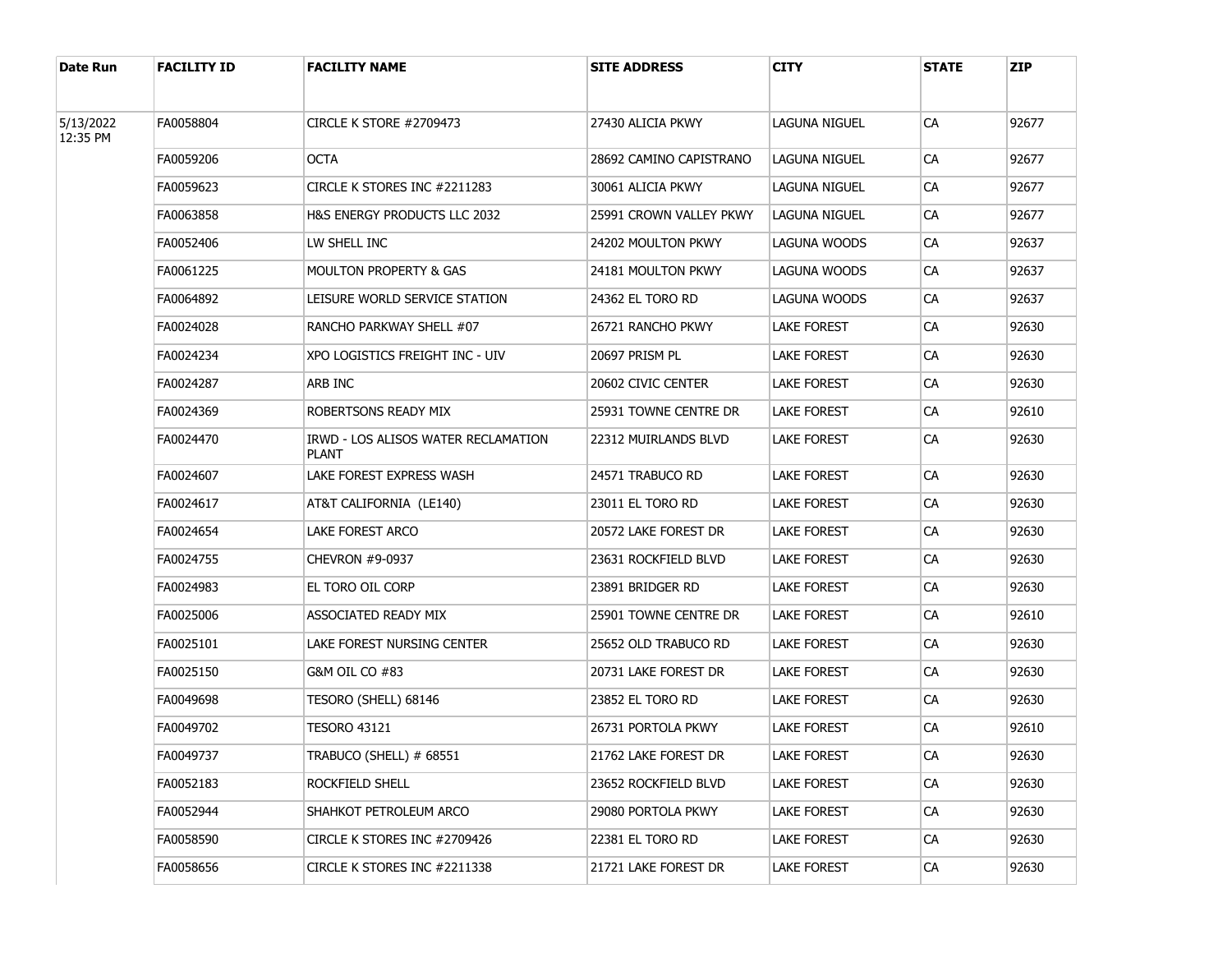| Date Run              | <b>FACILITY ID</b> | <b>FACILITY NAME</b>              | <b>SITE ADDRESS</b>                  | <b>CITY</b>          | <b>STATE</b> | <b>ZIP</b> |
|-----------------------|--------------------|-----------------------------------|--------------------------------------|----------------------|--------------|------------|
| 5/13/2022<br>12:35 PM | FA0060347          | RALPHS FUEL CENTER #879           | 22391 EL TORO RD                     | LAKE FOREST          | CA           | 92630      |
|                       | FA0023966          | <b>TOTAL CARE</b>                 | 3951 KATELLA AVE                     | LOS ALAMITOS         | CA           | 90720      |
|                       | FA0024120          | LOS ALAMITOS MEDICAL CENTER       | 3751 KATELLA AVE                     | LOS ALAMITOS         | CA           | 90720      |
|                       | FA0043339          | LOS ALAMITOS ARCO                 | 11171 LOS ALAMITOS BLVD              | LOS ALAMITOS         | CA           | 90720      |
|                       | FA0049728          | TESORO (SHELL) # 68554 6171       | 10961 LOS ALAMITOS                   | LOS ALAMITOS         | CA           | 90720      |
|                       | FA0051673          | H&S ENERGY PRODUCTS LLC #2016     | 5100 KATELLA AVE                     | LOS ALAMITOS         | CA           | 90720      |
|                       | FA0058288          | CIRCLE K STORES INC SITE #2211150 | 3971 CERRITOS AVE                    | LOS ALAMITOS         | CA           | 90720      |
|                       | FA0024076          | MISSION VIEJO CHEVRON SERVICE     | 27742 CROWN VALLEY PKWY              | <b>MISSION VIEJO</b> | <b>CA</b>    | 92691      |
|                       | FA0024127          | MISSION VIEJO LAKE ASSOCIATION    | 22555 OLYMPIAD RD                    | MISSION VIEJO        | <b>CA</b>    | 92692      |
|                       | FA0024239          | AT&T CALIFORNIA (LEOCX)           | 27826 CENTER DR                      | MISSION VIEJO        | <b>CA</b>    | 92692      |
|                       | FA0024987          | GREGGS MISSION VIEJO MOBIL        | 23002 ALICIA PKWY                    | MISSION VIEJO        | CA           | 92692      |
|                       | FA0025091          | CHEVRON #92225/1881               | 26302 OSO PKWY                       | MISSION VIEJO        | <b>CA</b>    | 92691      |
|                       | FA0025140          | LA PAZ SHELL SERVICE              | 26202 LA PAZ RD                      | MISSION VIEJO        | CA           | 92691      |
|                       | FA0025207          |                                   |                                      | MISSION VIEJO        | <b>CA</b>    | 92691      |
|                       | FA0046468          | ARCO ALICIA PARKWAY CENTER        | 23921 ALICIA PKWY                    | <b>MISSION VIEJO</b> | <b>CA</b>    | 92691      |
|                       | FA0049350          | PORTOLA CHEVRON                   | 27650 SANTA MARGARITA<br><b>PKWY</b> | MISSION VIEJO        | CA           | 92691      |
|                       | FA0049719          | TESORO (SHELL) #68561             | 27600 MARGUERITE PKWY                | <b>MISSION VIEJO</b> | CA           | 92692      |
|                       | FA0049722          | TESORO SHELL #68563               | 25561 JERONIMO RD                    | <b>MISSION VIEJO</b> | CA           | 92691      |
|                       | FA0049734          | TESORO (SHELL) 68562              | 27875 SANTA MARGARITA<br><b>PKWY</b> | <b>MISSION VIEJO</b> | CA           | 92691      |
|                       | FA0049735          | TESORO (SHELL) #68635             | 28681 MARGUERITE PKWY                | <b>MISSION VIEJO</b> | CA           | 92692      |
|                       | FA0050809          | ARCO LA PAZ CENTER                | 26001 LA PAZ RD                      | <b>MISSION VIEJO</b> | CA           | 92691      |
|                       | FA0051000          | OSO FREEWAY UNION 76              | 26282 OSO PKWY                       | <b>MISSION VIEJO</b> | CA           | 92691      |
|                       | FA0054764          | CROWN VALLEY C STORE & GAS        | 26411 CROWN VALLEY PKWY              | MISSION VIEJO        | CA           | 92691      |
|                       | FA0058471          | 7-ELEVEN #35346                   | 27271 TRABUCO RD                     | <b>MISSION VIEJO</b> | CA           | 92691      |
|                       | FA0058575          | CIRCLE K STORES INC               | 26052 MARGUERITE PKWY                | <b>MISSION VIEJO</b> | CA           | 92692      |
|                       | FA0058582          | JS OIL CO LLC                     | 27682 CROWN VALLEY PKWY              | <b>MISSION VIEJO</b> | CA           | 92691      |
|                       | FA0060620          | <b>ANTHONYS ARCO</b>              | 25122 MARGUERITE PKWY                | <b>MISSION VIEJO</b> | CA           | 92692      |
|                       |                    |                                   |                                      |                      |              |            |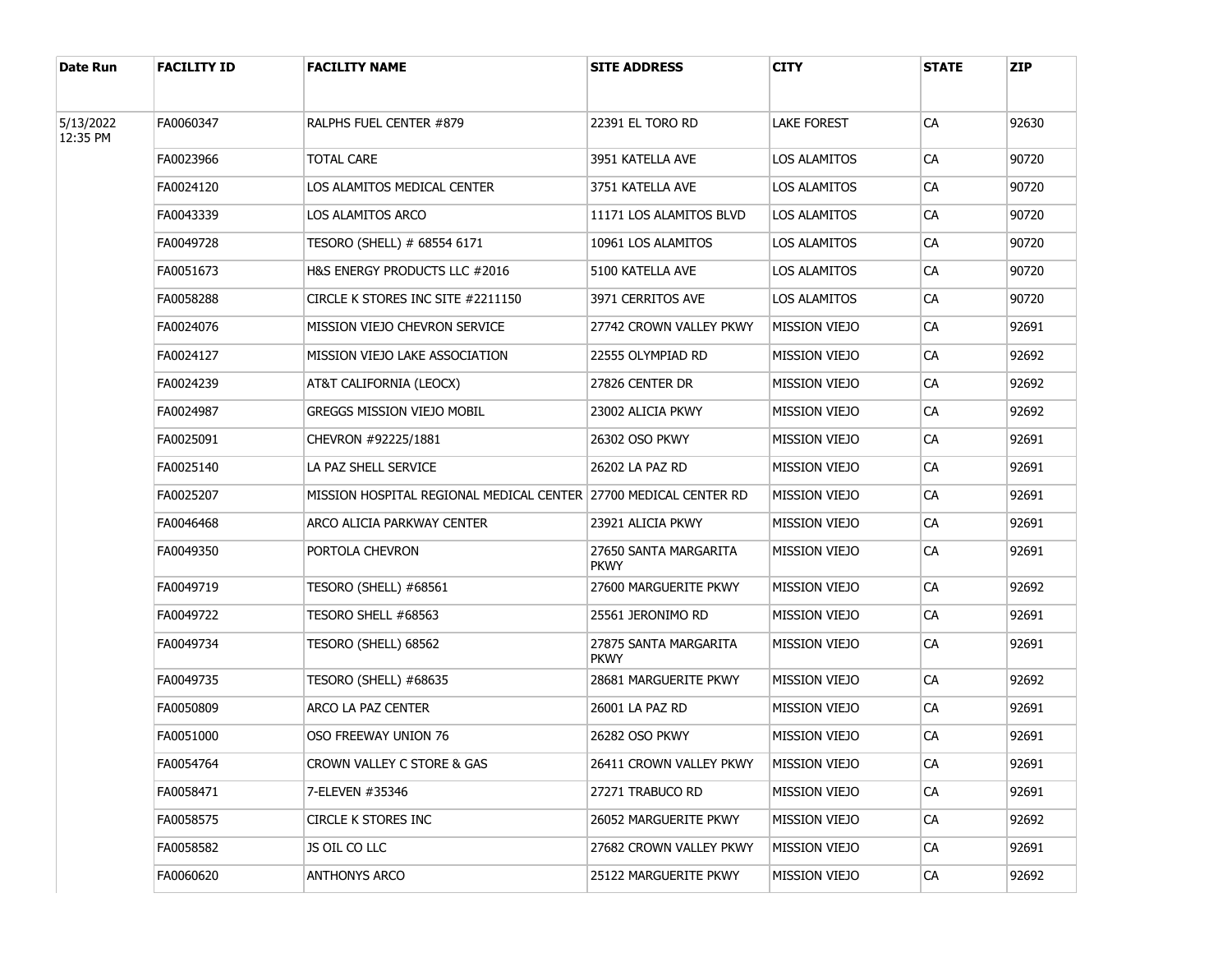| Date Run  | <b>FACILITY ID</b> | <b>FACILITY NAME</b>                   | <b>SITE ADDRESS</b>                              | CITY          | <b>STATE</b> | <b>ZIP</b> |
|-----------|--------------------|----------------------------------------|--------------------------------------------------|---------------|--------------|------------|
| 5/13/2022 | FA0063277          | <b>ALICIA MOBIL</b>                    | 26811 TRABUCO RD                                 | MISSION VIEJO | CA           | 92691      |
| 12:35 PM  |                    |                                        |                                                  |               |              |            |
|           | FA0023965          | THE IRVINE COMPANY                     | 4680 MACARTHUR CT                                | NEWPORT BEACH | CA           | 92660      |
|           | FA0024227          | WORLD OIL MARKETING COMPANY #42        | 3401 NEWPORT BLVD                                | NEWPORT BEACH | СA           | 92663      |
|           | FA0024229          | HILLS BOAT SERVICE                     | 814 E BAY AVE                                    | NEWPORT BEACH | CA           | 92661      |
|           | FA0024238          | HOAG MEMORIAL HOSPITAL PRESBYTERIAN    | 1 HOAG DR                                        | NEWPORT BEACH | СA           | 92663      |
|           | FA0024436          | CHEVRON STATION #202016/2012           | 2121 SE BRISTOL ST                               | NEWPORT BEACH | CA           | 92660      |
|           | FA0024572          | BAYVIEW MARRIOTT                       | 500 BAYVIEW CIR                                  | NEWPORT BEACH | СA           | 92660      |
|           | FA0024638          | <b>FASHION ISLAND HOTEL</b>            | 690 NEWPORT CENTER DR                            | NEWPORT BEACH | CA           | 92660      |
|           | FA0024694          | CITY OF NEWPORT BEACH POLICE DEPT      | 870 SANTA BARBARA DR                             | NEWPORT BEACH | CA           | 92660      |
|           | FA0024695          | AVIS RENT A CAR SYSTEM LLC             | 4201 BIRCH ST                                    | NEWPORT BEACH | CA           | 92660      |
|           | FA0024697          | AT&T CALIFORNIA - LE129                | 4302 FORD RD                                     | NEWPORT BEACH | CA           | 92660      |
|           | FA0024709          | CITY OF NEWPORT BEACH GENERAL SERVICES | 592 SUPERIOR AVE                                 | NEWPORT BEACH | CA           | 92663      |
|           | FA0024735          | <b>CHEVRON STN #201093</b>             | 1240 BISON AVE                                   | NEWPORT BEACH | CA           | 92660      |
|           | FA0024742          | AT&T CALIFORNIA - LE102                | 311 E BALBOA BLVD                                | NEWPORT BEACH | CA           | 92661      |
|           | FA0024786          | 601 LIDO HOA                           | 601 LIDO PARK DR                                 | NEWPORT BEACH | CA           | 92663      |
|           | FA0024870          | NEWPORT BEACH MARRIOTT HOTEL           | 900 NEWPORT CENTER DR                            | NEWPORT BEACH | CA           | 92660      |
|           | FA0025052          | HERTZ RENT A CAR 1108-20               | 4000 CAMPUS DR                                   | NEWPORT BEACH | CA           | 92660      |
|           | FA0025132          | ISLAND MARINE FUEL                     | 406 S BAY FRONT                                  | NEWPORT BEACH | СA           | 92661      |
|           | FA0039284          | NEWPORT CORPORATE TOWER                | 4100 NEWPORT PLACE DR STE   NEWPORT BEACH<br>250 |               | CA           | 92660      |
|           | FA0049358          | ARCO BRISTOL                           | 2100 SE BRISTOL ST                               | NEWPORT BEACH | СA           | 92660      |
|           | FA0049936          | TERRIBLE HERBST #285                   | 1550 JAMBOREE RD                                 | NEWPORT BEACH | CA           | 92660      |
|           | FA0050043          | R & M PACIFIC ORO INC                  | 1600 JAMBOREE RD                                 | NEWPORT BEACH | CA           | 92660      |
|           | FA0054659          | ENTERPRISE RENT A CAR/ NAT CAR RENT    | 4361 BIRCH ST                                    | NEWPORT BEACH | CA           | 92660      |
|           | FA0054773          | AVIS RENT A CAR SYSTEMS LLC            | 4242 Campus Dr                                   | NEWPORT BEACH | CA           | 92660      |
|           | FA0055899          | NEWPORT HILLS 76                       | 2690 SAN MIGUEL DR                               | NEWPORT BEACH | <b>CA</b>    | 92660      |
|           | FA0059787          | SUPERIOR CAR WASH                      | 1461 SUPERIOR AVE                                | NEWPORT BEACH | CA           | 92663      |
|           | FA0065032          | NEWPORT CENTER ANACAPA                 | 150 NEWPORT CENTER DR                            | NEWPORT BEACH | CA           | 92660      |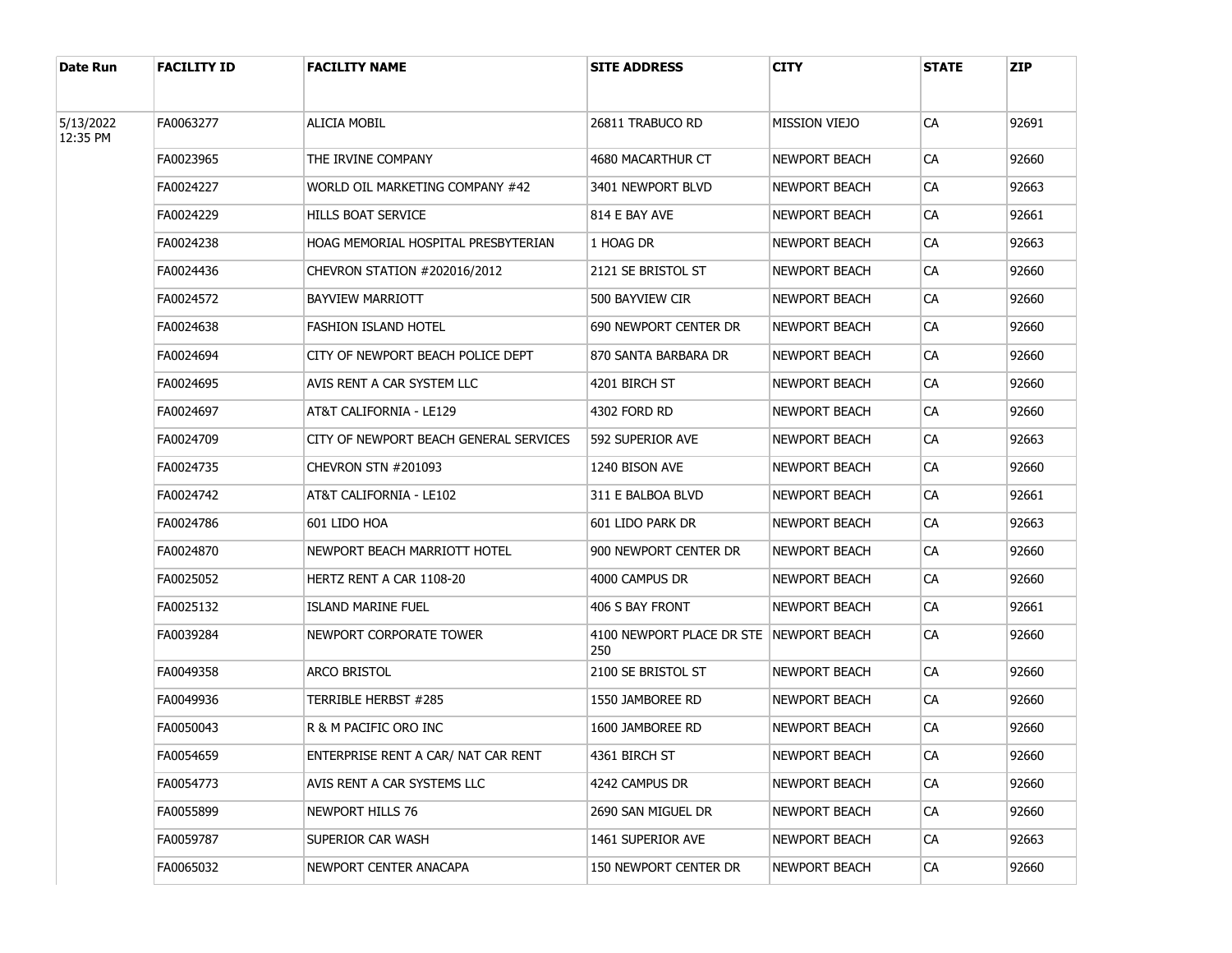| Date Run              | <b>FACILITY ID</b> | <b>FACILITY NAME</b>                                   | <b>SITE ADDRESS</b>                  | CITY                                    | <b>STATE</b> | <b>ZIP</b> |
|-----------------------|--------------------|--------------------------------------------------------|--------------------------------------|-----------------------------------------|--------------|------------|
| 5/13/2022<br>12:35 PM | FA0065880          | NEWPORT COAST INC                                      | 301 E COAST WAY                      | NEWPORT BEACH                           | CA           | 92660      |
|                       | FA0068395          | NEWPORT LANDING FUEL DOCK                              | 503 E EDGEWATER AVE                  | NEWPORT BEACH                           | CA           | 92661      |
|                       | FA0024562          | R J NOBLE COMPANY                                      | 15505 E LINCOLN AVE                  | ORANGE                                  | CA           | 92865      |
|                       | FA0024554          | PLACENTIA CITY YARD                                    | 2999 E LA JOLLA ST                   | PLACENTIA                               | CA           | 92870      |
|                       | FA0024587          | DISTRICT EDUCATION CENTER PLACENTIA<br>YORBA LINDA USD | 1301 E ORANGETHORPE AVE              | <b>PLACENTIA</b>                        | CA           | 92870      |
|                       | FA0024598          | PLACENTIA LINDA HOSPITAL                               | 1301 N ROSE DR                       | <b>PLACENTIA</b>                        | CA           | 92870      |
|                       | FA0024705          | AT&T CALIFORNIA CB114                                  | 1102 E YORBA LINDA BLVD              | <b>PLACENTIA</b>                        | CA           | 92870      |
|                       | FA0025100          | NICKEY PETROLEUM                                       | 925 S LAKEVIEW AVE                   | <b>PLACENTIA</b>                        | СA           | 92870      |
|                       | FA0037706          | G&M OIL CO #115                                        | 313 W ORANGETHORPE AVE               | PLACENTIA                               | CA           | 92870      |
|                       | FA0050959          | PLACENTIA EXPRESS CARWASH                              | 120 S PLACENTIA AVE                  | <b>PLACENTIA</b>                        | СA           | 92870      |
|                       | FA0059586          | ARCO AMPM #42657                                       | 1202 E YORBA LINDA BLVD              | PLACENTIA                               | CA           | 92870      |
|                       | FA0061983          | RJM VALLEJO #3                                         | 102 E YORBA LINDA BLVD               | <b>PLACENTIA</b>                        | СA           | 92870      |
|                       | FA0063119          | 7-ELEVEN INC STORE #37966                              | 818 W ORANGETHORPE AVE               | PLACENTIA                               | CA           | 92870      |
|                       | FA0063815          | UNITED PACIFIC 0684                                    | 600 N ROSE DR                        | <b>PLACENTIA</b>                        | СA           | 92870      |
|                       | FA0063817          | UNITED PACIFIC 0683                                    | 1801 E ORANGETHORPE AVE              | PLACENTIA                               | CA           | 92870      |
|                       | FA0064696          | <b>PLACENTIA GAS WORKS</b>                             | 1201 E IMPERIAL HWY                  | <b>PLACENTIA</b>                        | СA           | 92870      |
|                       | FA0065329          | UNITED PACIFIC 0685                                    | 801 S KRAEMER BLVD                   | PLACENTIA                               | СA           | 92870      |
|                       | FA0075706          | <b>BEST 4 LESS PLACENTIA 2</b>                         | 480 S PLACENTIA AVE                  | <b>PLACENTIA</b>                        | СA           | 92870      |
|                       | FA0075638          | SENDERO MARKETPLACE CHEVRON #6120                      | 30801 GATEWAY PL                     | RANCHO MISSION VIEJO                    | CA           | 92694      |
|                       | FA0024122          | DEL MAR PETROLEUM INC #2                               | 30832 SANTA MARGARITA<br><b>PKWY</b> | RANCHO SANTA<br>MARGARITA               | CA           | 92688      |
|                       | FA0025139          | AT&T CALIFORNIA LER23                                  | 30161 AVENTURA                       | RANCHO SANTA<br>MARGARITA               | CA           | 92688      |
|                       | FA0042478          | LAS FLORES GAS LLC                                     | 28632 OSO PKWY                       | RANCHO SANTA<br>MARGARITA               | CA           | 92688      |
|                       | FA0049725          | TESORO (SHELL) #68592                                  | 30114 SANTA MARGARITA<br><b>PKWY</b> | RANCHO SANTA<br>MARGARITA               | CA           | 92688      |
|                       | FA0051602          | ARCO AM/PM RSM                                         | 29880 SANTA MARGARITA<br><b>PKWY</b> | <b>RANCHO SANTA</b><br><b>MARGARITA</b> | CA           | 92688      |
|                       | FA0058499          | CIRCLE K STORES INC #2709428                           | 31521 SANTA MARGARITA<br><b>PKWY</b> | RANCHO SANTA<br>MARGARITA               | CA           | 92688      |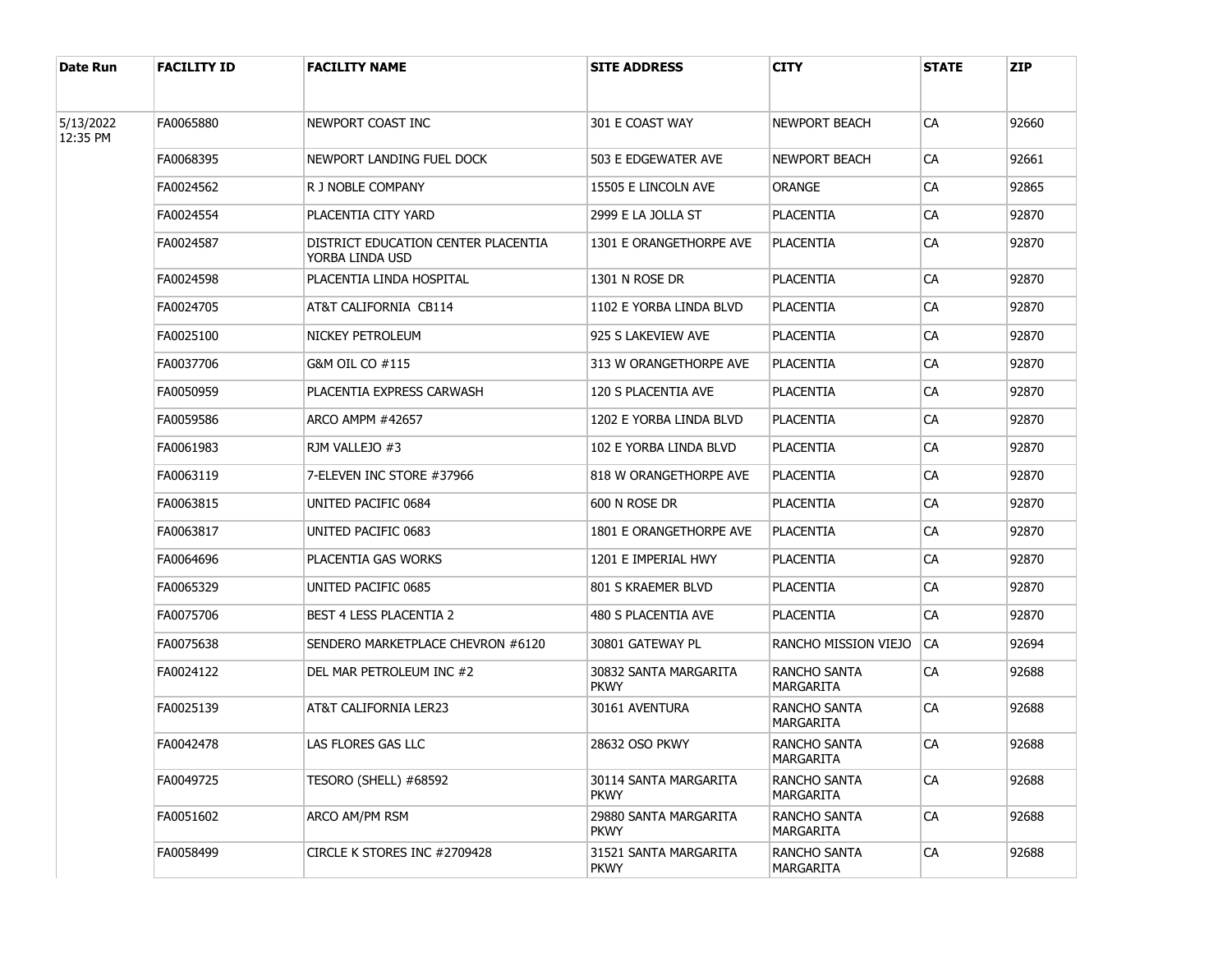| Date Run              | <b>FACILITY ID</b> | <b>FACILITY NAME</b>                    | <b>SITE ADDRESS</b>        | CITY                      | <b>STATE</b> | <b>ZIP</b> |
|-----------------------|--------------------|-----------------------------------------|----------------------------|---------------------------|--------------|------------|
| 5/13/2022<br>12:35 PM | FA0063827          | SMWD WAREHOUSE                          | 26101 ANTONIO PKWY         | RANCHO SANTA<br>MARGARITA | CA           | 92688      |
|                       | FA0023930          | CITY OF SAN CLEMENTE-WATER RECLAM PLANT | 380 E AVENIDA PICO BLDG J  | SAN CLEMENTE              | CA           | 92672      |
|                       | FA0023961          | SAN CLEMENTE HIGH SCHOOL                | 700 E AVENIDA PICO         | SAN CLEMENTE              | CA           | 92673      |
|                       | FA0024071          | ROBERTSONS READY MIX INC                | 116 RINCON CT              | SAN CLEMENTE              | CA           | 92672      |
|                       | FA0024083          | CHEVRON STATION #99944/1985             | 515 E AVENIDA PICO         | SAN CLEMENTE              | CA           | 92672      |
|                       | FA0024387          | SAN CLEMENTE VALERO                     | 504 AVENIDA DE LA ESTRELLA | <b>SAN CLEMENTE</b>       | CA           | 92672      |
|                       | FA0024618          | AT&T CALIFORNIA LE176                   | 401 CALLE DE LOS MOLINOS   | SAN CLEMENTE              | CA           | 92672      |
|                       | FA0024622          | <b>FLAVORCHEM CORP</b>                  | 271 CALLE PINTORESCO       | SAN CLEMENTE              | CA           | 92672      |
|                       | FA0024663          | CITY OF SAN CLEMENTE CORP YARD          | 390 E AVENIDA PICO STE A   | SAN CLEMENTE              | CA           | 92672      |
|                       | FA0024855          | SDG&E ORANGE COUNTY C&O                 | 674 CAMINO DE LOS MARES    | SAN CLEMENTE              | CA           | 92673      |
|                       | FA0024980          | SAN CLEMENTE CAR WASH                   | 1731 N EL CAMINO REAL      | SAN CLEMENTE              | CA           | 92672      |
|                       | FA0038992          | UNITED OIL #29                          | 795 S EL CAMINO REAL ST    | SAN CLEMENTE              | CA           | 92672      |
|                       | FA0042379          | G&M OIL CO # 132                        | 1729 S EL CAMINO REAL      | SAN CLEMENTE              | CA           | 92672      |
|                       | FA0045706          | SADDLEBACK MEMORIAL MEDICAL CENTER      | 654 CAMINO DE LOS MARES    | SAN CLEMENTE              | CA           | 92673      |
|                       | FA0046195          | UNITED PACIFIC #0678                    | 2360 S EL CAMINO REAL      | SAN CLEMENTE              | CA           | 92672      |
|                       | FA0055280          | SAN CLEMENTE SHELL                      | 2400 S EL CAMINO REAL      | SAN CLEMENTE              | CA           | 92672      |
|                       | FA0055908          | SAN CLEMENTE FUEL CORP                  | 1201 S EL CAMINO REAL      | SAN CLEMENTE              | CA           | 92672      |
|                       | FA0058515          | CIRCLE K STORE #2709479                 | 901 S AVENIDA PICO         | SAN CLEMENTE              | CA           | 92672      |
|                       | FA0058849          | CIRCLE K STORE #2709470                 | 600 AVENIDA PICO           | SAN CLEMENTE              | СA           | 92673      |
|                       | FA0059629          | SPEEDWAY 4996 SHELL                     | 590 CAMINO DE ESTRELLA     | SAN CLEMENTE              | CA           | 92672      |
|                       | FA0063740          | SC CAPISTRANO INC                       | 2749 N EL CAMINO REAL      | SAN CLEMENTE              | СA           | 92672      |
|                       | FA0024887          | <b>CUSD MAINTENANCE CENTER</b>          | 32972 CALLE PERFECTO       | SAN JUAN CAPISTRANO       | <b>CA</b>    | 92675      |
|                       | FA0024971          | AT&T CALIFORNIA - LE312                 | 25762 CAMINO DEL AVION     | SAN JUAN CAPISTRANO       | CA           | 92675      |
|                       | FA0025212          | CAPISTRANO SHELL                        | 32001 CAMINO CAPISTRANO    | SAN JUAN CAPISTRANO       | <b>CA</b>    | 92675      |
|                       | FA0051088          | SAN JUAN CHEVRON                        | 26571 JUNIPERO SERRA       | SAN JUAN CAPISTRANO       | CA           | 92675      |
|                       | FA0055085          | CR & R INC MAINTENANCE YARD             | 31641 ORTEGA HWY           | SAN JUAN CAPISTRANO       | <b>CA</b>    | 92675      |
|                       | FA0055275          | <b>ORTEGA CENTER</b>                    | 27101 ORTEGA HWY           | SAN JUAN CAPISTRANO       | CA           | 92675      |
|                       |                    |                                         |                            |                           |              |            |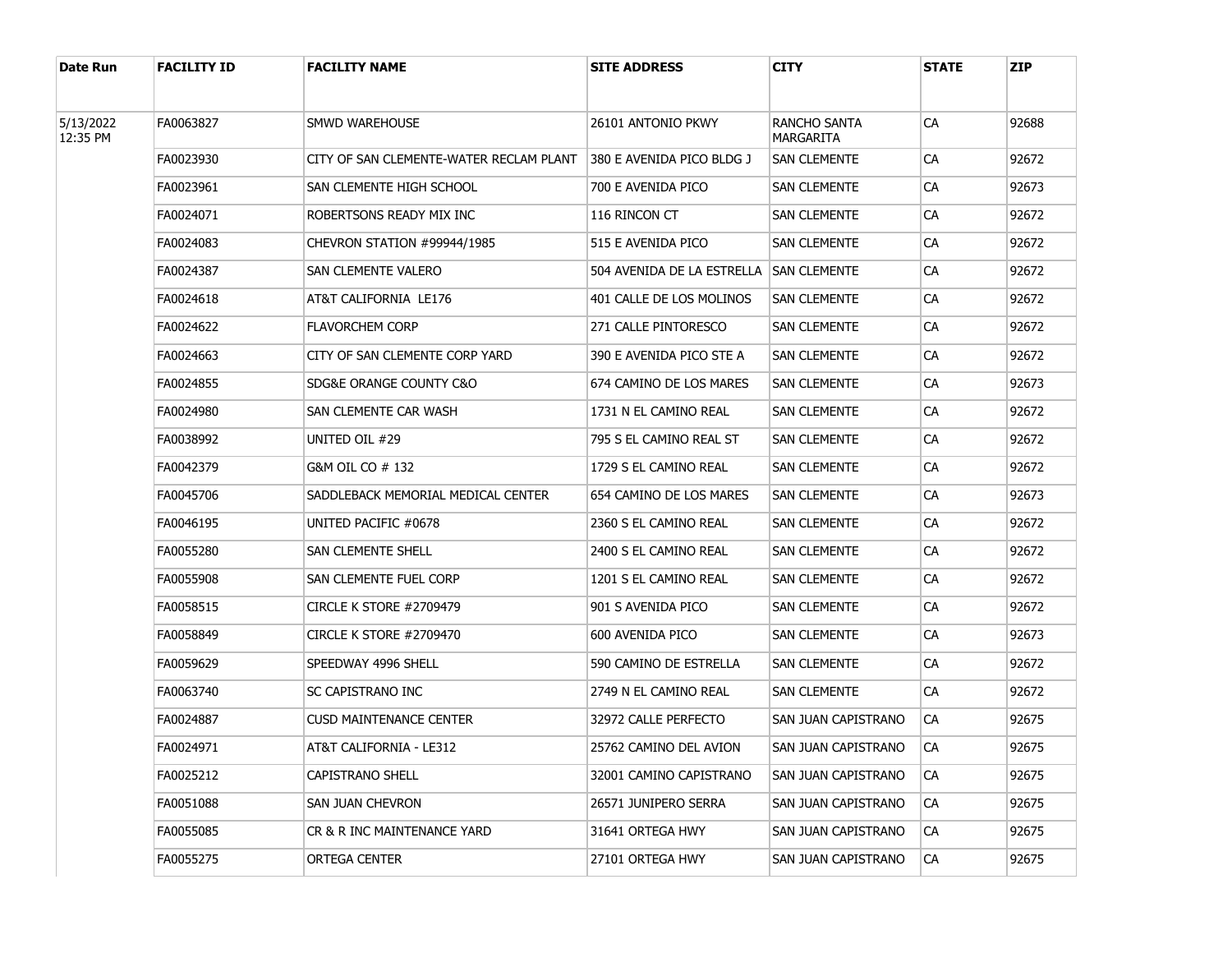| Date Run              | <b>FACILITY ID</b> | <b>FACILITY NAME</b>                         | <b>SITE ADDRESS</b>     | <b>CITY</b>         | <b>STATE</b> | <b>ZIP</b> |
|-----------------------|--------------------|----------------------------------------------|-------------------------|---------------------|--------------|------------|
| 5/13/2022<br>12:35 PM | FA0057148          | SAN JUAN SERVICE                             | 26572 JUNIPERO SERRA RD | SAN JUAN CAPISTRANO | CA           | 92675      |
|                       | FA0057404          | COSTCO WHOLESALE #429 GAS STATION            | 33949 DOHENY PARK RD    | SAN JUAN CAPISTRANO | CA           | 92675      |
|                       | FA0062755          | LAPEYRE INDUSTRIAL SANDS INC                 | 31302 ORTEGA HWY        | SAN JUAN CAPISTRANO | CA           | 92675      |
|                       | FA0024642          | SANTA ANA COUNTRY CLUB                       | 20241 SANTA ANA AVE     | SANTA ANA           | CA           | 92707      |
|                       | FA0025048          | JWA OLD FUEL FARM/MA                         | 19855 CAMPUS DR         | SANTA ANA           | CA           | 92707      |
|                       | FA0025255          | ACI JET ORANGE COUNTY LLC SOUTH FUEL<br>FARM | 19801 CAMPUS DR 2       | SANTA ANA           | CA           | 92707      |
|                       | FA0025316          | WASTE MANAGEMENT OF ORANGE COUNTY            | 1800 S GRAND AVE        | SANTA ANA           | CA           | 92705      |
|                       | FA0025423          | SOUTHERN CALIFORNIA GAS COMPANY              | 301 E COLUMBINE AVE     | SANTA ANA           | CA           | 92707      |
|                       | FA0025613          | STREMICKS HERITAGE FOODS                     | 4002 WESTMINSTER AVE    | SANTA ANA           | СA           | 92703      |
|                       | FA0025978          | EXCALIBER FUELS # 2                          | 1501 E EDINGER AVE      | SANTA ANA           | СA           | 92705      |
|                       | FA0026195          | DURHAM SCHOOL SERVICES LP                    | 2818 W 5TH ST           | SANTA ANA           | СA           | 92703      |
|                       | FA0026256          | CITY OF SANTA ANA CORP YARD                  | 215 S CENTER ST         | SANTA ANA           | СA           | 92703      |
|                       | FA0026431          | <b>FREEWAY CHEVRON</b>                       | 400 E 17TH ST           | SANTA ANA           | СA           | 92706      |
|                       | FA0027411          | ORANGE COUNTY GAS                            | 2302 N GRAND AVE        | SANTA ANA           | СA           | 92705      |
|                       | FA0027758          | ECCO EQUIPMENT CORP                          | 1417 N SUSAN ST         | SANTA ANA           | СA           | 92703      |
|                       | FA0027881          | SAFETY KLEEN CORP                            | 2120 S YALE ST          | SANTA ANA           | СA           | 92704      |
|                       | FA0028147          | OC PUBLIC WORKS / FRUIT ST GARAGE            | 1102 E FRUIT ST         | SANTA ANA           | СA           | 92701      |
|                       | FA0028862          | ORANGE COUNTY SHERIFF CORONER DEPT           | 320 N FLOWER ST         | SANTA ANA           | СA           | 92703      |
|                       | FA0035301          | SANTIAGO FOOD MART                           | 617 E 17TH ST           | SANTA ANA           | СA           | 92701      |
|                       | FA0035327          | G&M OIL CO #30                               | 4505 W 1ST ST           | <b>SANTA ANA</b>    | СA           | 92703      |
|                       | FA0035328          | AT&T CALIFORNIA - CA345                      | 5117 W 1ST ST           | SANTA ANA           | СA           | 92703      |
|                       | FA0035332          | RONALD REAGAN FEDERAL BUILDING               | 411 W 4TH ST            | SANTA ANA           | СA           | 92701      |
|                       | FA0035345          | AT&T CORP LCL15                              | 1241 W ALTON AVE        | SANTA ANA           | CA           | 92707      |
|                       | FA0035358          | <b>BONAKDARS CHEVRON</b>                     | 1104 S BRISTOL ST       | SANTA ANA           | CA           | 92704      |
|                       | FA0035360          | SOUTH COAST GLOBAL MEDICAL CENTER            | 2701 S BRISTOL ST       | SANTA ANA           | CA           | 92704      |
|                       | FA0035362          | AT&T CALIFORNIA - LC117                      | 3220 S BRISTOL ST       | SANTA ANA           | <b>CA</b>    | 92704      |
|                       | FA0035363          | G&M OIL CO #24                               | 3301 S BRISTOL ST       | SANTA ANA           | CA           | 92704      |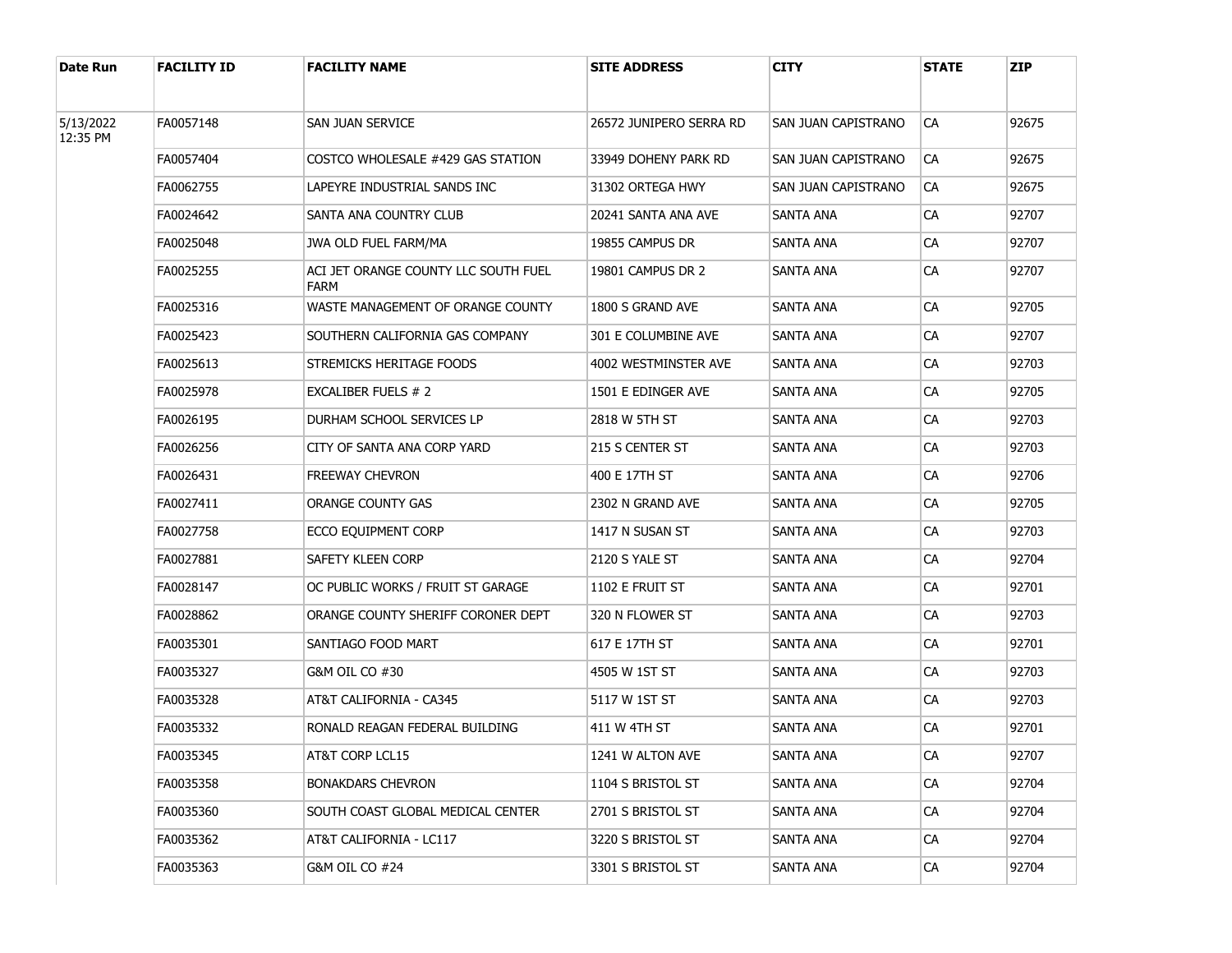| Date Run  | <b>FACILITY ID</b> | <b>FACILITY NAME</b>                                  | <b>SITE ADDRESS</b>    | CITY      | <b>STATE</b> | <b>ZIP</b> |
|-----------|--------------------|-------------------------------------------------------|------------------------|-----------|--------------|------------|
| 5/13/2022 | FA0035365          | G&M OIL CO #72                                        | 1501 S BROADWAY ST     | SANTA ANA | CA           | 92707      |
| 12:35 PM  | FA0035367          | AT&T CALIFORNIA LC116                                 | 507 N BUSH ST          | SANTA ANA | CA           | 92701      |
|           | FA0035381          | OC HALL OF ADMINISTRATION                             | 333 W SANTA ANA BLVD   | SANTA ANA | CA           | 92701      |
|           | FA0035382          | CIVIC CENTER GARAGE                                   | 445 W CIVIC CENTER DR  | SANTA ANA | CA           | 92701      |
|           | FA0035384          | KINDRED HOSPITAL- SA CAMPUS                           | 1901 N COLLEGE AVE     | SANTA ANA | CA           | 92706      |
|           | FA0035412          | A&D COMPUSERV INC ARCO                                | 2721 W EDINGER AVE     | SANTA ANA | CA           | 92704      |
|           | FA0035414          | MIKES CHEVRON SUBWAY INC                              | 2261 N FAIRVIEW ST     | SANTA ANA | CA           | 92706      |
|           | FA0035419          | COUNTY OF ORANGE OSBORNE BLDG                         | 300 N FLOWER ST        | SANTA ANA | CA           | 92703      |
|           | FA0035420          | COUNTY OF ORANGE / CENTRAL UTILITY                    | 525 N FLOWER ST        | SANTA ANA | СA           | 92703      |
|           | FA0035421          | COUNTY OF ORANGE MENS JAIL                            | 550 N FLOWER ST        | SANTA ANA | CA           | 92703      |
|           | FA0035433          | G&M OIL CO #49                                        | 401 N GRAND AVE        | SANTA ANA | CA           | 92701      |
|           | FA0035436          | ORANGE COUNTY DATA CENTER                             | 1400 S GRAND AVE       | SANTA ANA | CA           | 92705      |
|           | FA0035443          | AT&T MOBILITY - SANTA ANA MSC<br>(LC1U1/ZX0623/92484) | 417 W WARNER AVE       | SANTA ANA | СA           | 92707      |
|           | FA0035503          | SPRINT UNITED MANAGEMENT CO CASANF                    | 602 S SANTA FE ST      | SANTA ANA | CA           | 92705      |
|           | FA0035507          | NICKEY PETROLEUM                                      | 1334 N SANTIAGO ST     | SANTA ANA | СA           | 92701      |
|           | FA0035521          | ROBERTSONS READY MIX                                  | 310 N TOWNSEND ST      | SANTA ANA | СA           | 92703      |
|           | FA0035539          | <b>GUADALAJARA TIRES</b>                              | 2501 W WESTMINSTER AVE | SANTA ANA | СA           | 92706      |
|           | FA0035541          | ARCHIES CORNER MARKET VALERO                          | 4502 W WESTMINSTER AVE | SANTA ANA | СA           | 92703      |
|           | FA0035543          | PENSKE TRUCK LEASING                                  | 2000 E WILSHIRE AVE    | SANTA ANA | СA           | 92705      |
|           | FA0039153          | CITY OF SANTA ANA POLICE DEPT                         | 60 CIVIC CENTER PLZ    | SANTA ANA | СA           | 92701      |
|           | FA0040207          | CLAY LACY AVIATION INC                                | 19853 CAMPUS DR        | SANTA ANA | СA           | 92707      |
|           | FA0041438          | CHEVRON #1953                                         | 3801 S BRISTOL ST      | SANTA ANA | СA           | 92704      |
|           | FA0041451          | 7-ELEVEN #33155                                       | 1700 E DYER RD         | SANTA ANA | CA           | 92705      |
|           | FA0042942          | D & L GAS                                             | 1620 N BROADWAY        | SANTA ANA | CA           | 92706      |
|           | FA0044082          | DYER OIL INC                                          | 710 E DYER RD          | SANTA ANA | CA           | 92705      |
|           | FA0044087          | OCTA SANTA ANA BUS BASE                               | 4301 W MACARTHUR BLVD  | SANTA ANA | CA           | 92704      |
|           | FA0044089          | MCFADDEN VILLAGE AUTO SERVICE                         | 2120 E MCFADDEN AVE    | SANTA ANA | CA           | 92705      |
|           |                    |                                                       |                        |           |              |            |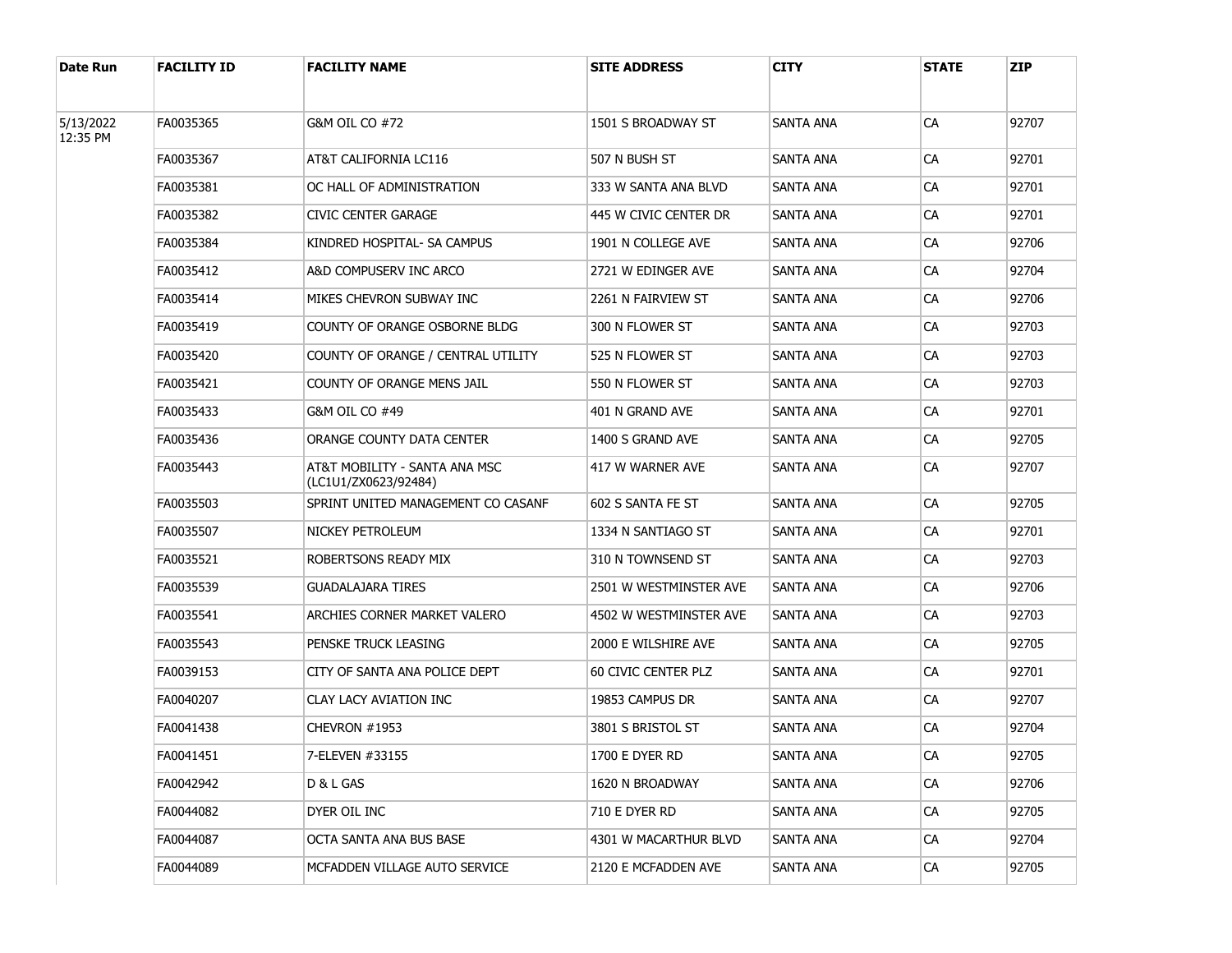| Date Run              | <b>FACILITY ID</b> | <b>FACILITY NAME</b>                        | <b>SITE ADDRESS</b>             | <b>CITY</b>      | <b>STATE</b> | <b>ZIP</b> |
|-----------------------|--------------------|---------------------------------------------|---------------------------------|------------------|--------------|------------|
|                       |                    |                                             |                                 |                  |              |            |
| 5/13/2022<br>12:35 PM | FA0044092          | US GAS                                      | 401 N TUSTIN AVE                | SANTA ANA        | CA           | 92705      |
|                       | FA0044094          | 7-ELEVEN INC #33436                         | 2217 E 17TH ST                  | SANTA ANA        | CA           | 92705      |
|                       | FA0048665          | ORANGE COUNTY GLOBAL MEDICAL CENTER         | 1001 N TUSTIN AVE               | SANTA ANA        | <b>CA</b>    | 92705      |
|                       | FA0049861          | ALI AFGHANI BROADWAY ARCO                   | 302 W 1ST ST                    | SANTA ANA        | <b>CA</b>    | 92701      |
|                       | FA0051265          | <b>BRISTOL 76</b>                           | 2921 S BRISTOL ST               | SANTA ANA        | <b>CA</b>    | 92704      |
|                       | FA0051945          | WORLD OIL MARKETING COMPANY #108            | 1702 N BROADWAY                 | SANTA ANA        | <b>CA</b>    | 92706      |
|                       | FA0051954          | <b>SAMS SHELL</b>                           | 2641 N BRISTOL ST               | SANTA ANA        | <b>CA</b>    | 92706      |
|                       | FA0053827          | A & M BUSINESS ENTERPRISES INC SHELL        | 320 N TUSTIN AVE                | SANTA ANA        | <b>CA</b>    | 92705      |
|                       | FA0054319          | UNITED OIL #5669                            | 1913 W EDINGER AVE              | SANTA ANA        | <b>CA</b>    | 92704      |
|                       | FA0054401          | <b>GASCO</b>                                | 220 W 17TH ST                   | SANTA ANA        | <b>CA</b>    | 92706      |
|                       | FA0055553          | SANTA ANA FEDERAL OFFICE BLDG               | 34 CIVIC CENTER PLZ STE<br>B038 | SANTA ANA        | <b>CA</b>    | 92701      |
|                       | FA0055572          | AW CONVENIENCE INC #83184                   | 3414 S MAIN ST                  | <b>SANTA ANA</b> | CA           | 92707      |
|                       | FA0056324          | <b>GRAND GAS INC</b>                        | 2231 N GRAND AVE                | SANTA ANA        | <b>CA</b>    | 92705      |
|                       | FA0057555          | SHAHKOT GAS & MART INC                      | 1727 E DYER RD                  | SANTA ANA        | CA           | 92705      |
|                       | FA0057560          | UP2 HOLDINGS LLC 0214                       | 2650 N GRAND AVE                | SANTA ANA        | <b>CA</b>    | 92705      |
|                       | FA0057562          | UP2 HOLDINGS LLC 0225 CHEVRON               | 702 S HARBOR BLVD               | SANTA ANA        | CA           | 92704      |
|                       | FA0057572          | RUSSELL FISCHER XPRESS CAR WASH             | 325 N TUSTIN AVE                | SANTA ANA        | <b>CA</b>    | 92705      |
|                       | FA0058216          | CREVIER BMW                                 | 1500 AUTO MALL DR               | SANTA ANA        | CA           | 92705      |
|                       | FA0058434          | EDINGER 76                                  | 1502 E EDINGER AVE              | SANTA ANA        | <b>CA</b>    | 92705      |
|                       | FA0058674          | CIRCLE K STORES #2211232                    | 1465 S MAIN ST                  | <b>SANTA ANA</b> | CA           | 92707      |
|                       | FA0059049          | SANTA ANA GASOLINE                          | 2702 W 1ST ST                   | SANTA ANA        | <b>CA</b>    | 92703      |
|                       | FA0059088          | ORANGE COUNTY FIRE AUTHORITY STATION<br>#75 | 120 W WALNUT ST                 | <b>SANTA ANA</b> | <b>CA</b>    | 92701      |
|                       | FA0059089          | ORANGE COUNTY FIRE AUTHORITY STATION<br>#71 | 1029 W 17TH ST                  | SANTA ANA        | CA           | 92706      |
|                       | FA0059090          | ORANGE COUNTY FIRE AUTHORITY STATION<br>#74 | 1427 S BROADWAY                 | <b>SANTA ANA</b> | CA           | 92707      |
|                       | FA0059636          | SPEEDWAY 4162                               | 1539 S STANDARD AVE             | <b>SANTA ANA</b> | ${\sf CA}$   | 92707      |
|                       | FA0059638          | PETRO MART                                  | 1131 S MAIN ST                  | <b>SANTA ANA</b> | CA           | 92707      |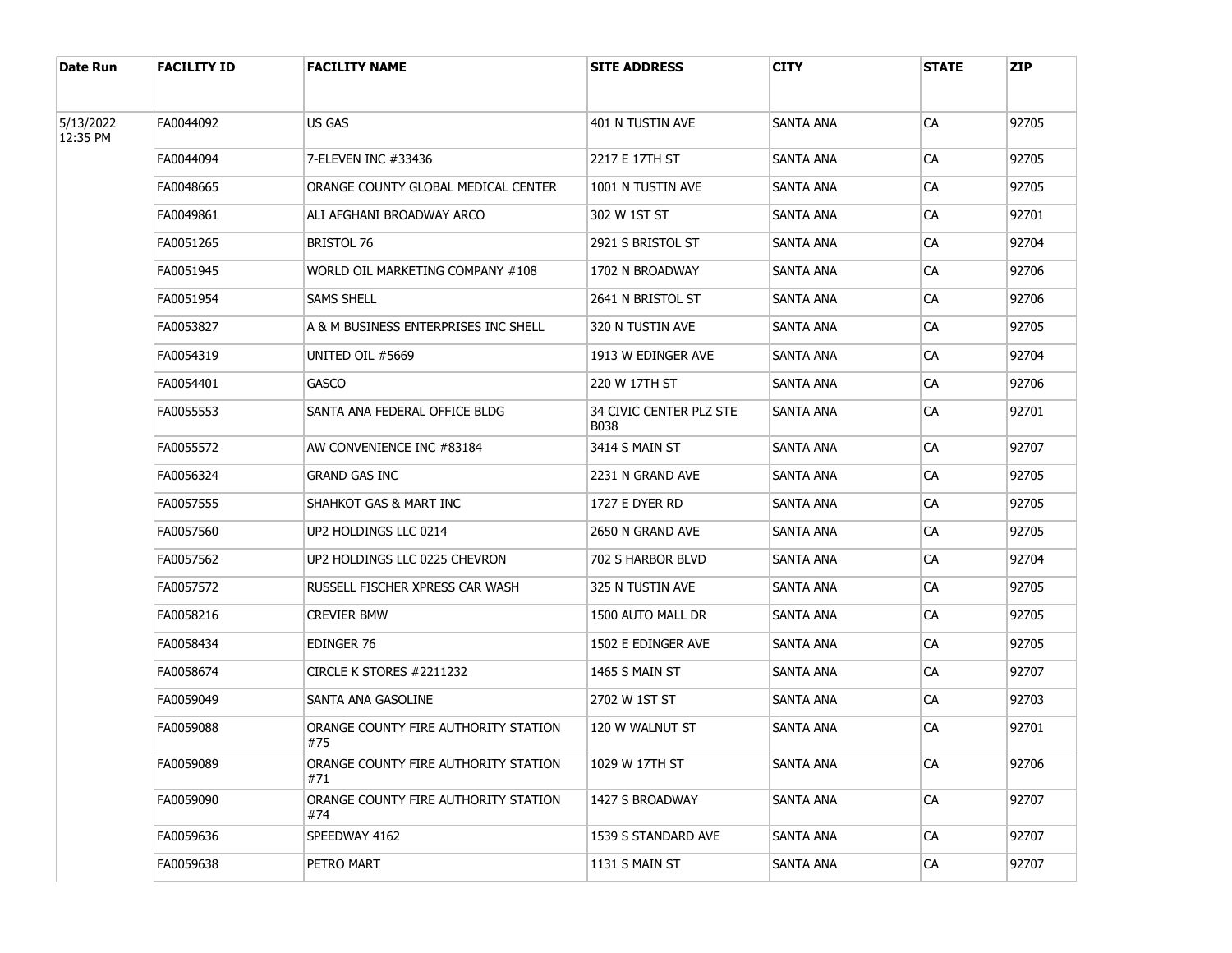| Date Run  | <b>FACILITY ID</b> | <b>FACILITY NAME</b>                  | <b>SITE ADDRESS</b>       | CITY             | <b>STATE</b>                                                                                                                                               | <b>ZIP</b> |
|-----------|--------------------|---------------------------------------|---------------------------|------------------|------------------------------------------------------------------------------------------------------------------------------------------------------------|------------|
| 5/13/2022 | FA0059679          | SPEEDWAY 6188                         | 2730 W MCFADDEN AVE       | SANTA ANA        | <b>CA</b>                                                                                                                                                  | 92704      |
| 12:35 PM  | FA0060607          | G&M OIL CO #199                       | 801 N BRISTOL ST          | SANTA ANA        | <b>CA</b>                                                                                                                                                  | 92703      |
|           | FA0061982          | ARCO SANTA ANA CENTER                 | 1222 E 1ST ST             | SANTA ANA        | CA                                                                                                                                                         | 92701      |
|           | FA0062090          | SPEEDWAY 6375 ARCO                    | 2940 N BRISTOL ST         | SANTA ANA        | CA<br>CA<br>CA<br>CA<br>CA<br>CA<br>CA<br>CA<br>CA<br>CA<br>CA<br>CA<br>CA<br>CA<br>CA<br>CA<br>СA<br>CA<br>СA<br>СA<br><b>CA</b><br>CA<br><b>CA</b><br>CA | 92706      |
|           | FA0063202          | MAIN OIL CORP                         | 100 W MACARTHUR BLVD      | SANTA ANA        |                                                                                                                                                            | 92707      |
|           | FA0063233          | ARCO #42011                           | 2646 W 1ST ST             | SANTA ANA        |                                                                                                                                                            | 92703      |
|           | FA0063578          | DYER 55 FWY MOBIL                     | 1351 E DYER RD            | SANTA ANA        |                                                                                                                                                            | 92705      |
|           | FA0065157          | TUSTIN CENTRE LLC                     | 1551 N TUSTIN AVE STE 150 | SANTA ANA        |                                                                                                                                                            | 92705      |
|           | FA0065263          | G&M OIL CO #160                       | 5201 W 1ST ST             | SANTA ANA        |                                                                                                                                                            | 92703      |
|           | FA0066659          | UNITED #185                           | 5142 W 1ST ST             | SANTA ANA        |                                                                                                                                                            | 92703      |
|           | FA0077797          | MAIN STREET PETROLEUM INC             | 2603 S MAIN ST            | SANTA ANA        |                                                                                                                                                            | 92707      |
|           | FA0084389          | LIGHTROOM LLC                         | 1730 S STANDARD AVE       | SANTA ANA        |                                                                                                                                                            | 92707      |
|           | FA0024059          | H&S ENERGY PRODUCTS LLC #2002         | 2950 WESTMINSTER AVE      | SEAL BEACH       |                                                                                                                                                            | 90740      |
|           | FA0024370          | <b>GOLDEN RAIN FOUNDATION</b>         | 1280 GOLDEN RAIN RD       | SEAL BEACH       |                                                                                                                                                            | 90740      |
|           | FA0024456          | G&M OIL CO #1                         | 1300 PACIFIC COAST HWY    | SEAL BEACH       |                                                                                                                                                            | 90740      |
|           | FA0024601          | UP2 HOLDINGS #0222                    | 4000 LAMPSON AVE          | SEAL BEACH       |                                                                                                                                                            | 90740      |
|           | FA0025005          | FRONTIER CALIFORNIA INC               | 2400 NORTH GATE RD        | SEAL BEACH       |                                                                                                                                                            | 90740      |
|           | FA0025159          | THE BOEING COMPANY-SEAL BEACH COMPLEX | 2201 SEAL BEACH BLVD      | SEAL BEACH       |                                                                                                                                                            | 90740      |
|           | FA0047964          | OLD RANCH COUNTRY CLUB LLC            | 3901 LAMPSON AVE          | SEAL BEACH       |                                                                                                                                                            | 90740      |
|           | FA0056017          | RUSSELL CONKLE 76 SERVICE             | 12071 SEAL BEACH BLVD     | SEAL BEACH       |                                                                                                                                                            | 90740      |
|           | FA0059578          | SEAL BEACH MOBIL                      | 12240 SEAL BEACH BLVD     | SEAL BEACH       |                                                                                                                                                            | 90740      |
|           | FA0065598          | LEISURE WORLD AUTOMOTIVE 76           | 13980 SEAL BEACH BLVD     | SEAL BEACH       |                                                                                                                                                            | 90740      |
|           | FA0025204          | OCSD - LOMA RIDGE COMMUNICATION/EOC   | 2644 SANTIAGO CANYON RD   | <b>SILVERADO</b> |                                                                                                                                                            | 92676      |
|           | FA0024109          | ORCO BLOCK COMPANY INC                | 8042 KATELLA AVE          | <b>STANTON</b>   |                                                                                                                                                            | 90680      |
|           | FA0024165          | UNITED OIL #15                        | 8505 KATELLA              | <b>STANTON</b>   |                                                                                                                                                            | 90680      |
|           | FA0024303          | FORD WHOLESALE CO INC                 | 8302 KATELLA AVE          | <b>STANTON</b>   |                                                                                                                                                            | 90680      |
|           | FA0024558          | G&M OIL INC #61                       | 10502 MAGNOLIA AVE        | <b>STANTON</b>   |                                                                                                                                                            | 90680      |
|           |                    |                                       |                           |                  |                                                                                                                                                            |            |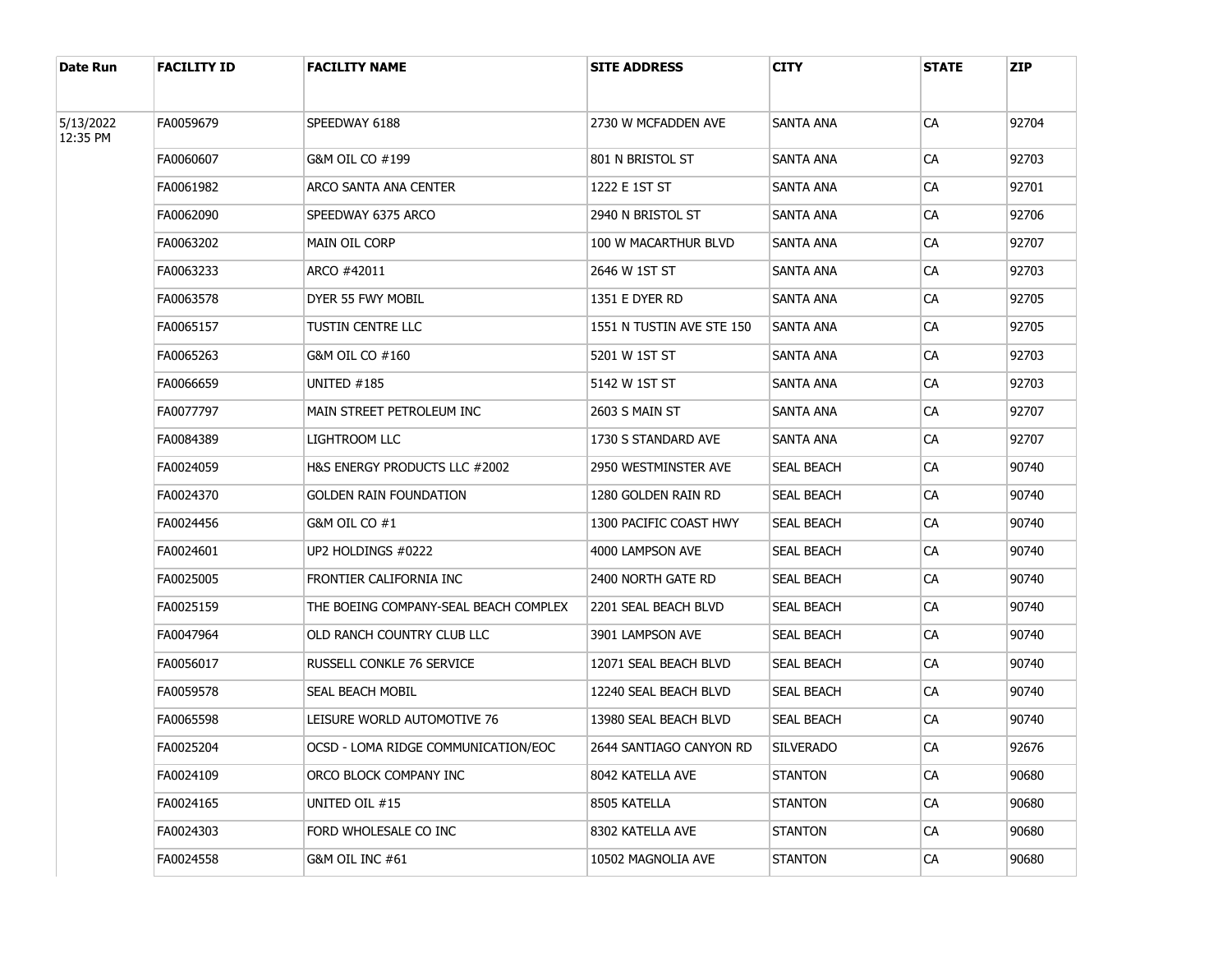| Date Run  | <b>FACILITY ID</b> | <b>FACILITY NAME</b>                               | <b>SITE ADDRESS</b>      | <b>CITY</b>    | <b>STATE</b>                                                                                                                                             | <b>ZIP</b> |
|-----------|--------------------|----------------------------------------------------|--------------------------|----------------|----------------------------------------------------------------------------------------------------------------------------------------------------------|------------|
| 5/13/2022 | FA0024680          | G&M OIL CO #50                                     | 10961 BEACH BLVD         | <b>STANTON</b> | CA                                                                                                                                                       | 90680      |
| 12:35 PM  |                    |                                                    |                          |                |                                                                                                                                                          |            |
|           | FA0024904          | <b>STANTON 76</b>                                  | 12493 BEACH BLVD         | <b>STANTON</b> |                                                                                                                                                          | 90680      |
|           | FA0025074          | CR&RINC                                            | 11292 WESTERN AVE        | <b>STANTON</b> | CA<br>CA<br>CA<br>CA<br>CA<br>CA<br>CA<br>CA<br>CA<br>CA<br>CA<br>CA<br>CA<br>CA<br>CA<br>CA<br>CA<br>CA<br>CA<br>CA<br>CA<br>CA<br>CA<br>CA<br>CA<br>CA | 90680      |
|           | FA0050738          | G&M OIL #156                                       | 8472 KATELLA AVE         | <b>STANTON</b> |                                                                                                                                                          | 90680      |
|           | FA0059596          | SPEEDWAY 3982 SHELL                                | 11500 BEACH BLVD         | <b>STANTON</b> |                                                                                                                                                          | 90680      |
|           | FA0061363          | G&M OIL CO #163                                    | 7501 KATELLA AVE         | <b>STANTON</b> |                                                                                                                                                          | 90680      |
|           | FA0067376          | SN & MLAJ INC                                      | 7470 CERRITOS            | <b>STANTON</b> |                                                                                                                                                          | 90680      |
|           | FA0079839          | 10951 IMPERIAL INC                                 | 11460 BEACH BLVD         | <b>STANTON</b> |                                                                                                                                                          | 90680      |
|           | FA0067800          | SUNSET FUELS                                       | 16621 PACIFIC COAST HWY  | SUNSET BEACH   |                                                                                                                                                          | 90742      |
|           | FA0049736          | TESORO SHELL # 68628                               | 21712 PLANO TRABUCO      | TRABUCO CANYON |                                                                                                                                                          | 92679      |
|           | FA0024025          | CFS 5 TUSTIN                                       | 13922 NEWPORT AVE        | TUSTIN         |                                                                                                                                                          | 92780      |
|           | FA0024049          | AUTO NATION FORD TUSTIN                            | 2 AUTO CENTER DR         | TUSTIN         |                                                                                                                                                          | 92782      |
|           | FA0024094          | TUSTIN LEXUS                                       | <b>45 AUTO CENTER DR</b> | TUSTIN         |                                                                                                                                                          | 92782      |
|           | FA0024358          | SCHICK MOVING & STORAGE INC                        | 2721 MICHELLE DR         | TUSTIN         |                                                                                                                                                          | 92780      |
|           | FA0024522          | AT&T CALIFORNIA - LE440                            | 1452 EDINGER AVE         | TUSTIN         |                                                                                                                                                          | 92780      |
|           | FA0024568          | CHEVRON STATION #93505/1807                        | 17241 17TH ST            | TUSTIN         |                                                                                                                                                          | 92780      |
|           | FA0024669          | CHEVRON STATION #201233/1491                       | 2740 BRYAN AVE           | TUSTIN         |                                                                                                                                                          | 92782      |
|           | FA0024674          | DCH TUSTIN ACURA                                   | 9 AUTO CENTER DR A, B    | TUSTIN         |                                                                                                                                                          | 92782      |
|           | FA0024753          | AT&T CALIFORNIA - LE118                            | 1971 IRVINE BLVD         | TUSTIN         |                                                                                                                                                          | 92780      |
|           | FA0025043          | CITY OF TUSTIN - CITY YARD                         | 1472 SERVICE RD          | TUSTIN         |                                                                                                                                                          | 92780      |
|           | FA0044318          | CITY OF TUSTIN WATER/EMERGENCY<br><b>GENERATOR</b> | 275 E MAIN ST            | TUSTIN         |                                                                                                                                                          | 92780      |
|           | FA0048465          | TUSTIN VALERO SERVICE CENTER                       | 14501 RED HILL AVE       | <b>TUSTIN</b>  |                                                                                                                                                          | 92780      |
|           | FA0052432          | H&S ENERGY PRODUCTS LLC #2018                      | 14082 RED HILL AVE       | <b>TUSTIN</b>  |                                                                                                                                                          | 92780      |
|           | FA0052586          | TUSTIN FIELD GAS & FOOD INC                        | 3017 EDINGER AVE         | TUSTIN         |                                                                                                                                                          | 92780      |
|           | FA0052955          | BIG DADDYS OIL 23                                  | 14231 RED HILL AVE       | <b>TUSTIN</b>  |                                                                                                                                                          | 92780      |
|           | FA0055497          | TESORO (SHELL) 68913                               | 13891 RED HILL AVE       | <b>TUSTIN</b>  |                                                                                                                                                          | 92780      |
|           | FA0056413          | TESORO (SHELL) 68926                               | 13131 JAMBOREE RD        | TUSTIN         |                                                                                                                                                          | 92782      |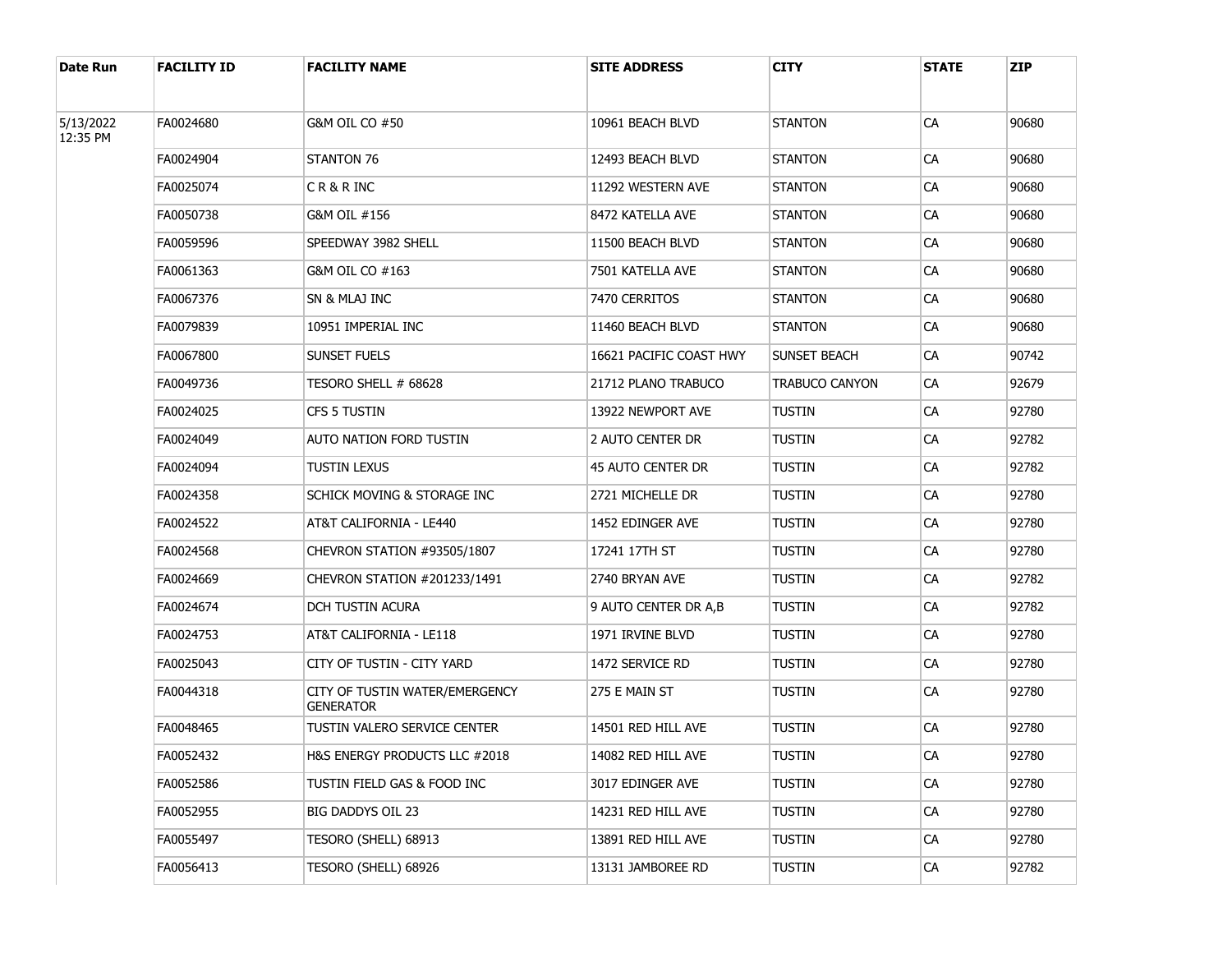| Date Run  | <b>FACILITY ID</b> | <b>FACILITY NAME</b>                   | <b>SITE ADDRESS</b>      | CITY        | <b>STATE</b> | <b>ZIP</b> |
|-----------|--------------------|----------------------------------------|--------------------------|-------------|--------------|------------|
| 5/13/2022 | FA0057339          | LA GLORY 661 INC                       | 13561 NEWPORT AVE        | TUSTIN      | CA           | 92780      |
| 12:35 PM  | FA0057376          | TUSTIN SUPER SHELL                     | 395 W 1ST ST             | TUSTIN      | CA           | 92780      |
|           | FA0058095          | NOUR INVESTMENT                        | 16851 MCFADDEN AVE       | TUSTIN      | CA           | 92780      |
|           | FA0058782          | CIRCLE K STORES INC #2211123           | 13872 RED HILL AVE       | TUSTIN      | CA           | 92780      |
|           | FA0059087          | <b>SPEEED GAS</b>                      | 14391 NEWPORT AVE        | TUSTIN      | CA           | 92780      |
|           | FA0060619          | SPEEDWAY 1975 SHELL                    | 14121 NEWPORT AVE        | TUSTIN      | CA           | 92780      |
|           | FA0063237          | TUSTIN AUTO GAS WORKS                  | 14244 NEWPORT AVE        | TUSTIN      | CA           | 92780      |
|           | FA0064570          | COSTCO WHOLESALE #1001 GAS STATION     | 2701 PARK AVE            | TUSTIN      | CA           | 92782      |
|           | FA0065429          | APRO DISTRIBUTION 2197                 | 17280 17TH ST            | TUSTIN      | CA           | 92780      |
|           | FA0066182          | tustin mobil                           | 17241 IRVINE BLVD        | TUSTIN      | CA           | 92780      |
|           | FA0077789          | <b>BEST 4 LESS</b>                     | 1001 EDINGER AVE         | tustin      | CA           | 92780      |
|           | FA0024157          | CALIFORNIA HIGHWAY PATROL              | 13200 GOLDENWEST ST      | Westminster | CA           | 92683      |
|           | FA0024301          | G&M OIL #32                            | 14902 BEACH BLVD         | Westminster | CA           | 92683      |
|           | FA0024344          | LOS ALISOS RANCH                       | 13070 OLD BOLSA CHICA RD | Westminster | CA           | 92683      |
|           | FA0024393          | WESTMINSTER SCHOOL DISTRICT            | 14121 CEDARWOOD AVE      | Westminster | CA           | 92683      |
|           | FA0024398          | ALL AMERICAN ASPHALT                   | 14490 EDWARDS ST         | Westminster | CA           | 92683      |
|           | FA0024431          | WESTMINSTER MALL                       | 1025 WESTMINSTER MALL    | Westminster | CA           | 92683      |
|           | FA0024636          | <b>BOLSA PETROLEUM INC</b>             | 8961 BOLSA AVE           | Westminster | CA           | 92683      |
|           | FA0024661          | FRONTIER CALIFORNIA INC WESTMINSTER CO | 6802 WESTMINSTER BLVD    | Westminster | CA           | 92683      |
|           | FA0025113          | <b>HONDA WORLD</b>                     | 13600 BEACH BLVD         | Westminster | CA           | 92683      |
|           | FA0025118          | UNITED OIL #159                        | 5000 WESTMINSTER BLVD    | Westminster | CA           | 92683      |
|           | FA0025162          | G&M OIL CO #90                         | 13712 GOLDENWEST ST      | westminster | СA           | 92683      |
|           | FA0037714          | 7-ELEVEN INC #33161                    | 15991 MAGNOLIA           | Westminster | СA           | 92683      |
|           | FA0039163          | EXCALIBER FUELS # 1                    | 8482 WESTMINSTER BLVD    | WESTMINSTER | <b>CA</b>    | 92683      |
|           | FA0040462          | G&M OIL CO #114                        | 5992 WESTMINSTER BLVD    | WESTMINSTER | CA           | 92683      |
|           | FA0049727          | JACKSONS FOOD STORES #216              | 8990 BOLSA AVE           | WESTMINSTER | <b>CA</b>    | 92683      |
|           | FA0050824          | G&M OIL COMPANY #155                   | 15501 BEACH BLVD         | Westminster | CA           | 92683      |
|           |                    |                                        |                          |             |              |            |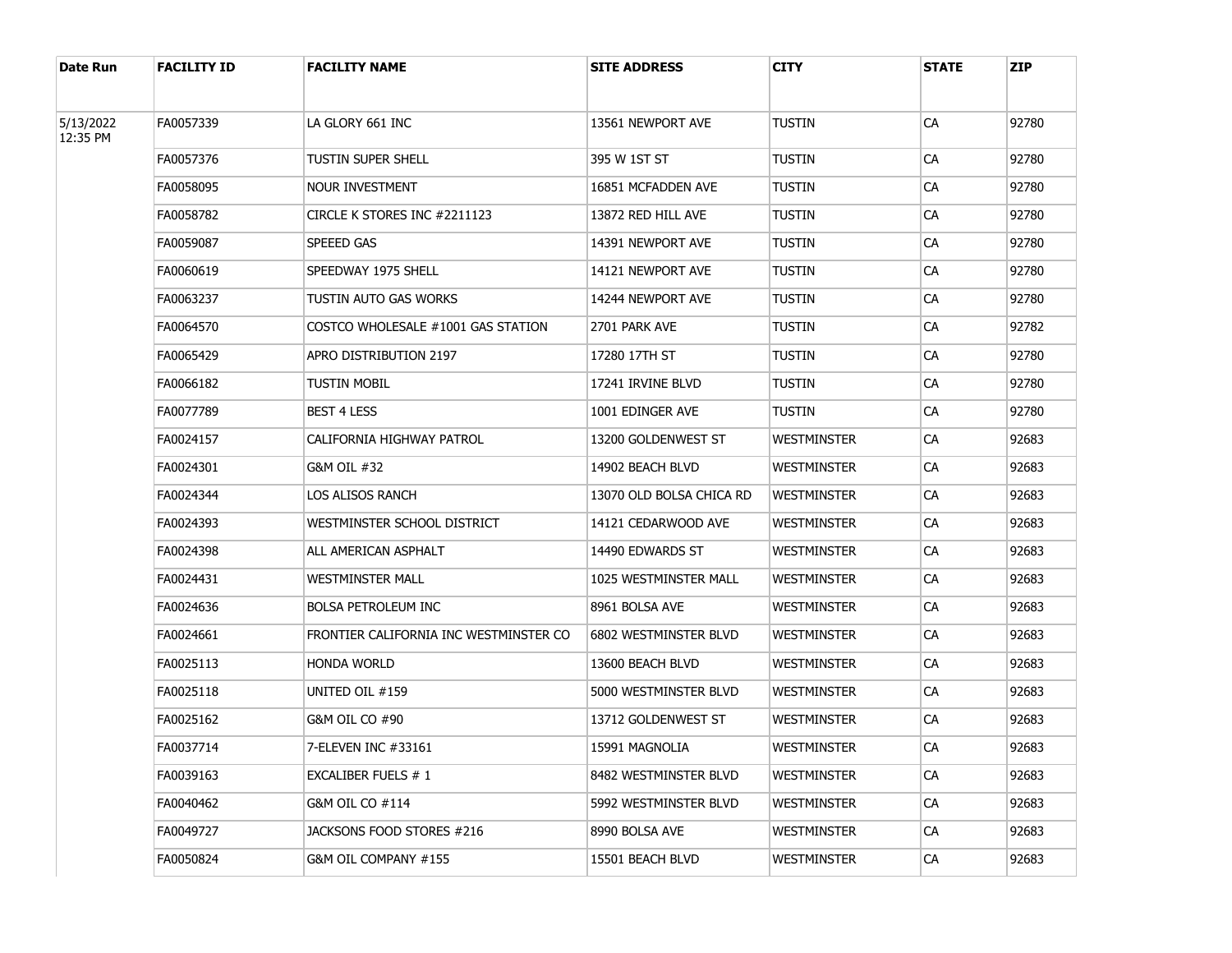| <b>Date Run</b>       | <b>FACILITY ID</b> | <b>FACILITY NAME</b>                | <b>SITE ADDRESS</b>          | <b>CITY</b>        | <b>STATE</b> | <b>ZIP</b> |
|-----------------------|--------------------|-------------------------------------|------------------------------|--------------------|--------------|------------|
| 5/13/2022<br>12:35 PM | FA0051004          | 7-ELEVEN INC #33611                 | 13982 BOLSA CHICA RD         | <b>WESTMINSTER</b> | СA           | 92683      |
|                       | FA0053967          | UNITED 5666                         | <b>6322 WESTMINSTER BLVD</b> | <b>WESTMINSTER</b> | CA           | 92683      |
|                       | FA0056052          | MERGE PORTFOLIO OWNER LLC           | 5455 GARDEN GROVE BLVD       | <b>WESTMINSTER</b> | СA           | 92683      |
|                       | FA0058519          | CIRCLE K STORES INC SITE #2709477   | 13441 BEACH BLVD             | <b>WESTMINSTER</b> | СA           | 92683      |
|                       | FA0059628          | SPEEDWAY 5052 SHELL                 | 6311 WESTMINSTER AVE         | <b>WESTMINSTER</b> | CA           | 92683      |
|                       | FA0060096          | SOUTHBAY GAS CORPORATION            | 14511 BROOKHURST ST          | <b>WESTMINSTER</b> | СA           | 92683      |
|                       | FA0061244          | HOLLIDAY ROCK WESTMINSTER           | 7591 HAZARD AVE              | Westminster        | СA           | 92683      |
|                       | FA0061986          | VM & SM INC                         | 6702 WESTMINSTER BLVD        | <b>WESTMINSTER</b> | СA           | 92683      |
|                       | FA0064232          | WESTMINSTER ENTERPRISES INC         | 6982 WESTMINSTER BLVD        | <b>WESTMINSTER</b> | СA           | 92683      |
|                       | FA0066163          | BROTHERS PETROLEUM INC #2638948     | 13682 BEACH BLVD             | <b>WESTMINSTER</b> | СA           | 92683      |
|                       | FA0068193          | <b>MOHSEN MART 3</b>                | 5981 WESTMINSTER AVE         | <b>WESTMINSTER</b> | СA           | 92683      |
|                       | FA0072292          | ARCO #42079                         | 13142 GOLDENWEST ST          | <b>WESTMINSTER</b> | СA           | 92683      |
|                       | FA0023970          | AT&T CALIFORNIA (CB444)             | 24875 CORBIT PL              | YORBA LINDA        | СA           | 92887      |
|                       | FA0024133          | MWD - DIEMER WATER TREATMENT PLANT  | 3972 VALLEY VIEW AVE         | YORBA LINDA        | СA           | 92886      |
|                       | FA0024135          | G&M OIL STN # 85                    | 17499 YORBA LINDA BLVD       | YORBA LINDA        | СA           | 92886      |
|                       | FA0024137          | G&M OIL #55                         | 18121 IMPERIAL HWY           | Yorba Linda        | СA           | 92886      |
|                       | FA0024253          | CITY OF YORBA LINDA MAINT YARD      | 4751 EUREKA AVE              | YORBA LINDA        | СA           | 92886      |
|                       | FA0024688          | JOHNY ARCO                          | 23611 LA PALMA AVE           | YORBA LINDA        | СA           | 92887      |
|                       | FA0024717          | AT&T CALIFORNIA(CB227)              | 19451 YORBA LINDA BLVD       | YORBA LINDA        | СA           | 92886      |
|                       | FA0025096          | CHEVRON #9-0154                     | 19751 YORBA LINDA BLVD       | YORBA LINDA        | СA           | 92886      |
|                       | FA0025146          | METROPOLITAN WATER DIST POWER PLANT | 4229 VALLEY VIEW AVE         | YORBA LINDA        | СA           | 92886      |
|                       | FA0025222          | ORANGE COUNTY SHERIFF-COMMUNICATION | 22177 GREEN CREST RD         | YORBA LINDA        | СA           | 92887      |
|                       | FA0042536          | ESPERANZA CIRCLE K                  | 19851 ESPERANZA RD           | YORBA LINDA        | СA           | 92886      |
|                       | FA0058830          | CIRCLE K STORES #9434               | 21440 YORBA LINDA BLVD       | YORBA LINDA        | СA           | 92887      |
|                       | FA0058845          | CIRCLE K STORE #2211254             | 17591 YORBA LINDA BLVD       | YORBA LINDA        | СA           | 92886      |
|                       | FA0065988          | COSTCO WHOLESALE #445 (GAS STATION) | 5500 MIRAGE ST               | Yorba linda        | СA           | 92887      |